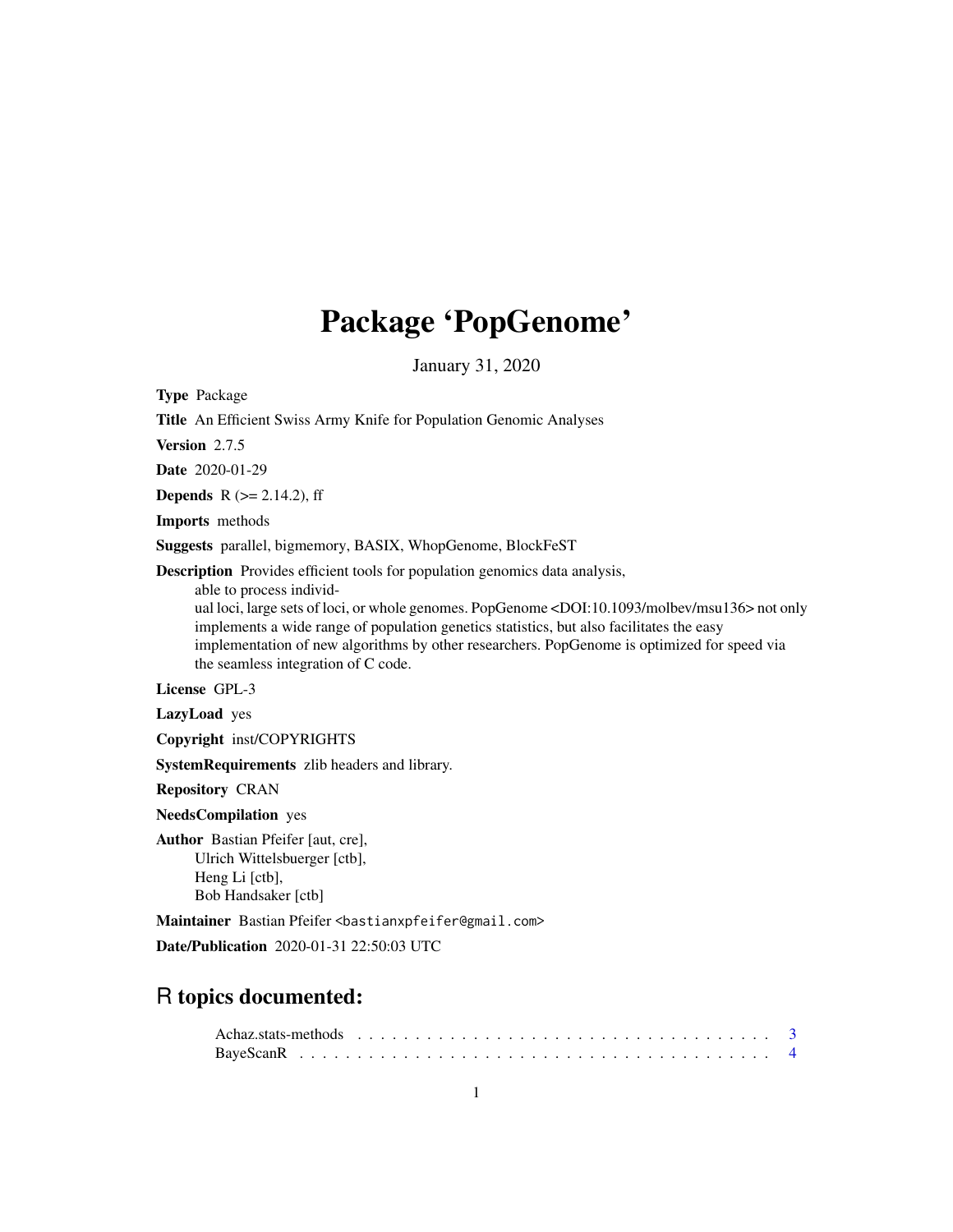|                         | 5              |
|-------------------------|----------------|
|                         | $\overline{7}$ |
|                         | 8              |
|                         | 9              |
|                         | 9              |
|                         | 10             |
|                         | 11             |
|                         | 12             |
|                         | 14             |
|                         | 15             |
|                         | 17             |
|                         | 17             |
|                         | 20             |
|                         | 21             |
|                         | 26             |
|                         | 27             |
|                         | 28             |
|                         | 29             |
|                         | 30             |
|                         | 30             |
|                         | 31             |
|                         | 32             |
|                         | 32             |
|                         | 33             |
|                         | 35             |
|                         | 36             |
|                         | 37             |
|                         | 38             |
|                         | 40             |
|                         | 41             |
|                         | 42             |
|                         | 43             |
|                         | 45             |
|                         | 46             |
|                         | 47             |
|                         | 48             |
|                         | 49             |
| readHapMap              | 52             |
| readMS                  | 53             |
| readSNP                 | 54             |
|                         | 55             |
|                         | 57             |
|                         | 58             |
| save.session            | 59             |
| set.filter-methods      | 60             |
|                         | 61             |
| set.populations-methods | 62             |
|                         | 63             |
|                         |                |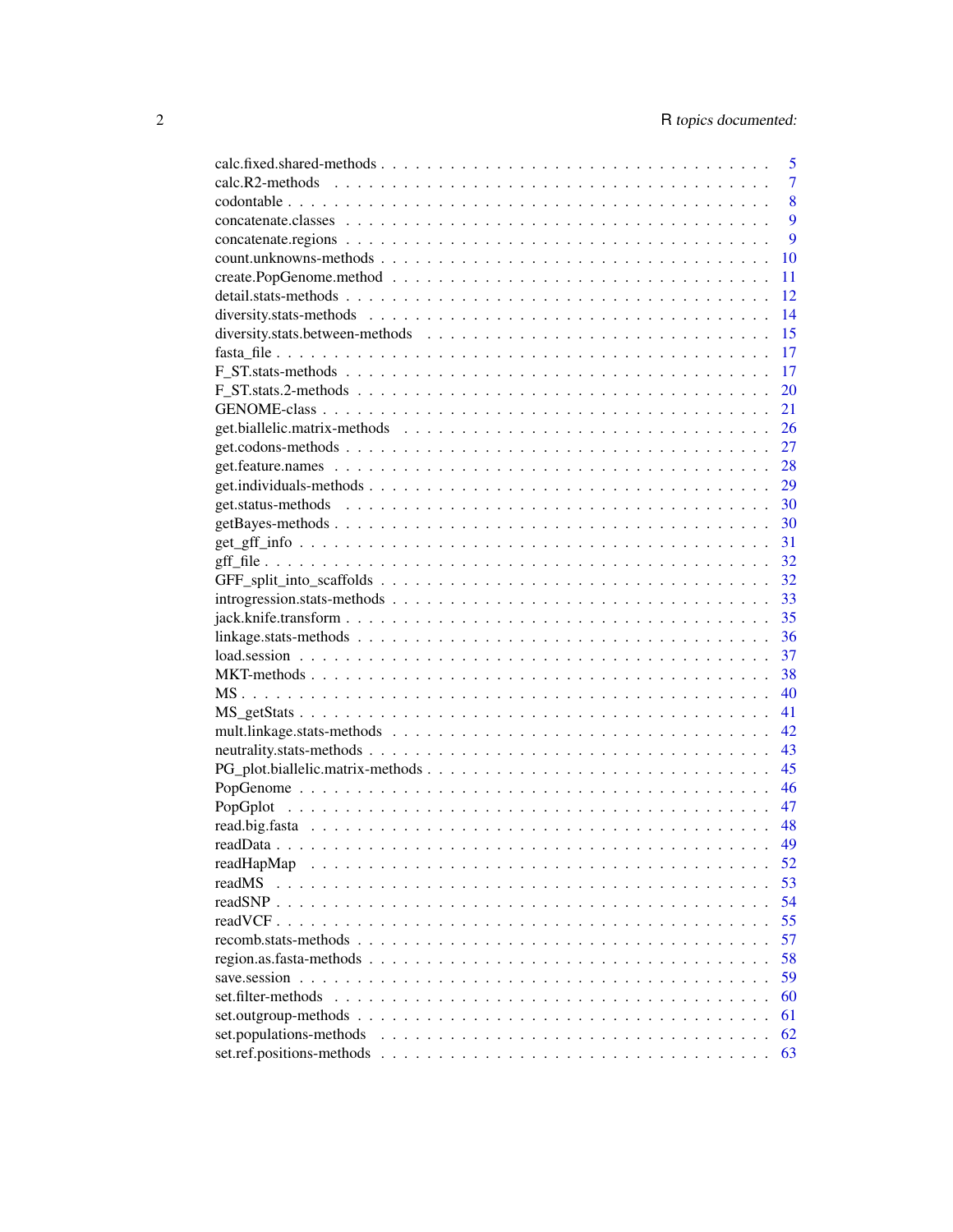<span id="page-2-0"></span>

| Index | 78 |
|-------|----|
|       |    |
|       |    |
|       |    |
|       |    |
|       |    |
|       |    |
|       |    |
|       |    |
|       |    |
|       |    |
|       |    |
|       |    |
|       |    |
|       |    |

Achaz.stats-methods *Achaz statistic*

# Description

Achaz statistic

# Usage

## S4 method for signature 'GENOME' Achaz.stats(object,new.populations=FALSE,new.outgroup=FALSE,subsites=FALSE)

| an object of class "GENOME"                                                                                                                                                                                                                                                                                                                         |
|-----------------------------------------------------------------------------------------------------------------------------------------------------------------------------------------------------------------------------------------------------------------------------------------------------------------------------------------------------|
| new.populations                                                                                                                                                                                                                                                                                                                                     |
| list of populations. default: FALSE                                                                                                                                                                                                                                                                                                                 |
| outgroup vector. default: FALSE                                                                                                                                                                                                                                                                                                                     |
| "transitions": SNPs that are transitions.<br>"transversions": SNPs that are transversions.<br>"syn": synonymous sites.<br>"nonsyn": nonsynonymous sites.<br>"exon": SNPs in exon regions.<br>"intron": SNPs in intron regions.<br>"coding": SNPs in coding regions (CDS).<br>"utr": SNPs in UTR regions.<br>"gene": SNPs in genes.<br>default:FALSE |
|                                                                                                                                                                                                                                                                                                                                                     |
|                                                                                                                                                                                                                                                                                                                                                     |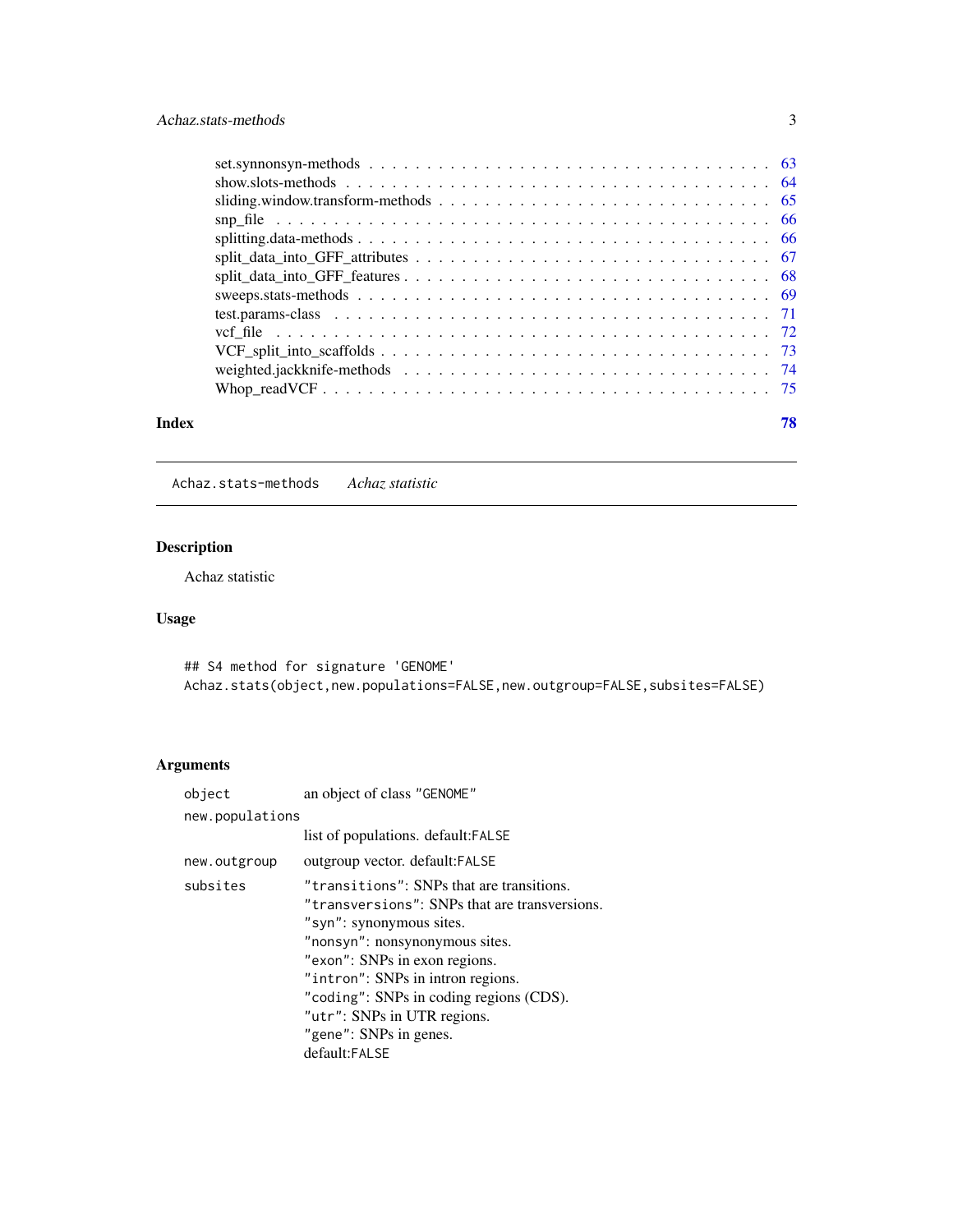# <span id="page-3-0"></span>Value

returned value is a modified object of class "GENOME"

————————————————————–

————————————————————–

The following Slots will be modified in the "GENOME" object

Yach Achaz Y statistic

# References

Achaz G.,2008 *Testing for neutrality in samples with sequencing errors.* Genetics 179: 1409.

# Examples

```
# GENOME.class <- readData("\home\Alignments")
# GENOME.class
# GENOME.class <- Achaz.stats(GENOME.class)
# GENOME.class <- Achaz.stats(GENOME.class,list(1:7,8:12))
# show the result:
# GENOME.class@Yach
```

| BayeScanR |
|-----------|
|           |

An R implementation of BayeScan (Foll \& Gagiotti 2008)

# Description

BayeScanR is an R implementation of BayeScan for analysis of codominant markers.

### Usage

BayeScanR(input,nb.pilot=10,pilot.runtime=2500,main.runtime=100000, discard=50000)

| input         | textfile or an R-object returned by getBayes()       |
|---------------|------------------------------------------------------|
| nb.pilot      | number of pilot runs                                 |
| pilot.runtime | length of pilot runs                                 |
| main.runtime  | length of main runs                                  |
| discard       | how many runs in the main. loop should be discarded? |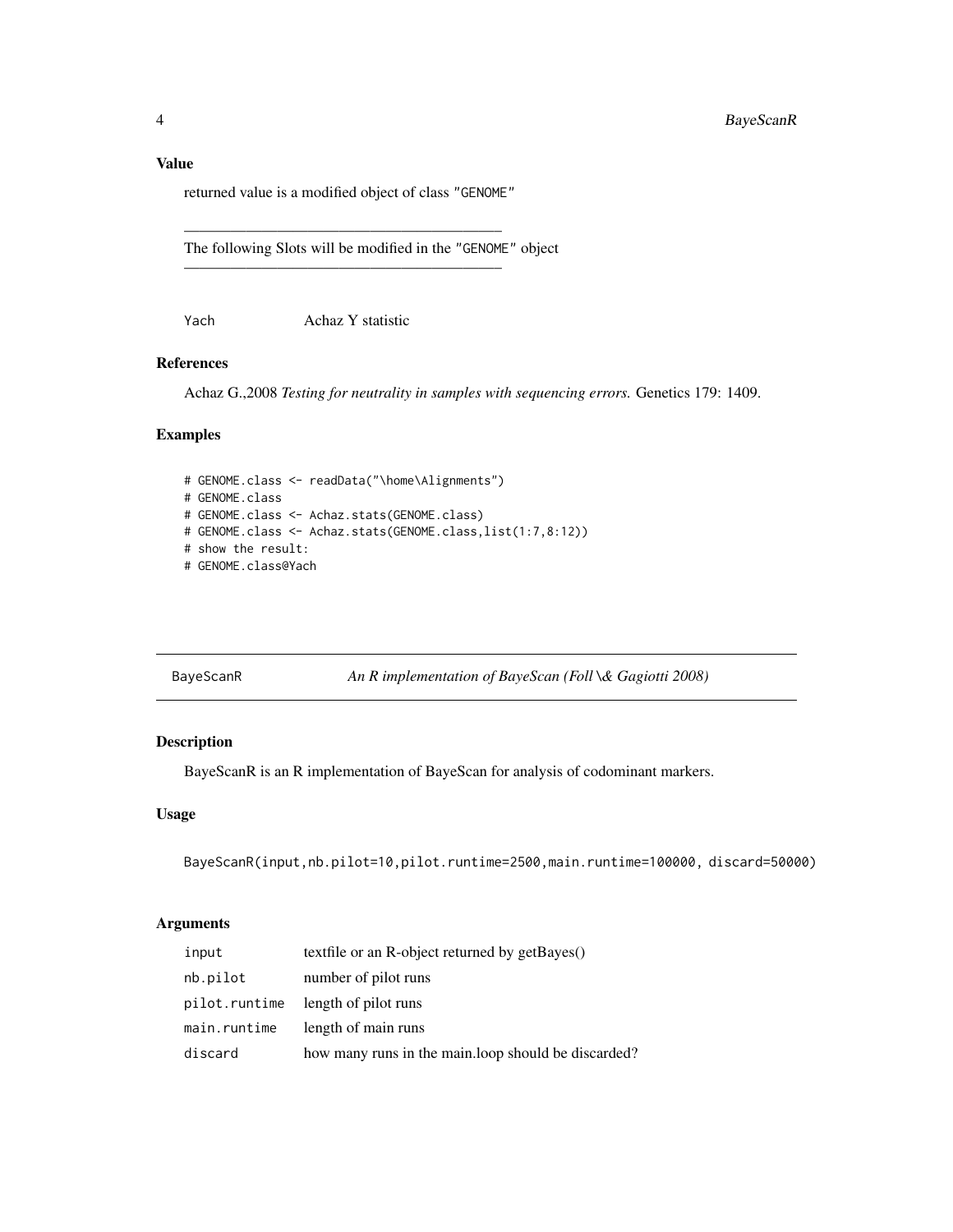# <span id="page-4-0"></span>Value

returned value is an object of class "BAYESRETURN"

————————————————————–

————————————————————–

The following Slots will be filled

| alpha     | alpha effects                        |
|-----------|--------------------------------------|
| beta      | beta effects                         |
| var_alpha | variance of alpha values             |
| a_inc     | which alpha is included in the model |
| fst       | <b>FST</b> values                    |
|           | P-value                              |

# References

[1] Foll M and OE Gaggiotti (2008). *A genome scan method to identify selected loci appropriate for both dominant and codominant markers: A Bayesian perspective.* Genetics 180: 977-993

#### Examples

```
# GENOME.class <- readData("...\Alignments")
# GENOME.class <- F_ST.stats(GENOME.class,list(1:5,6:10))
# Bayes.input <- getBayes(GENOME.class)
# BAYES.class <- BayeScanR(Bayes.input)
# BAYES.class
```
calc.fixed.shared-methods

*Fixed and shared polymorphisms*

#### Description

A generic function to calculate the number of fixed and shared polymorphisms.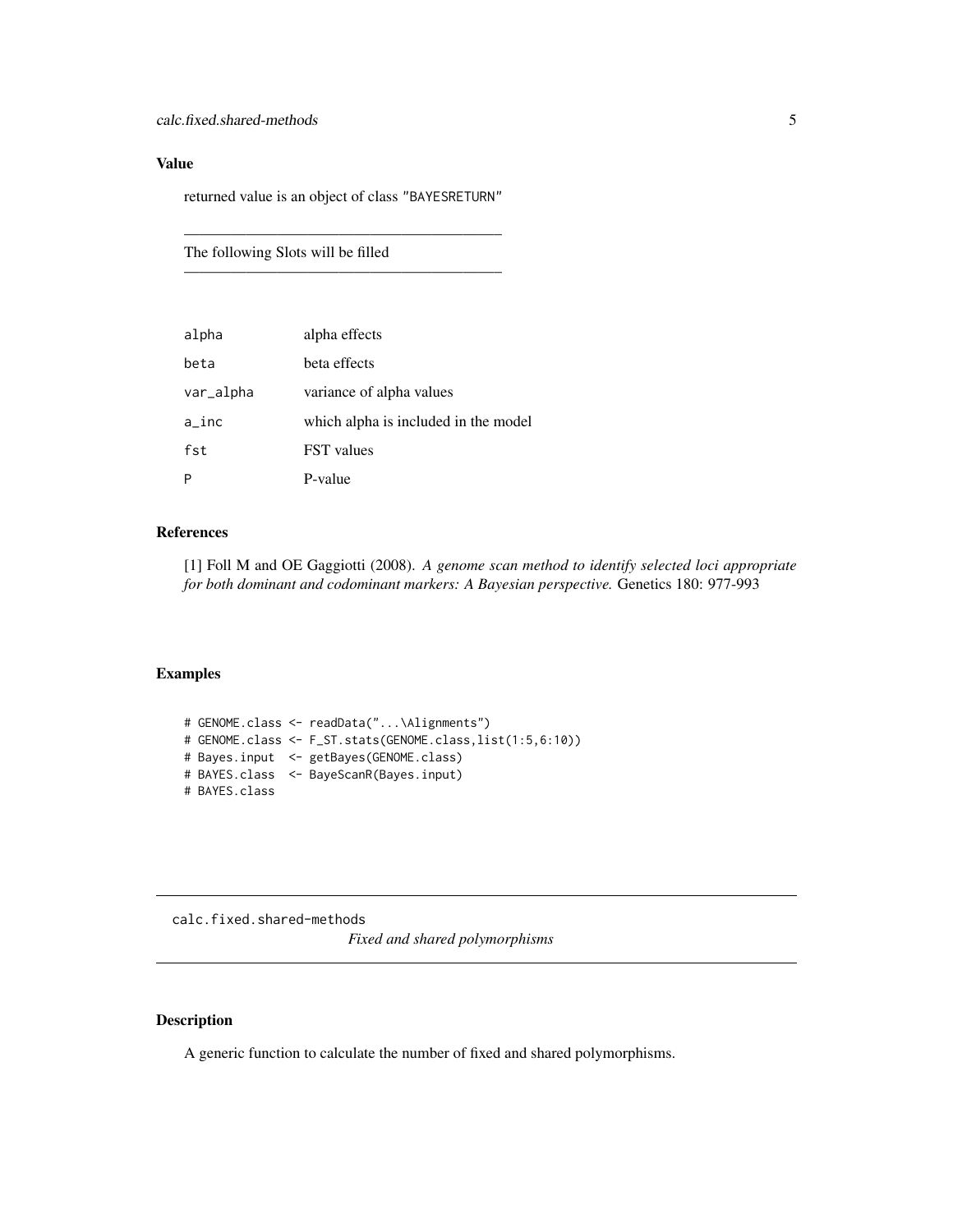# Usage

```
## S4 method for signature 'GENOME'
calc.fixed.shared(object,
subsites=FALSE,
new.populations=FALSE,
fixed.threshold=1,
fixed.threshold.fst=1)
```
# Arguments

| object   | An object of class "GENOME"                   |
|----------|-----------------------------------------------|
| subsites | "transitions": SNPs that are transitions.     |
|          | "transversions": SNPs that are transversions. |
|          | "syn": synonymous sites.                      |
|          | "nonsyn": nonsynonymous sites.                |
|          | "exon": SNPs in exon regions.                 |
|          | "intron": SNPs in intron regions.             |
|          | "coding": SNPs in coding regions (CDS).       |
|          | "utr": SNPs in UTR regions.                   |
|          | "gene": SNPs in genes.                        |
|          | "intergenic": SNPs in intergenic regions.     |
|          |                                               |

# new.populations

list of populations. default=FALSE

# fixed.threshold

Polymorphisms are considered as fixed >= threshold value

# fixed.threshold.fst

Polymorphisms are considered as fixed >= threshold value

# Details

The nucleotide diversities have to be devided by GENOME.class@n.sites to give diversities per site.

# Value

Returned value is a modified object of class "GENOME"

———————————————————

———————————————————

The following slots will be modified in the "GENOME" object

| Slot              |                   | Reference Description  |
|-------------------|-------------------|------------------------|
| 1. n.fixed.sites  | $\lceil x \rceil$ | Number of fixed sites  |
| 2. n.shared.sites | $\lceil x \rceil$ | Number of shared sites |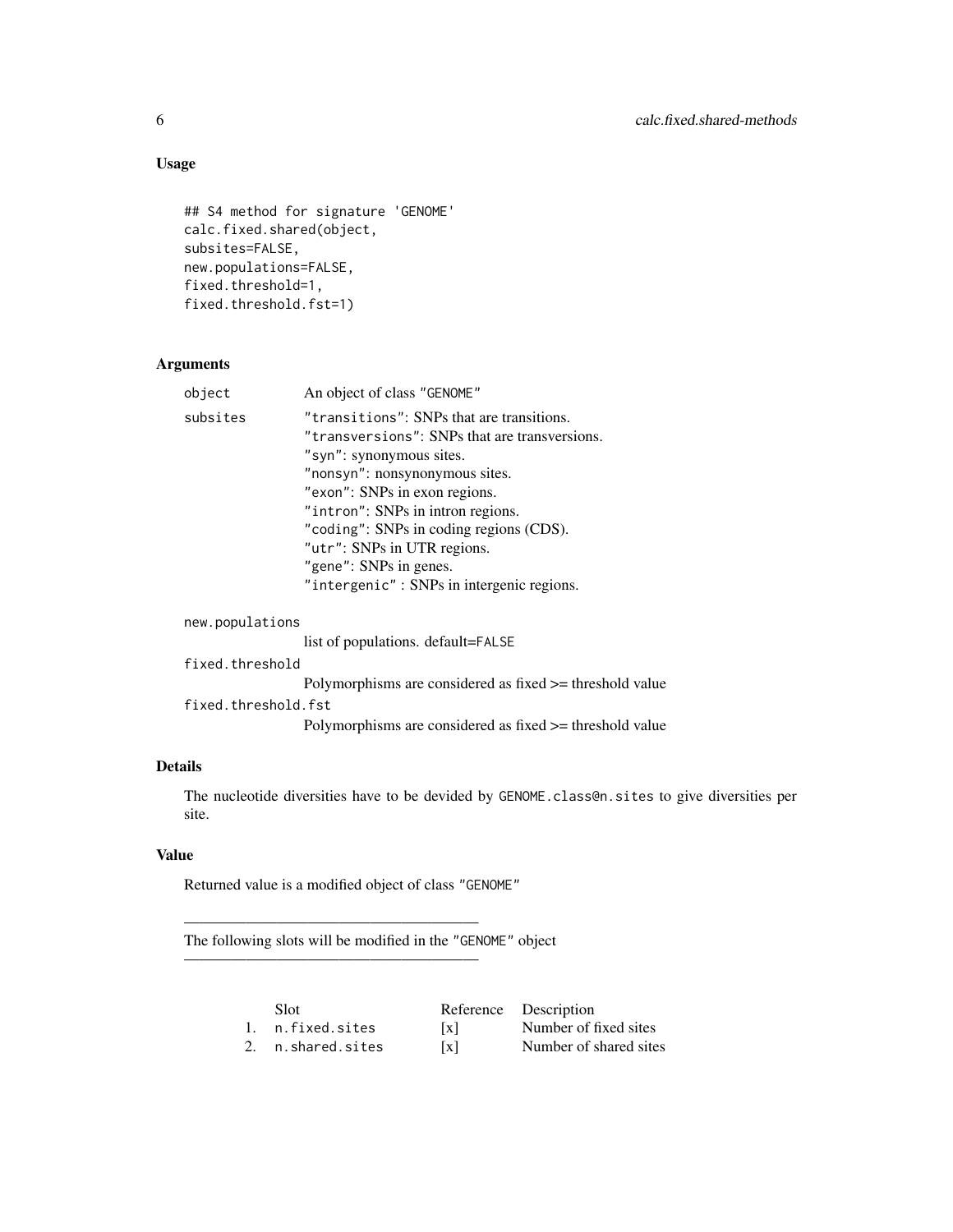<span id="page-6-0"></span>3. n.monomorphic.sites [x] Number of monomorphic sites

# References

[x]

# Examples

```
# GENOME.class <- readData("\home\Alignments")
# set.populations
# GENOME.class <- calc.fixed.shared(GENOME.class)
```
calc.R2-methods *Linkage statistics (R2, P-value, Distance)*

# Description

This generic function calculates some linkage disequilibrium statistics.

# Usage

## S4 method for signature 'GENOME' calc.R2(object,subsites=FALSE,lower.bound=0,upper.bound=1)

### Arguments

| object      | an object of class "GENOME"                                          |
|-------------|----------------------------------------------------------------------|
| subsites    | same as in the other modules                                         |
| lower.bound | sites with minor-allele-frequency >= lower bound are considered      |
| upper.bound | sites with minor-allele-frequency $\leq$ -upper bound are considered |

# Details

Note, the pairwise comparisons are computed via combn(n.snps,2).

# Value

The slot GENOME.class@region.stats@linkage.disequilibrium will be filled. (R2,P-value,Distance) Fisher's Exact Test is used for the P-values.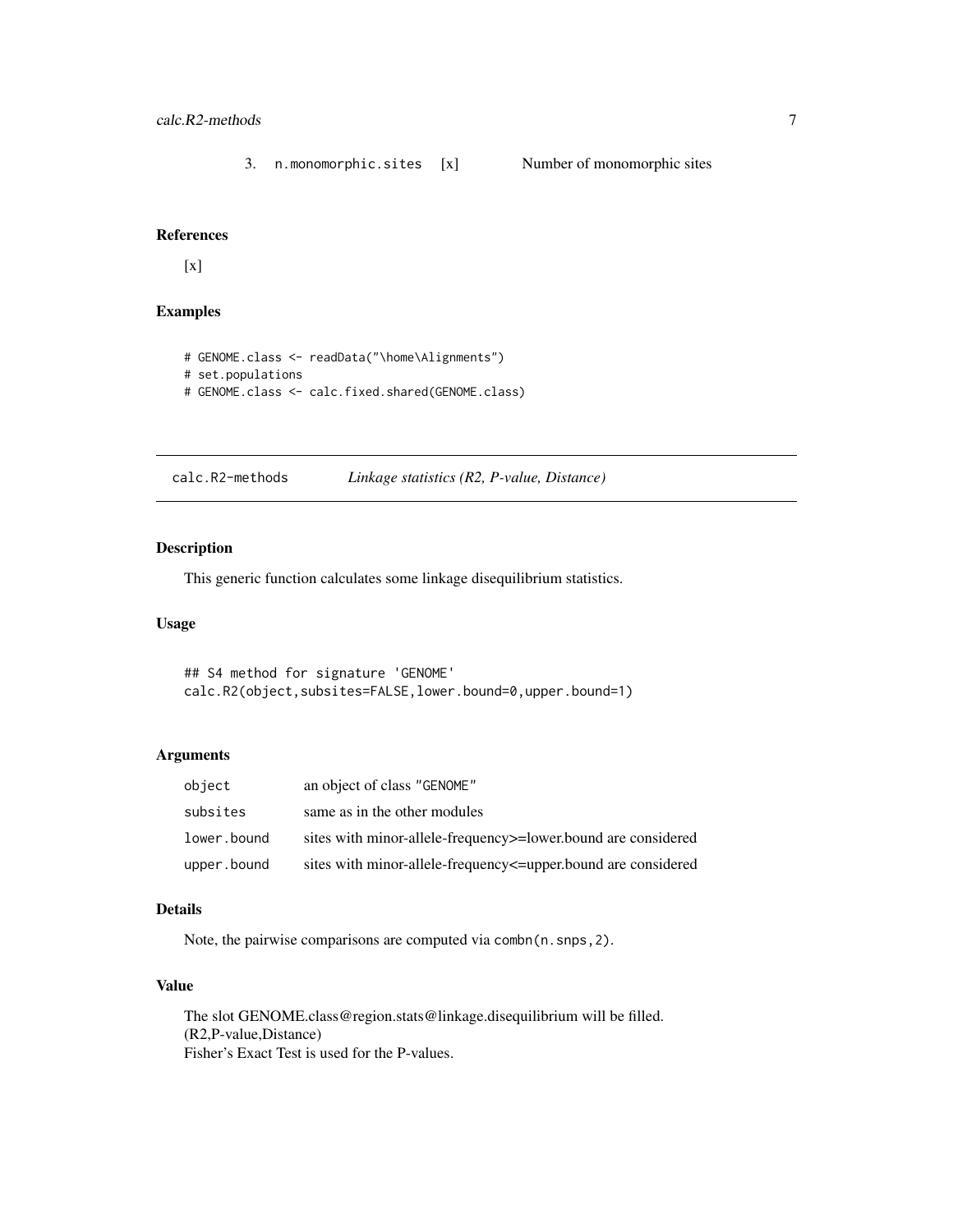#### <span id="page-7-0"></span>8 codontable control of the set of the set of the set of the set of the set of the set of the set of the set of the set of the set of the set of the set of the set of the set of the set of the set of the set of the set of

# Examples

```
# GENOME.class <- readData("...\Alignments")
# GENOME.class
# GENOME.class <- calc.R2(GENOME.class)
# show the result:
# GENOME.class@region.stats@linkage.disequilibrium
# [[x]][[y]] x:region, y:population
```
codontable *Prints the codon table which is used in the PopGenome framework*

#### Description

This functions prints the nucleotide triplets (as numerical values) and the correspnding protein character strings.

# Usage

codontable()

# Arguments

no arguments

# Details

The returned value is a list including two matrices. The first matrix contains the amino acids and the second matrix the corresponding nucleotide triplets. In the PopGenome Vignette you can see how to manipulate these tables to use alternative genetic codes.

# Examples

# table <- codontable()

```
# table$Proteins
```
# table\$Triplets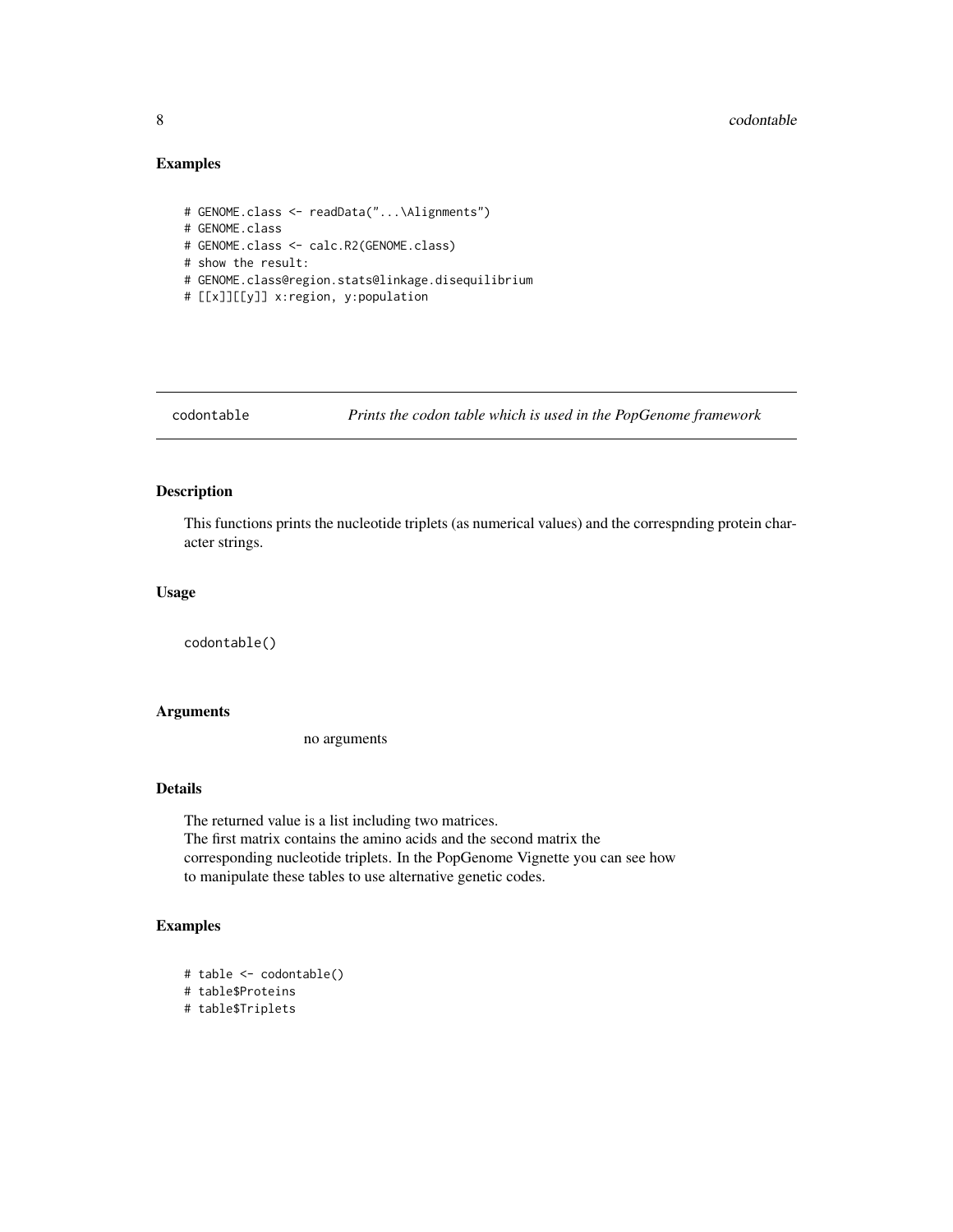#### <span id="page-8-0"></span>Description

This function concatenates objects of class GENOME, allowing to stitch together larger datasets from smaller objects.

# Usage

```
concatenate.classes(classlist)
```
# Arguments

classlist a list of GENOME objects

# Value

The function creates an object of class "GENOME".

# Examples

```
# a <- readData("Three_Alignments/")
# b <- readData("Two_Alignments/")
# ab <- concatenate.classes(list(a,b))
# ab <- neutrality.stats(ab)
# ab@Tajima.D
# ab@region.names
```
concatenate.regions *Concatenate regions*

# Description

This function concatenates the regions/chunks contained in one GENOME object.

### Usage

concatenate.regions(object)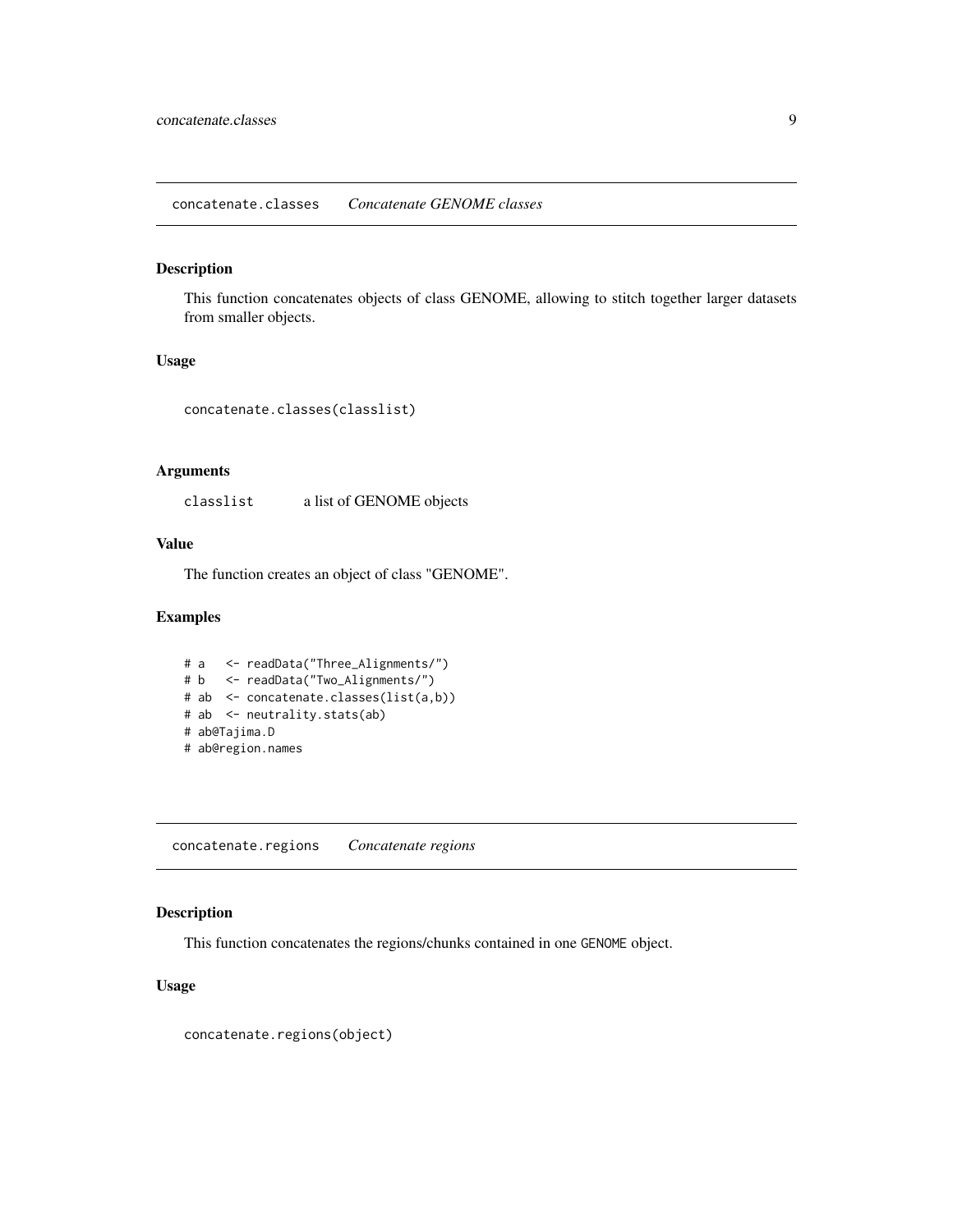#### <span id="page-9-0"></span>**Arguments**

object object of class GENOME

# Value

The function creates an object of class "GENOME".

# Examples

```
# GENOME.class <- readData("Three_Alignments/")
# WHOLE <- concatenate.regions(GENOME.class)
# WHOLE <- neutrality.stats(WHOLE)
# WHOLE@Tajima.D
```
count.unknowns-methods

# *Calculate missing nucleotide frequencies*

#### Description

A generic function to calculate the missing nucleotide frequencies.

# Usage

```
## S4 method for signature 'GENOME'
count.unknowns(object)
```
#### Arguments

```
object An object of class "GENOME"
```
#### Value

Returned value is a modified object of class "GENOME"

The slot GENOME.class@missing.freqs for the missing frequencies for the whole region. The slot GENOME.class@region.stats@missing.freqs for the missing frequencies for each SNP in a given region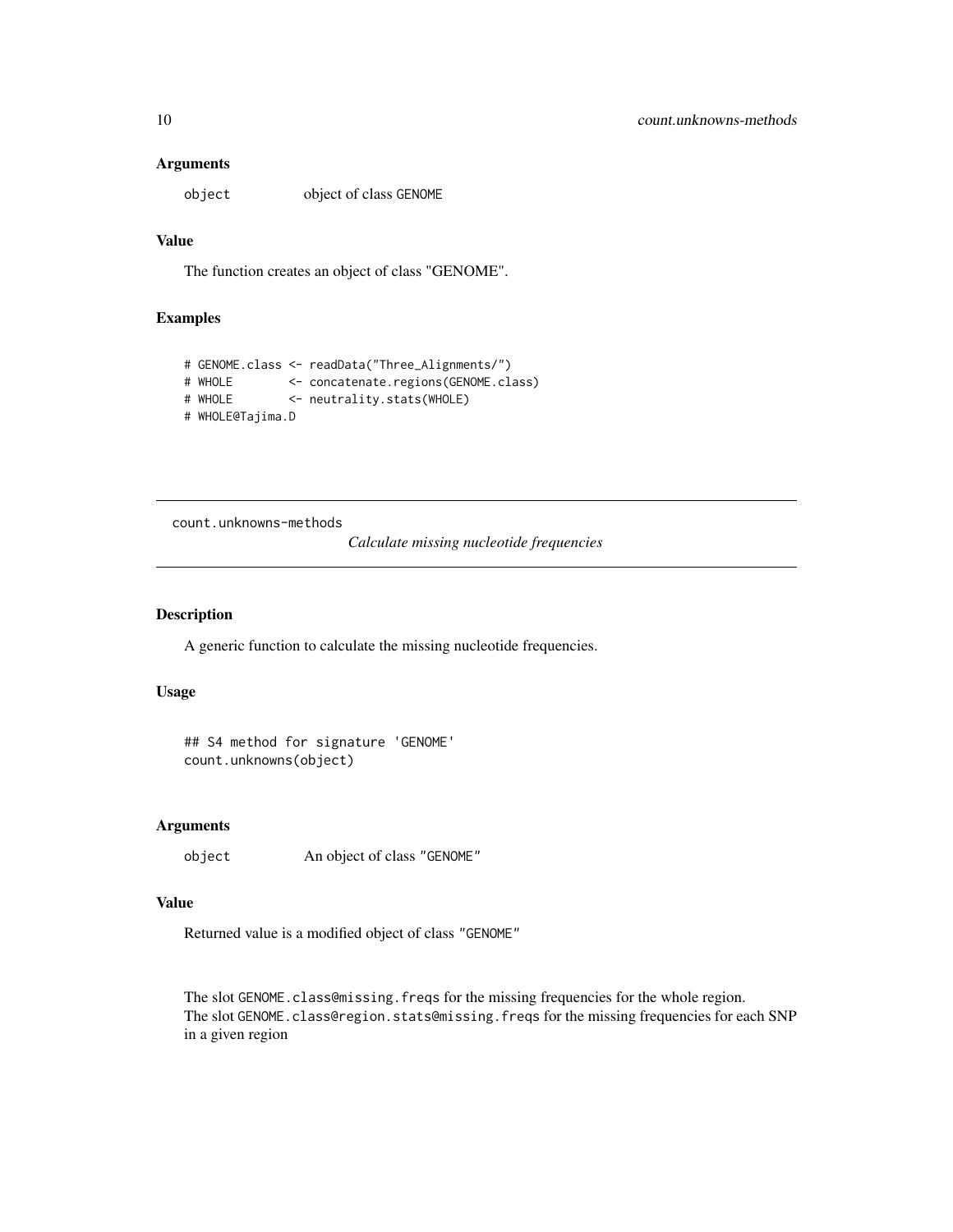#### <span id="page-10-0"></span>Examples

```
# GENOME.class <- readData("VCF", format="VCF", include.unknown=TRUE)
# GENOME.class@region.stats
# GENOME.class <- count.unknowns(GENOME.class)
# GENOME.class@missing.freqs
```
# GENOME.class@region.stats@missing.freqs

create.PopGenome.method

*Integration of own functions into the PopGenome-framework*

#### Description

This function generates a skeleton for a PopGenome function. It thereby facilitates the effortless integration of new methods into the PopGenome framework.

# Usage

create.PopGenome.method(function.name,population.specific=TRUE)

#### **Arguments**

function.name name of your function population.specific TRUE:function returns one value per population.FALSE:function returns one value calculated across all populations (as in the case of FST measurements)

# Details

This mechanism enables you to use your own functions in the PopGenome environment. The functions can also be applied to sliding windows or subsites.

Please look at the generated function, which documents where to place your own function in detail.

#### Examples

```
# GENOME.class <- readData(".../Alignments")
# create.PopGenome.method("myFunction")
# edit myFunction.R
# source("myFunction")
# value <- myFunction(test)
# value
```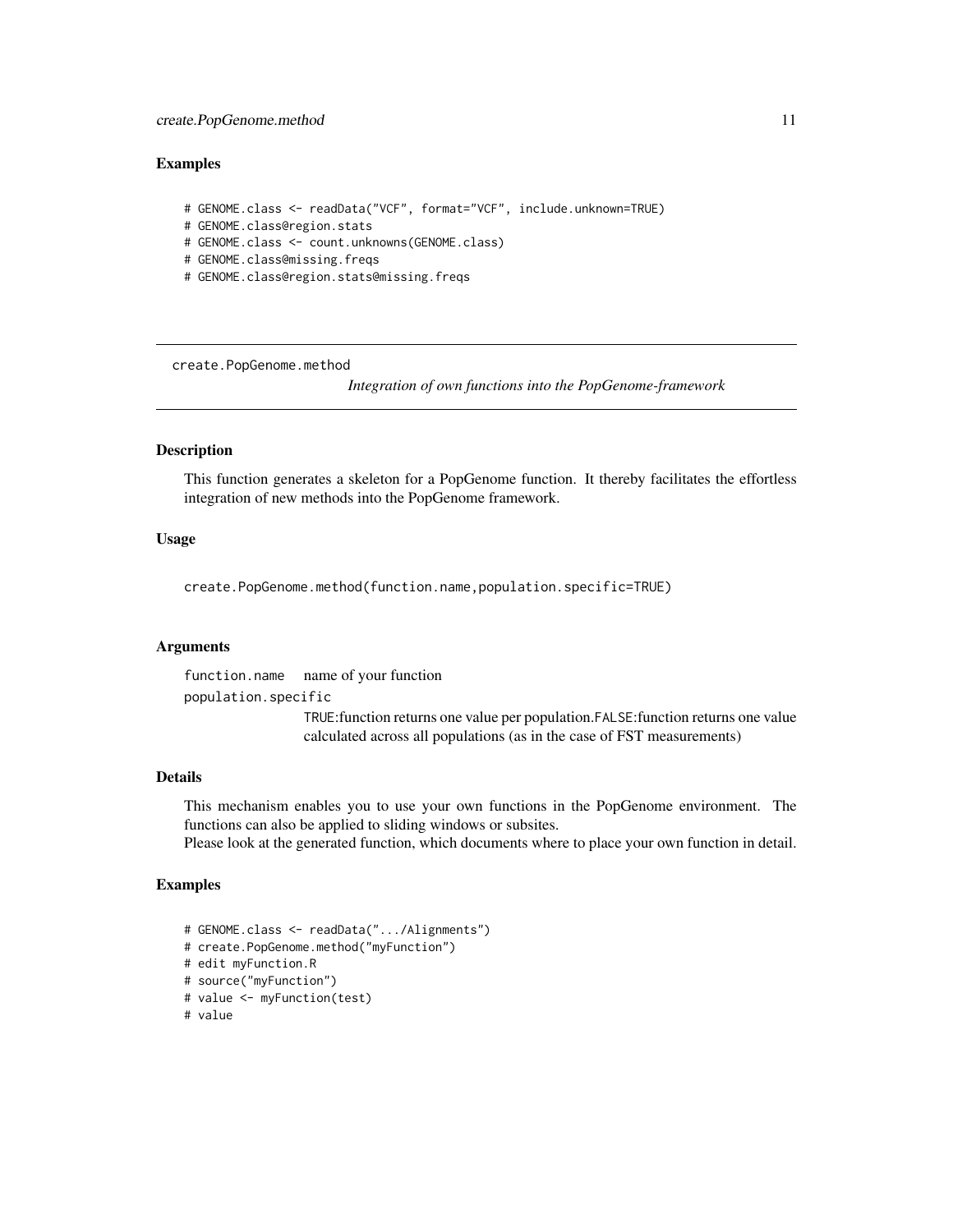# <span id="page-11-0"></span>Description

This generic function calculates some mixed statistics.

#### Usage

```
## S4 method for signature 'GENOME'
detail.stats(
object,
new.populations=FALSE,
new.outgroup=FALSE,
subsites=FALSE,
biallelic.structure=FALSE,
mismatch.distribution=FALSE,
site.spectrum=TRUE,
        site.FST=FALSE
        )
## S4 method for signature 'GENOME'
get.detail(object, biallelic.structure=FALSE)
```
# Arguments

| object          | an object of class "GENOME"                                                                                                                                                                                                                                                                                                        |  |  |  |  |
|-----------------|------------------------------------------------------------------------------------------------------------------------------------------------------------------------------------------------------------------------------------------------------------------------------------------------------------------------------------|--|--|--|--|
| new.populations |                                                                                                                                                                                                                                                                                                                                    |  |  |  |  |
|                 | list of populations.                                                                                                                                                                                                                                                                                                               |  |  |  |  |
| new.outgroup    | outgroup sequences.                                                                                                                                                                                                                                                                                                                |  |  |  |  |
| subsites        | "transitions": SNPs that are transitions.<br>"transversions": SNPs that are transversions.<br>"syn": synonymous sites.<br>"nonsyn": nonsynonymous sites.<br>"exon": SNPs in exon regions.<br>"intron": SNPs in intron regions.<br>"coding": SNPs in coding regions (CDS).<br>"utr": SNPs in UTR regions.<br>"gene": SNPs in genes. |  |  |  |  |

#### biallelic.structure

fixed and shared polymorphisms (stored in GENOME.class@region.stats).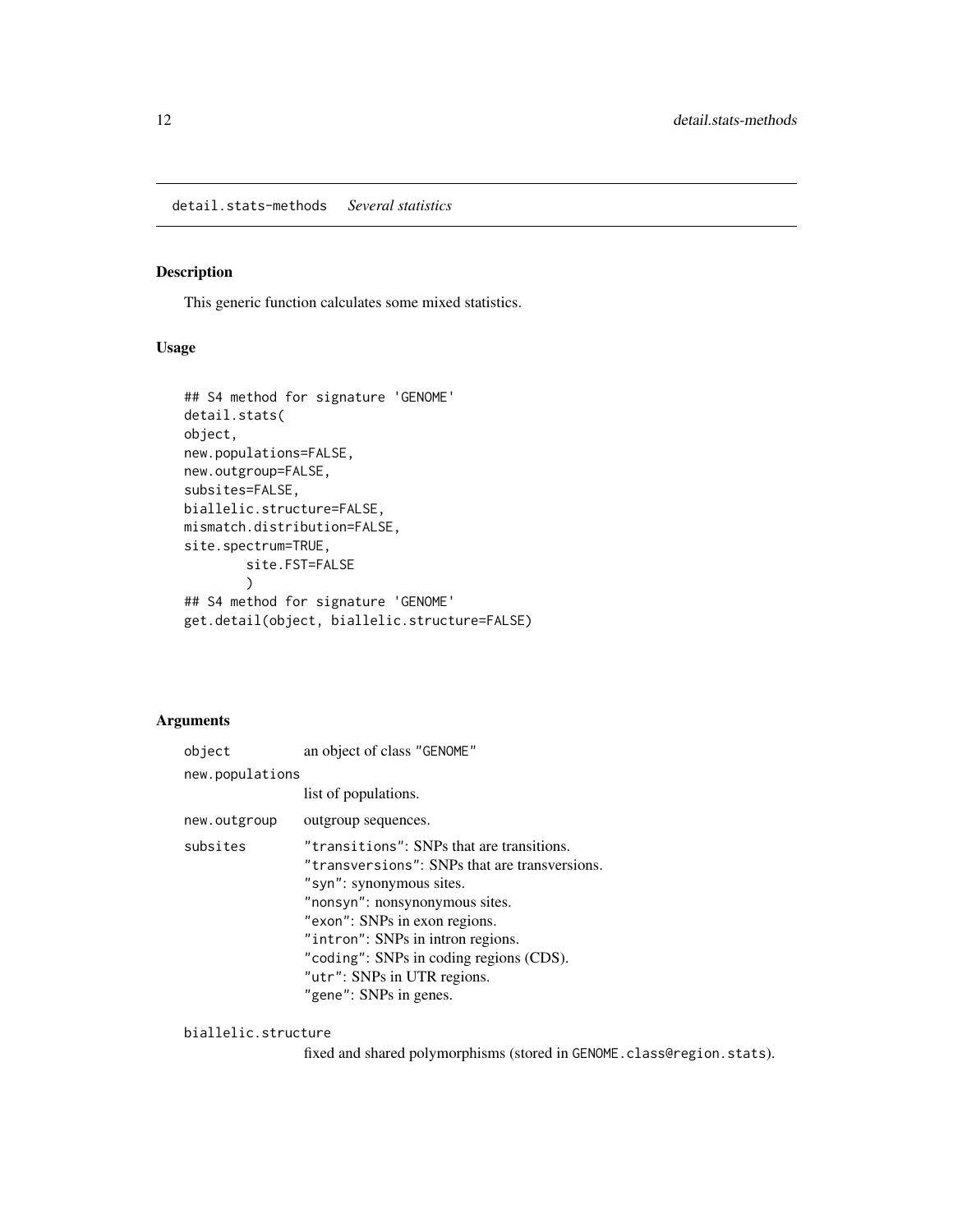# detail.stats-methods 13

| mismatch.distribution |                                                  |  |  |  |  |
|-----------------------|--------------------------------------------------|--|--|--|--|
|                       | statistics based on mismatch distribution        |  |  |  |  |
|                       | site.spectrum minor allele frequency of each SNP |  |  |  |  |
| site.FST              | computes FST for each SNP                        |  |  |  |  |

# Value

The return value is a modified object of class "GENOME"

——————————————————————

——————————————————————

The following Slots will be modified in the "GENOME" object

| <b>MDSD</b>  | $\cdots$                                                           |
|--------------|--------------------------------------------------------------------|
| MDG1         | $\cdots$                                                           |
| MDG2         | $\cdots$                                                           |
| region.stats | the slot biallelic.structure and minor.allele.freqs will be filled |

The function get.detail(GENOME.class,biallelic.structure=TRUE) returns a matrix for each region, where

| 0 | population is polymorphic, the remaining individuals are polymorphic                          |
|---|-----------------------------------------------------------------------------------------------|
|   | population is polymorphic, the remaining individuals are monomorphic                          |
|   | population is monomorphic, the remaining individuals are polymorphic                          |
|   | population is monomorphic, the remaining individuals are monomorphic with<br>the same value   |
| 4 | population is monomorphic, the remaining individuals are monomorphic with<br>different values |

# Examples

# GENOME.class <- readData("\home\Alignments") # GENOME.class # GENOME.class <- set.populations(GENOME.class,list(1:10)) # GENOME.class <- detail.stats(GENOME.class) # show the result: # mismatch.values <- get.detail(GENOME.class) # bial.struc.values <- get.detail(GENOME.class, biallelic.structure=TRUE) # GENOME.class@region.stats@biallelic.structure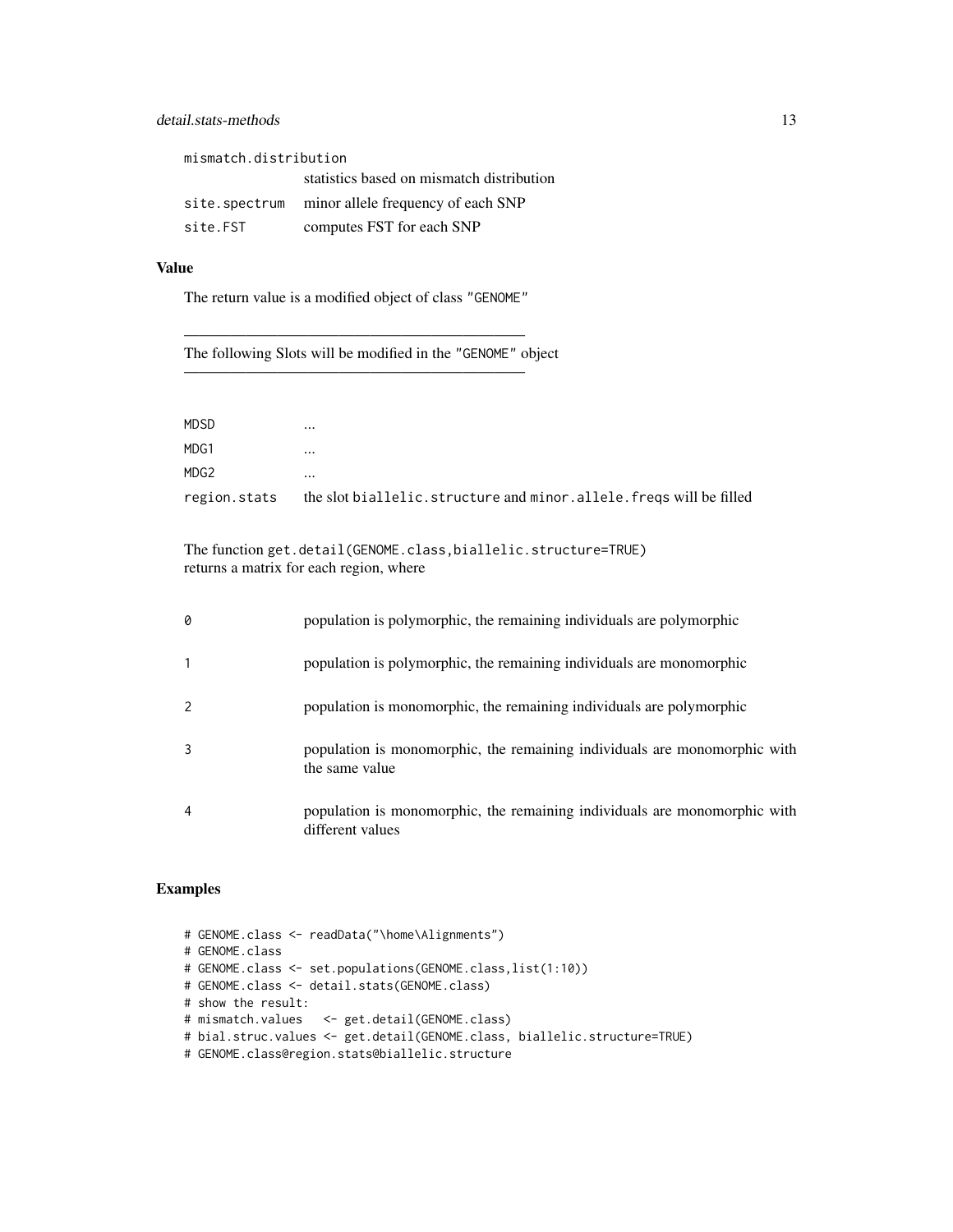<span id="page-13-0"></span># GENOME.class@region.stats@biallelic.structure[[1]]

diversity.stats-methods *Diversities*

# Description

A generic function to calculate nucleotide & haplotype diversities.

# Usage

## S4 method for signature 'GENOME' diversity.stats(object,new.populations=FALSE,subsites=FALSE,pi=FALSE, keep.site.info=TRUE)

# Arguments

| object          | An object of class "GENOME"                                                                                                                                                                                                                                                                                                                                                     |  |  |
|-----------------|---------------------------------------------------------------------------------------------------------------------------------------------------------------------------------------------------------------------------------------------------------------------------------------------------------------------------------------------------------------------------------|--|--|
| new.populations |                                                                                                                                                                                                                                                                                                                                                                                 |  |  |
|                 | list of populations. default=FALSE                                                                                                                                                                                                                                                                                                                                              |  |  |
| subsites        | "transitions": SNPs that are transitions.<br>"transversions": SNPs that are transversions.<br>"syn": synonymous sites.<br>"nonsyn": nonsynonymous sites.<br>"exon": SNPs in exon regions.<br>"intron": SNPs in intron regions.<br>"coding": SNPs in coding regions (CDS).<br>"utr": SNPs in UTR regions.<br>"gene": SNPs in genes.<br>"intergenic": SNPs in intergenic regions. |  |  |
| pi              | Nei's calculation of pi                                                                                                                                                                                                                                                                                                                                                         |  |  |

keep.site.info stores site specific values in GENOME.class@region.stats

#### Details

The nucleotide diversities have to be devided by GENOME.class@n.sites to give diversities per site.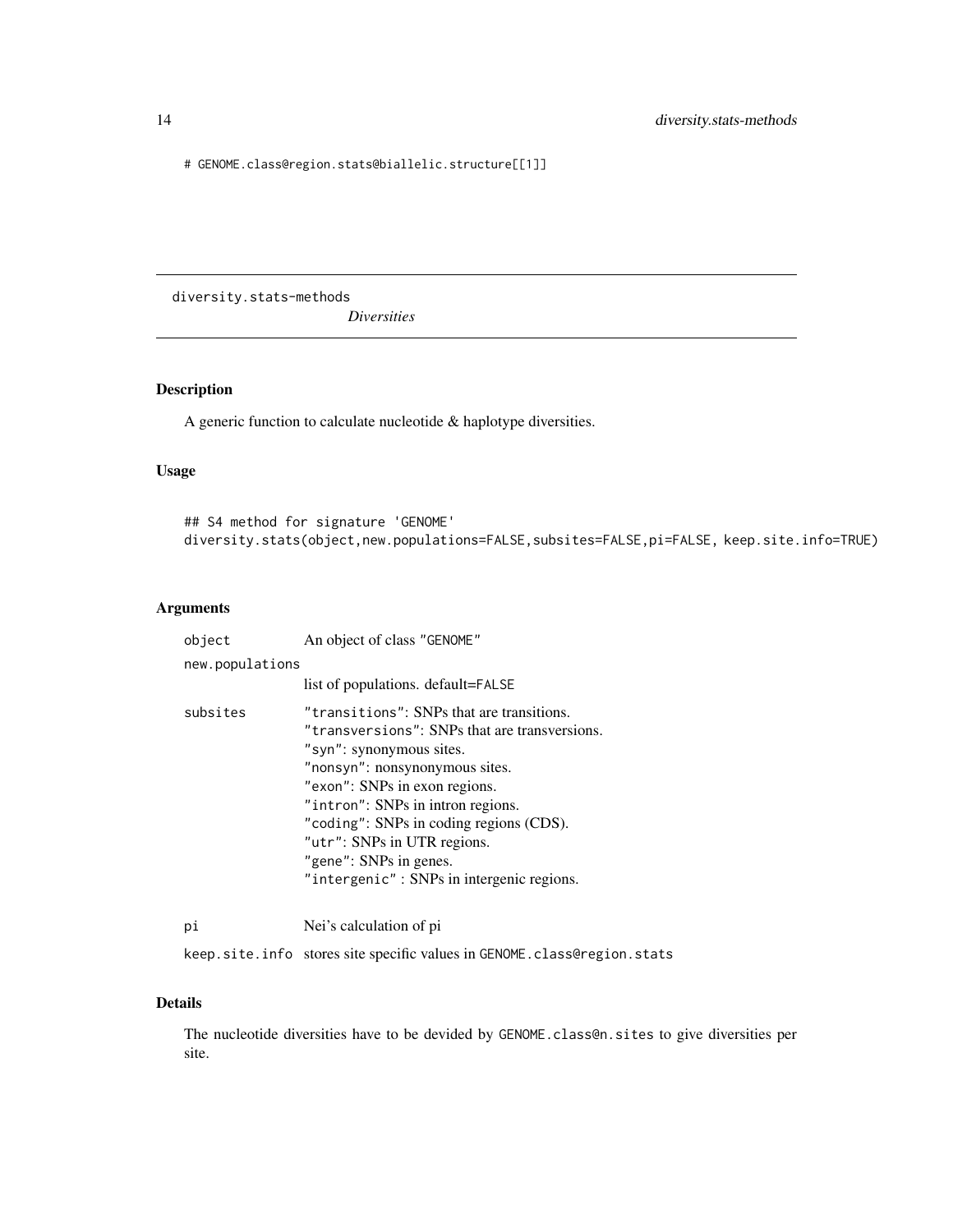#### <span id="page-14-0"></span>Value

Returned value is a modified object of class "GENOME"

———————————————————

———————————————————

The following slots will be modified in the "GENOME" object

|    | Slot                    |         | Reference Description                        |
|----|-------------------------|---------|----------------------------------------------|
| 1. | nuc.diversity.within    | - 11.31 | Nucleotide diversity (within the population) |
|    | 2. Pi                   | 121     | Diversity from Nei (within the population)   |
|    | 3. hap.diversity.within | -111    | Haplotype diversity (within the population)  |

# References

[1] Hudson, R. R., M. Slatkin, and W.P. Maddison (1992). *Estimating of levels of gene flow from DNA sequence data.* Gentics 13(2),583-589

[2] Nei, M. (1987). *Molecular Evolutionary Genetics.* Columbia Univ. Press, New York.

[3] Wakeley, J. (1996).*The Variance of Pairwise Nucleotide Differences in Two Populations with Migration.* THEORETICAL POPULATION BIOLOGY. 49, 39-57.

#### Examples

```
# GENOME.class <- readData("\home\Alignments")
# GENOME.class
# GENOME.class <- diversity.stats(GENOME.class)
# GENOME.class <- diversity.stats(GENOME.class,list(1:4,5:10))
# GENOME.class <- diversity.stats(GENOME.class,
# list(c("seq1","seq5","seq3"),c("seq2","seq8")))
# show the result:
# GENOME.class@nuc.diversity.within
```
diversity.stats.between-methods *Diversities*

#### Description

A generic function to calculate nucleotide & haplotype diversities between populations (dxy).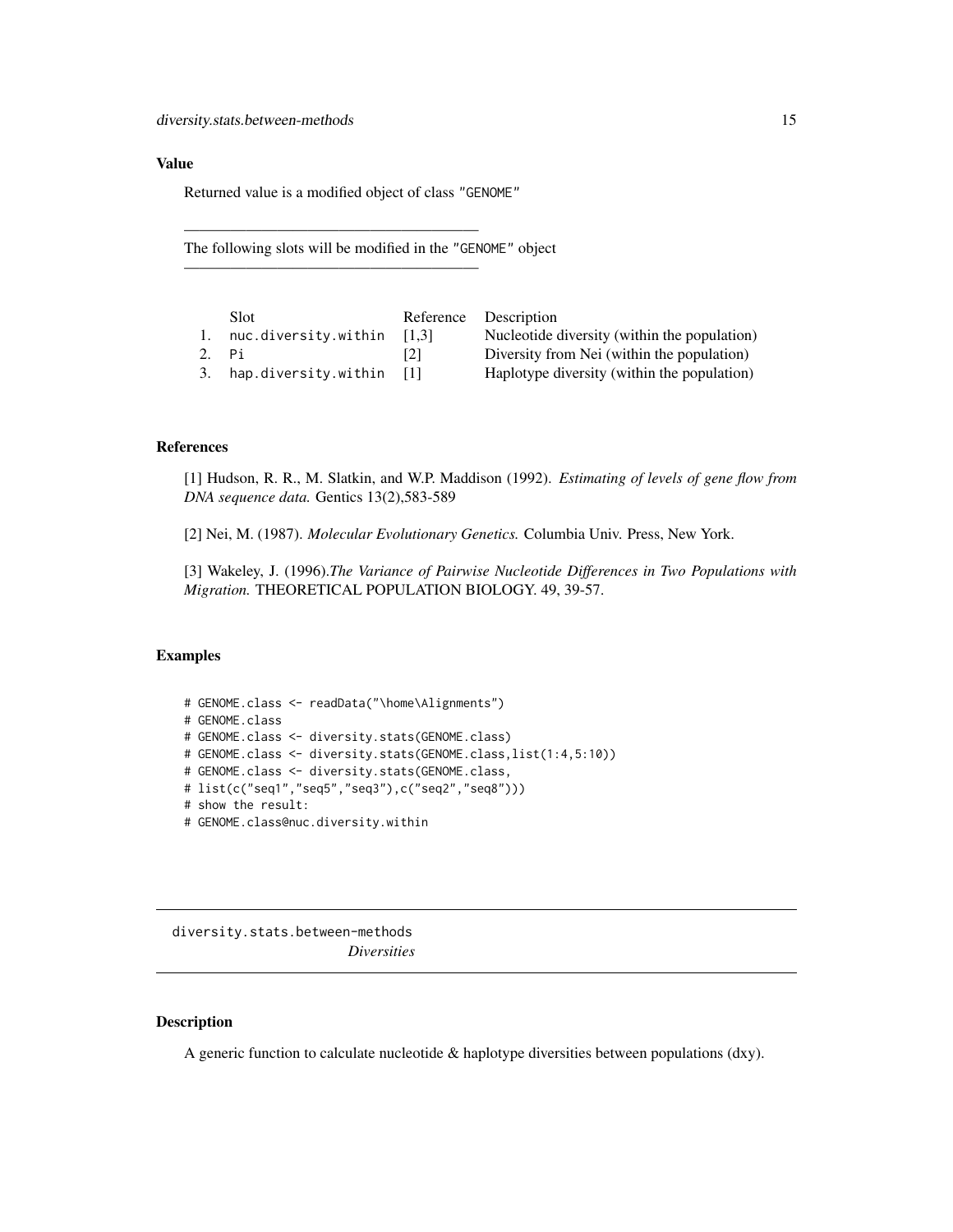# Usage

## S4 method for signature 'GENOME' diversity.stats.between(object,new.populations=FALSE,subsites=FALSE,keep.site.info=FALSE, haplotype.mode=FALSE, nucleotide.mode=TRUE)

# Arguments

| object          | An object of class "GENOME"                                                                                                                                                                                                                                                                                                                                                     |
|-----------------|---------------------------------------------------------------------------------------------------------------------------------------------------------------------------------------------------------------------------------------------------------------------------------------------------------------------------------------------------------------------------------|
| new.populations |                                                                                                                                                                                                                                                                                                                                                                                 |
|                 | list of populations. default=FALSE                                                                                                                                                                                                                                                                                                                                              |
| subsites        | "transitions": SNPs that are transitions.<br>"transversions": SNPs that are transversions.<br>"syn": synonymous sites.<br>"nonsyn": nonsynonymous sites.<br>"exon": SNPs in exon regions.<br>"intron": SNPs in intron regions.<br>"coding": SNPs in coding regions (CDS).<br>"utr": SNPs in UTR regions.<br>"gene": SNPs in genes.<br>"intergenic": SNPs in intergenic regions. |
|                 | transfer and a complete communication of the contraction of the second state                                                                                                                                                                                                                                                                                                    |

keep.site.info Store SNP specific values in the region.stats haplotype.mode Haplotype Diversities nucleotide.mode Nucleotide Diversities

# Details

The nucleotide diversities have to be devided by GENOME.class@n.sites to give diversities per site.

# Value

Returned value is a modified object of class "GENOME"

———————————————————

———————————————————

The following slots will be modified in the "GENOME" object

Slot Reference Description

1. nuc.diversity.between [1,3] Nucleotide diversity (between the population)

2. hap.diversity.between [1] Haplotype diversity (between the population)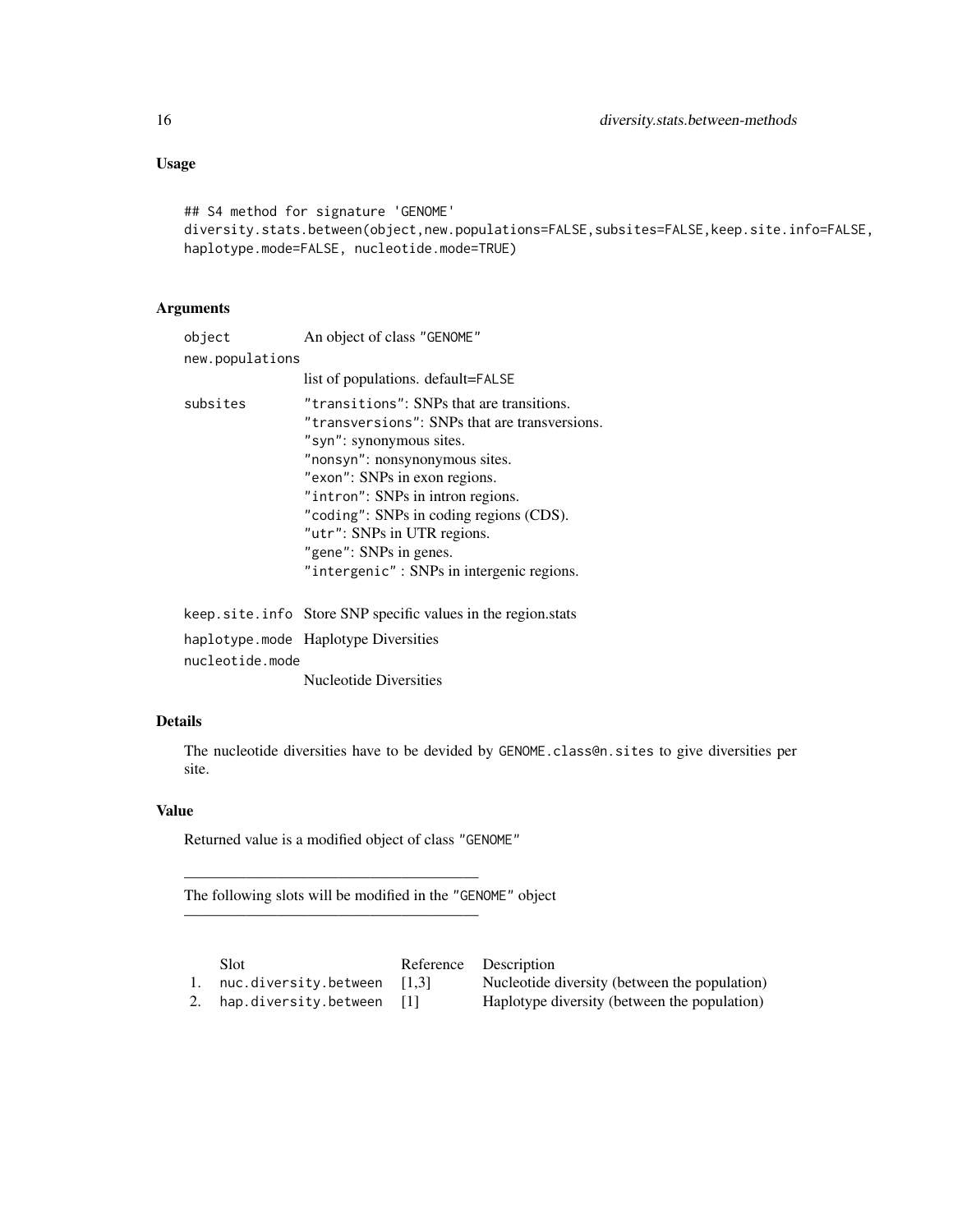<span id="page-16-0"></span>fasta\_file 17

#### References

[1] Hudson, R. R., M. Slatkin, and W.P. Maddison (1992). *Estimating of levels of gene flow from DNA sequence data.* Gentics 13(2),583-589

[2] Wakeley, J. (1996).*The Variance of Pairwise Nucleotide Differences in Two Populations with Migration.* THEORETICAL POPULATION BIOLOGY. 49, 39-57.

# Examples

```
# GENOME.class <- readData("\home\Alignments")
# GENOME.class
# GENOME.class <- diversity.stats.between(GENOME.class)
# GENOME.class <- set.populations(GENOME.class, list(...))
# GENOME.class <- diversity.stats.between(GENOME.class)
# GENOME.class <- diversity.stats(GENOME.class,
# list(c("seq1","seq5","seq3"),c("seq2","seq8")))
# show the result:
# GENOME.class@nuc.diversity.within
```
fasta\_file *FASTA file (subdirectory "data")*

# Description

The FASTA files (unpacked) in the subdirectory "data" of the PopGenome package have to be stored in a folder (multiple files can be stored in this folder). The folder name is then used as the input for the readData function.

F\_ST.stats-methods *Fixation Index*

# Description

A generic function to calculate some F-statistics and nucleotide/haplotype diversities.

# Usage

```
## S4 method for signature 'GENOME'
F_ST.stats(
object,
new.populations=FALSE,
subsites=FALSE,
```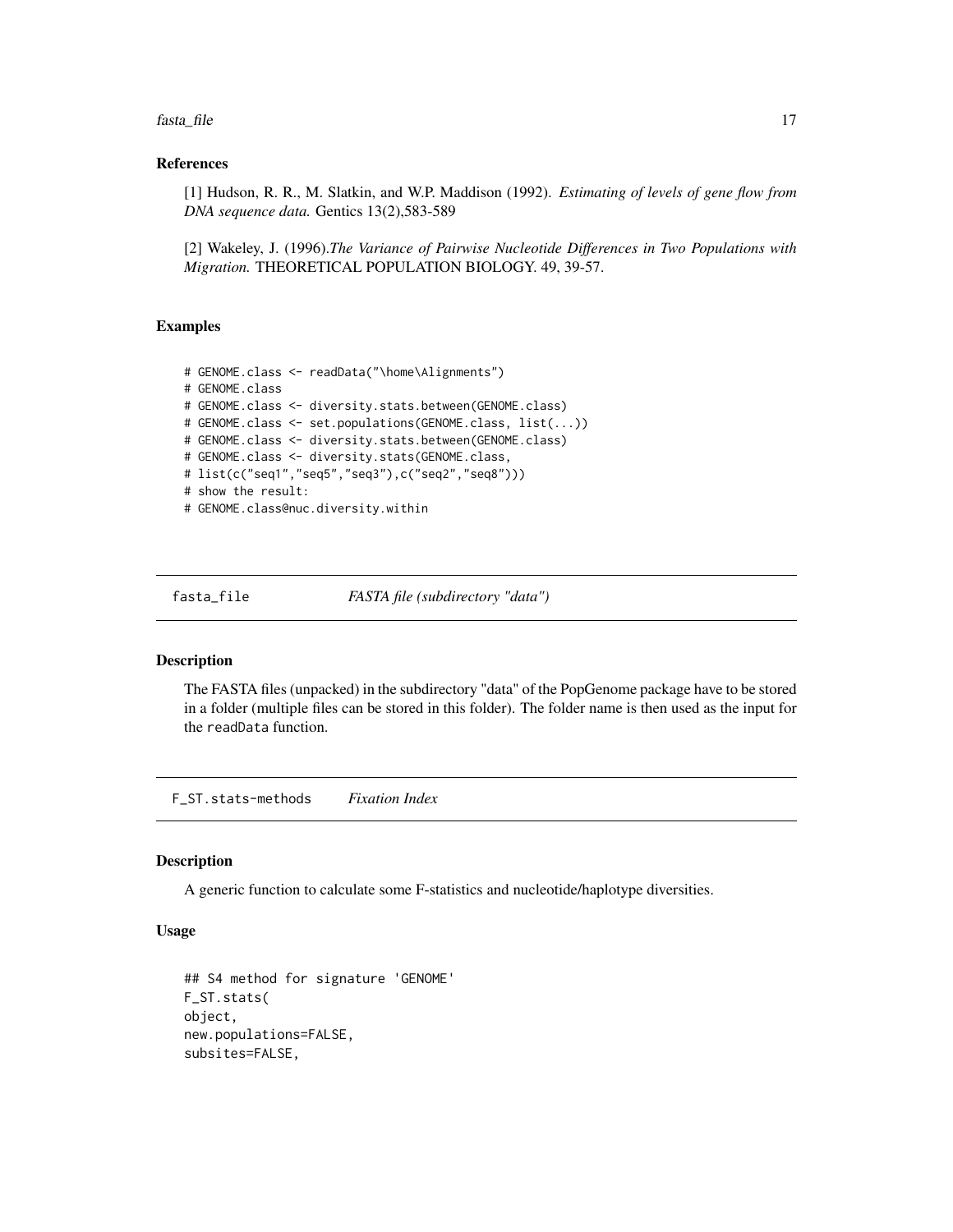```
detail=TRUE,
mode="ALL",
only.haplotype.counts=FALSE,
FAST=FALSE
\lambda## S4 method for signature 'GENOME'
get.diversity(object,between=FALSE)
## S4 method for signature 'GENOME'
get.F_ST(object,mode=FALSE,pairwise=FALSE)
```
#### Arguments

| object                | An object of class "GENOME"                                                                                                                                                                                                                                                                                                                                                     |  |
|-----------------------|---------------------------------------------------------------------------------------------------------------------------------------------------------------------------------------------------------------------------------------------------------------------------------------------------------------------------------------------------------------------------------|--|
| new.populations       |                                                                                                                                                                                                                                                                                                                                                                                 |  |
|                       | list of populations. default: FALSE                                                                                                                                                                                                                                                                                                                                             |  |
| subsites              | "transitions": SNPs that are transitions.<br>"transversions": SNPs that are transversions.<br>"syn": synonymous sites.<br>"nonsyn": nonsynonymous sites.<br>"exon": SNPs in exon regions.<br>"intron": SNPs in intron regions.<br>"coding": SNPs in coding regions (CDS).<br>"utr": SNPs in UTR regions.<br>"gene": SNPs in genes.<br>"intergenic": SNPs in intergenic regions. |  |
| detail                | detail statistics. Note: slower!                                                                                                                                                                                                                                                                                                                                                |  |
| between               | TRUE: show between-diversities. FALSE: show within-diversities                                                                                                                                                                                                                                                                                                                  |  |
| mode                  | mode="haplotype" or mode="nucleotide"                                                                                                                                                                                                                                                                                                                                           |  |
| only.haplotype.counts |                                                                                                                                                                                                                                                                                                                                                                                 |  |
|                       | only calculate the haplotype counts                                                                                                                                                                                                                                                                                                                                             |  |
| <b>FAST</b>           | if TRUE only calculate a subset of statistics. see details!                                                                                                                                                                                                                                                                                                                     |  |
| pairwise              | show paiwise comparisons. default: FALSE                                                                                                                                                                                                                                                                                                                                        |  |

# Details

If FAST is switched on, this module only calculates nuc.diversity.within, hap.diversity.within, haplotype.F\_ST, nucleotide.F\_ST and pi.

Note:

1) The nucleotide diversities have to be devided by the size of region considered (e.g. GENOME@n.sites) to give diversities per site.

2) When missing or unknown nucleotides are included (include.unknown=TRUE) those sites are completely deleted in case of haplotype based statistics.

3) The function detail.stats(...,site.FST=TRUE) will compute SNP specific FST values which are then stored in the slot GENOME.class@region.stats@site.FST.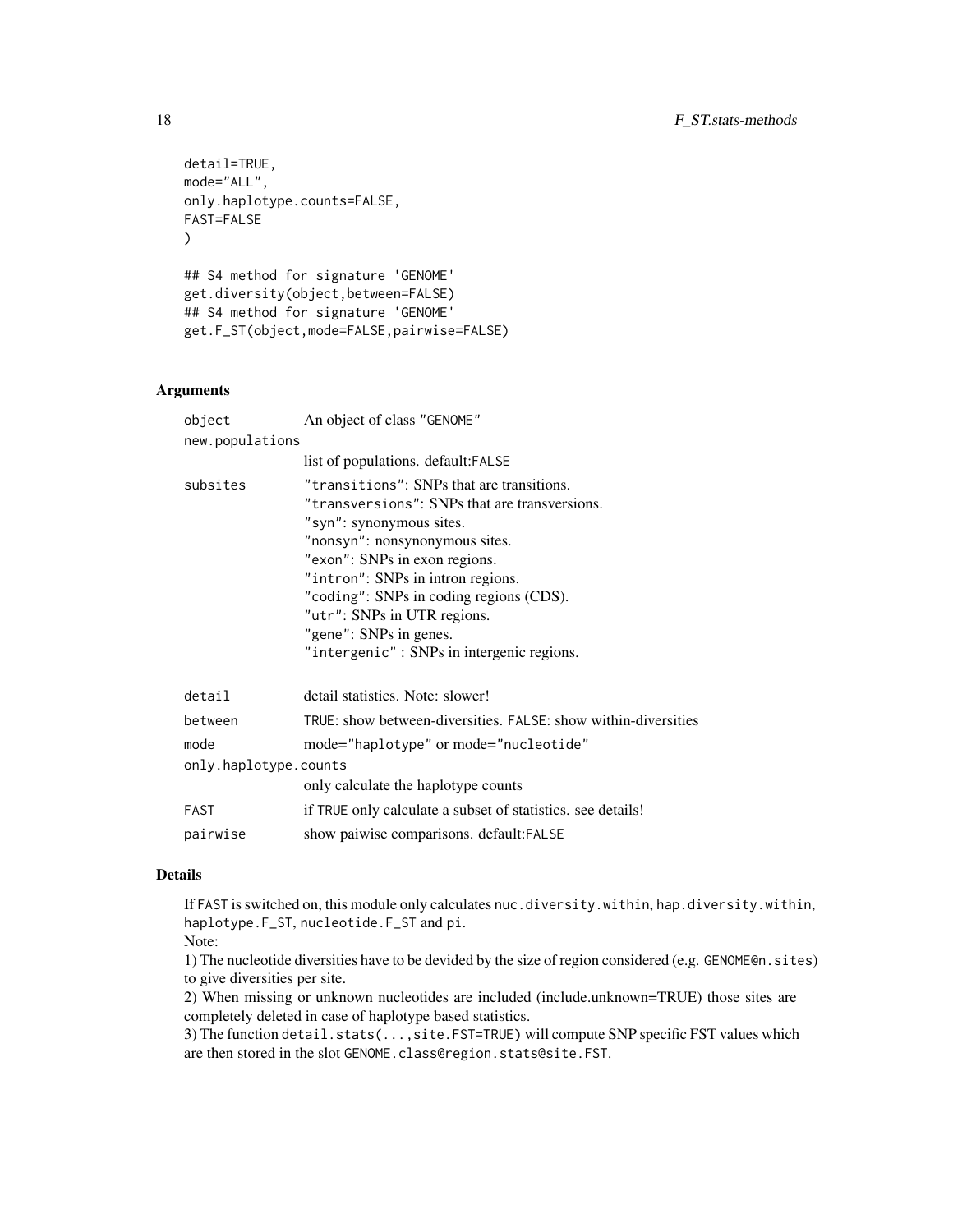# F\_ST.stats-methods 19

4) We recommend to use mode="nucleotide" in case you have many unknowns included in your dataset.

# Value

|     | <b>Slot</b>           | Reference         | Description                                                                    |
|-----|-----------------------|-------------------|--------------------------------------------------------------------------------|
| 1.  | haplotype.F_ST        | $[1]$             | Fixation Index based on haplotype frequencies                                  |
| 2.  | nucleotide.F_ST       | $[1]$             | Fixation Index based on minor allele frequencies                               |
| 3.  | Nei.G_ST              | $[2]$             | Nei's Fixation Index                                                           |
| 4.  | Hudson.G_ST           | $[3]$             | see reference                                                                  |
| 5.  | Hudson.H_ST           | $[3]$             | see reference                                                                  |
| 6.  | Hudson.K ST           | $\lceil 3 \rceil$ | see reference                                                                  |
| 7.  | nuc.diversity.within  | [1,5]             | Nucleotide diversity (within the population)                                   |
| 8.  | hap.diversity.within  | $[1]$             | Haplotype diversity (within the population)                                    |
| 9.  | Рi                    | [4]               | Nei's diversity (within the population)                                        |
| 10. | hap.F_ST.vs.all       | $[1]$             | Fixation Index for each population against all other individuals (haplotype)   |
| 11. | nuc.F_ST.vs.all       | $[1]$             | Fixation Index for each population against tall other individuals (nucleotide) |
| 12. | hap.diversity.between | $\lceil 1 \rceil$ | Haplotype diversities between populations                                      |
| 13. | nuc.diversity.between | [1,5]             | Nucleotide diversities between populations                                     |
| 14. | nuc.F_ST.pairwise     | $[1]$             | Fixation Index for every pair of populations (nucleotide)                      |
| 15. | hap.F_ST.pairwise     | $[1]$             | Fixation Index for every pair of populations (haplotype)                       |
| 16. | Nei.G_ST.pairwise     | $[2]$             | Fixation Index for every pair of populations (Nei)                             |
| 17. | region.stats          |                   | an object of class "region stats" for detailed statistics                      |

# References

[1] Hudson, R. R., M. Slatkin, and W.P. Maddison (1992). *Estimating levels of gene flow from DNA sequence data.* Gentics 13(2),583-589

[2] Nei, M. (1973). *Analysis of gene diversity in subdivided populations.* Proc.Natl. Acad. Sci. USA 70: 3321-3323

[3] Hudson, R. R., Boos, D.D. and N. L. Kaplan (1992). *A statistical test for detecting population subdivison.* Mol. Biol. Evol. 9: 138-151.

[4] Nei, M. (1987). *Molecular Evolutionary Genetics.* Columbia Univ. Press, New York.

[5] Wakeley, J. (1996).*The Variance of Pairwise Nucleotide Differences in Two Populations with Migration.* THEORETICAL POPULATION BIOLOGY. 49, 39-57.

# See Also

# methods?F\_ST.stats.2 [#F\\_ST.stats.2](#page-20-1)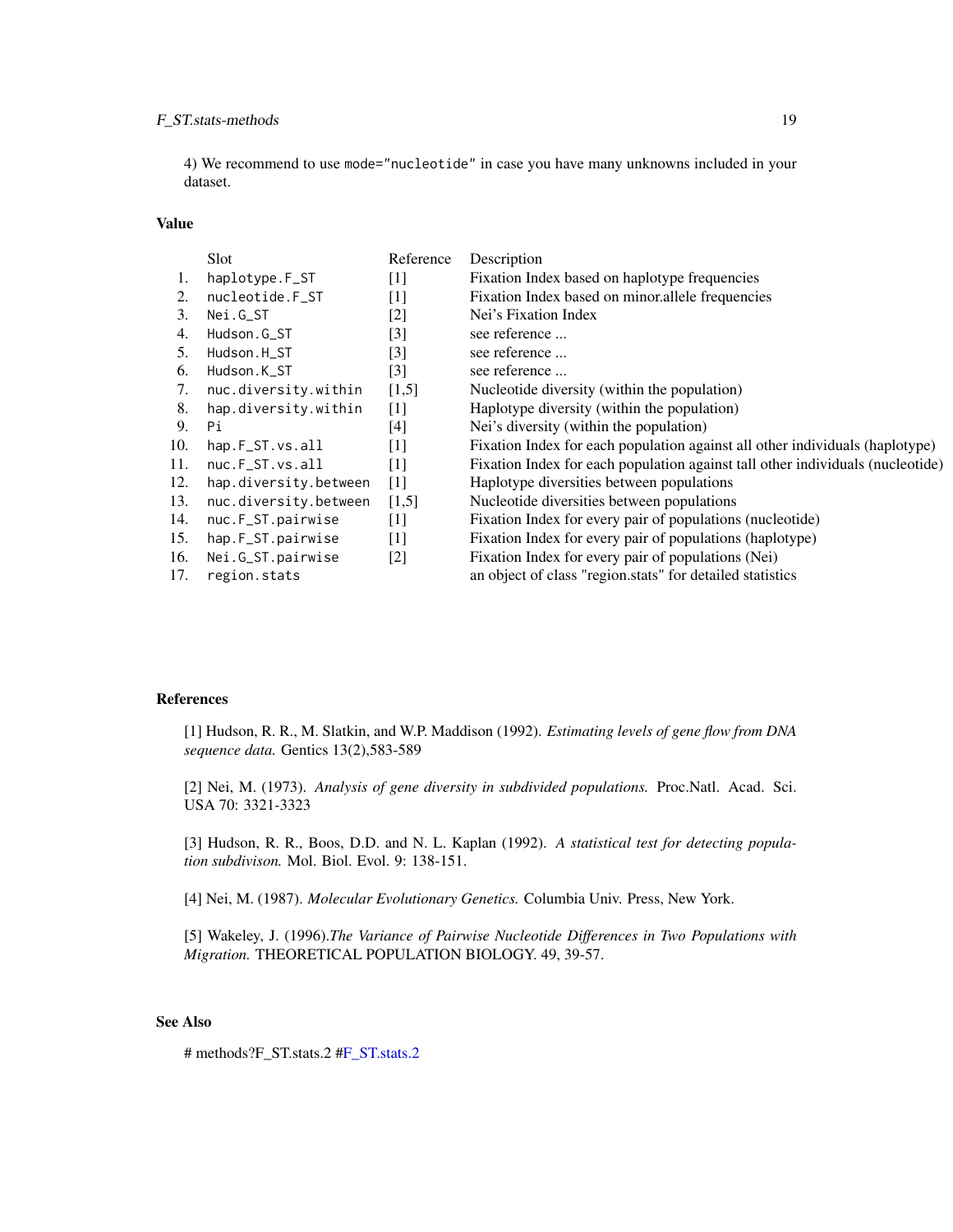# <span id="page-19-0"></span>Examples

```
# GENOME.class <- readData("\home\Alignments")
# GENOME.class
# GENOME.class <- F_ST.stats(GENOME.class)
# GENOME.class <- F_ST.stats(GENOME.class,list(1:4,5:10),subsites="syn")
# GENOME.class <- F_ST.stats(GENOME.class,list(c("seq1","seq5","seq3"),c("seq2","seq8")))
# show the result:
# get.F_ST(GENOME.class)
# get.F_ST(GENOME.class, pairwise=TRUE)
# get.diversity(GENOME.class, between=TRUE)
# GENOME.class@Pi --> population specific view
# GENOME.class@region.stats
```
F\_ST.stats.2-methods *Fixation Index (2)*

#### Description

A generic function to calculate some FST measurenments.

# Usage

```
## S4 method for signature 'GENOME'
F_ST.stats.2(object,new.populations="list",subsites=FALSE,snn=TRUE,Phi_ST=FALSE)
```

| object          | An object of class "GENOME"                                                                                                                                                                                                                                                                                                                                                     |  |
|-----------------|---------------------------------------------------------------------------------------------------------------------------------------------------------------------------------------------------------------------------------------------------------------------------------------------------------------------------------------------------------------------------------|--|
| new.populations |                                                                                                                                                                                                                                                                                                                                                                                 |  |
|                 | list of populations. default=FALSE                                                                                                                                                                                                                                                                                                                                              |  |
| subsites        | "transitions": SNPs that are transitions.<br>"transversions": SNPs that are transversions.<br>"syn": synonymous sites.<br>"nonsyn": nonsynonymous sites.<br>"exon": SNPs in exon regions.<br>"intron": SNPs in intron regions.<br>"coding": SNPs in coding regions (CDS).<br>"utr": SNPs in UTR regions.<br>"gene": SNPs in genes.<br>"intergenic": SNPs in intergenic regions. |  |
| snn             | Snn statistic from Hudson                                                                                                                                                                                                                                                                                                                                                       |  |
| $Phi_S$ T       | Statistic from Excoffier et al.                                                                                                                                                                                                                                                                                                                                                 |  |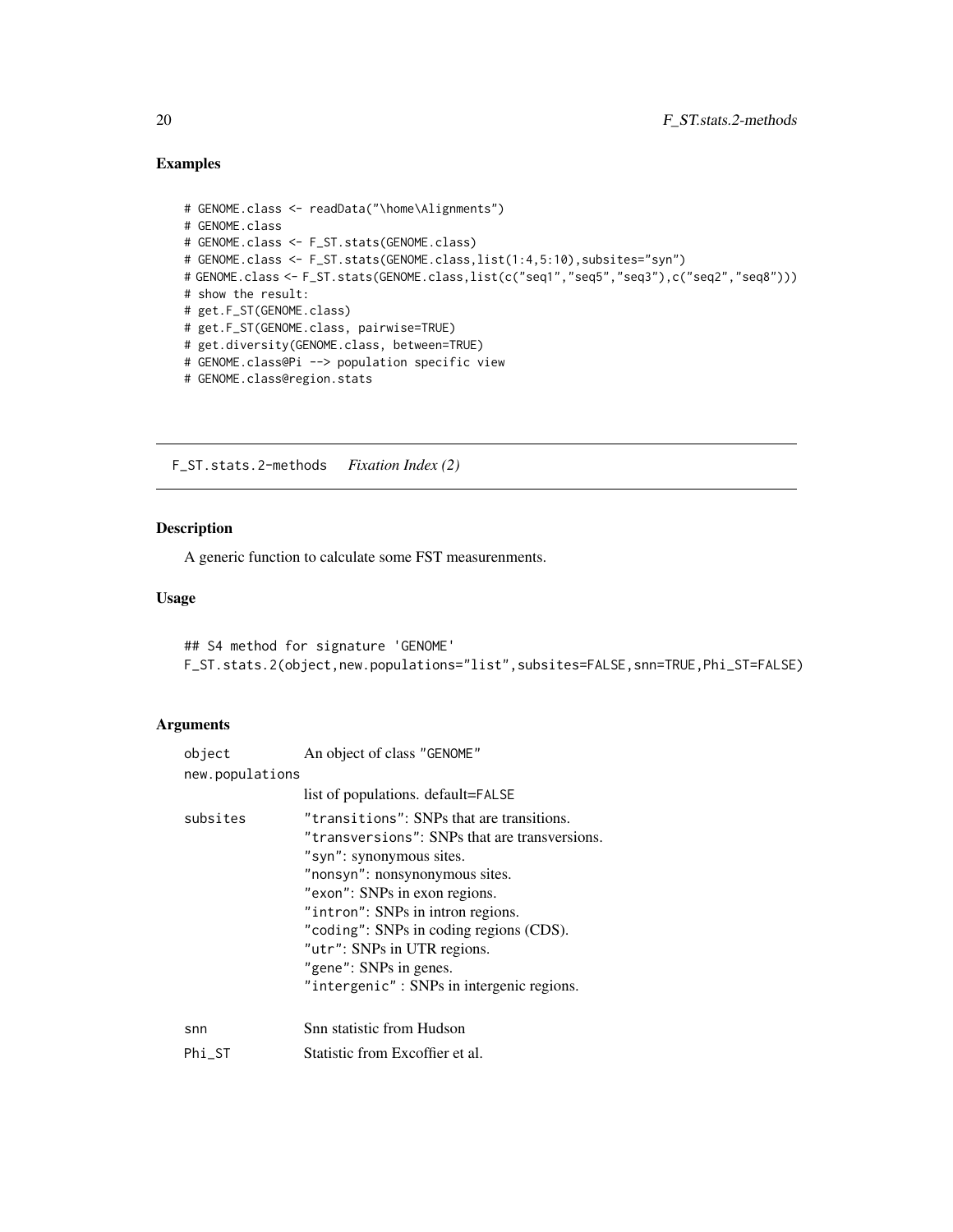#### <span id="page-20-0"></span>Value

Returned value is an modified object of class "GENOME"

———————————————————

———————————————————

Following slots will be modified in the "GENOME" object

| Slot.             |     | Reference Description            |
|-------------------|-----|----------------------------------|
| 1. Hudson.Snn [1] |     | Snn statistic from Hudson (2000) |
| 2. Phi_ST         | [2] | Phi_ST from Excoffier (1992)     |

# References

[1] Hudson, R. R. (2000).*A new statistic for detecting genetic differentiation.* Genetics 155: 2011- 2014.

[2] Excoffier, L., Smouse, P., Quattro, J. (1992),*Analysis of molecular variance inferred from metric distances among DNA haplotypes: application to human mitochondrial DNA restriction data.* Genetics 131: 479-91

# Examples

```
# GENOME.class <- readData("\home\Alignments")
# GENOME.class
# GENOME.class <- F_ST.stats.2(GENOME.class)
# GENOME.class <- F_ST.stats.2(GENOME.class,list(1:4,5:10))
# GENOME.class <- F_ST.stats.2(GENOME.class,
# list(c("seq1","seq5","seq3"),c("seq2","seq8")))
# show the result:
# GENOME.class@Hudson.Snn
```
GENOME-class *Class "GENOME"*

#### <span id="page-20-1"></span>Description

A class where all data and calculated values are stored

# Slots

BIG.BIAL: Biallelic matrix as an ff-object SLIDE.POS: Positions of biallelic sites (Sliding window mode) big.data: ff-package ?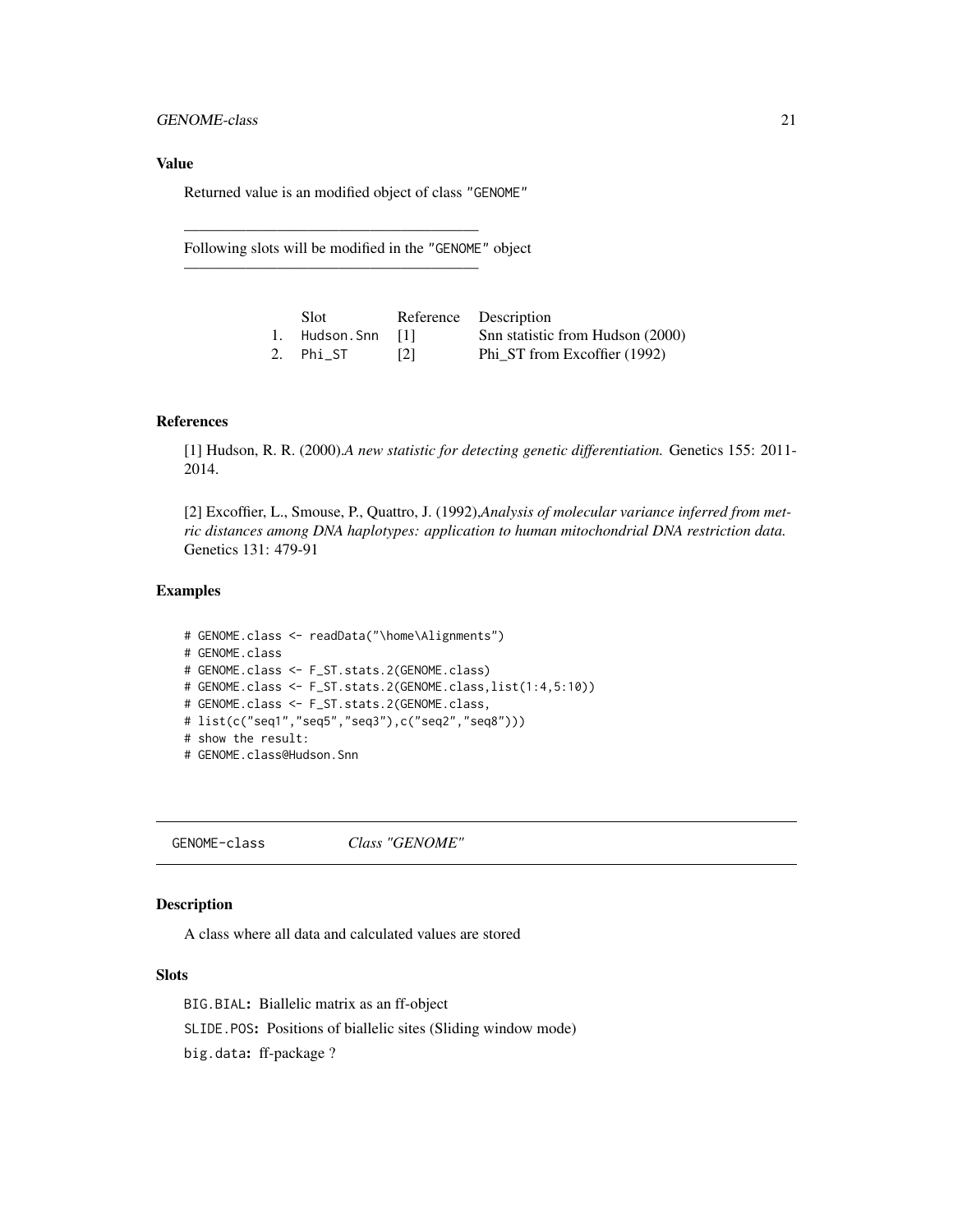gff.info: Gff information ? snp.data: SNP data ? basepath: The basepath of the data project: — populations: Populations definded before reading data poppairs: outgroup: A vector of outgroup sequences region.names: Names/identifier of each region feature.names: Feature attributes of a given region genelength: Number of regions keep.start.pos: Start positions for sliding window n.sites: Total number of sites n.sites2: Total number of sites n.biallelic.sites: Number of biallelic sites (SNPs) n.gaps: Number of gaps observed in the data n.unknowns: Number of unknown.positions n.valid.sites: Sites without gaps n.polyallelic.sites: Sites with more than two variants trans.transv.ratio: Transition-transversion ratio Coding.region: Number of nucleotides in CDS regions UTR.region: Number of nucleotides in UTR regions Intron.region: Number of nucleotides in Intron regions Exon.region: Number of nucleotides in Exon regions Gene.region: Number of nucleotides in Gene regions Pop\_Neutrality: Populations defined in the neutrality module Pop\_FSTN: Populations defined in the FST (nucleotide) module Pop\_FSTH: Populations defined in the FST (haplotype) module Pop\_Linkage: Populations defined in the Linkage module Pop\_Slide: — Pop\_MK: Populations defined in the MK module Pop\_Detail: Populations defined in the Detail module Pop\_Recomb: Populations defined in the Recombination module Pop\_Sweeps: Populations defined in the Selective sweeps module FSTNLISTE: nucleotide.F\_ST: Nucleotide FST nucleotide.F\_ST2: nuc.diversity.between: Nucleotide diversity between the populations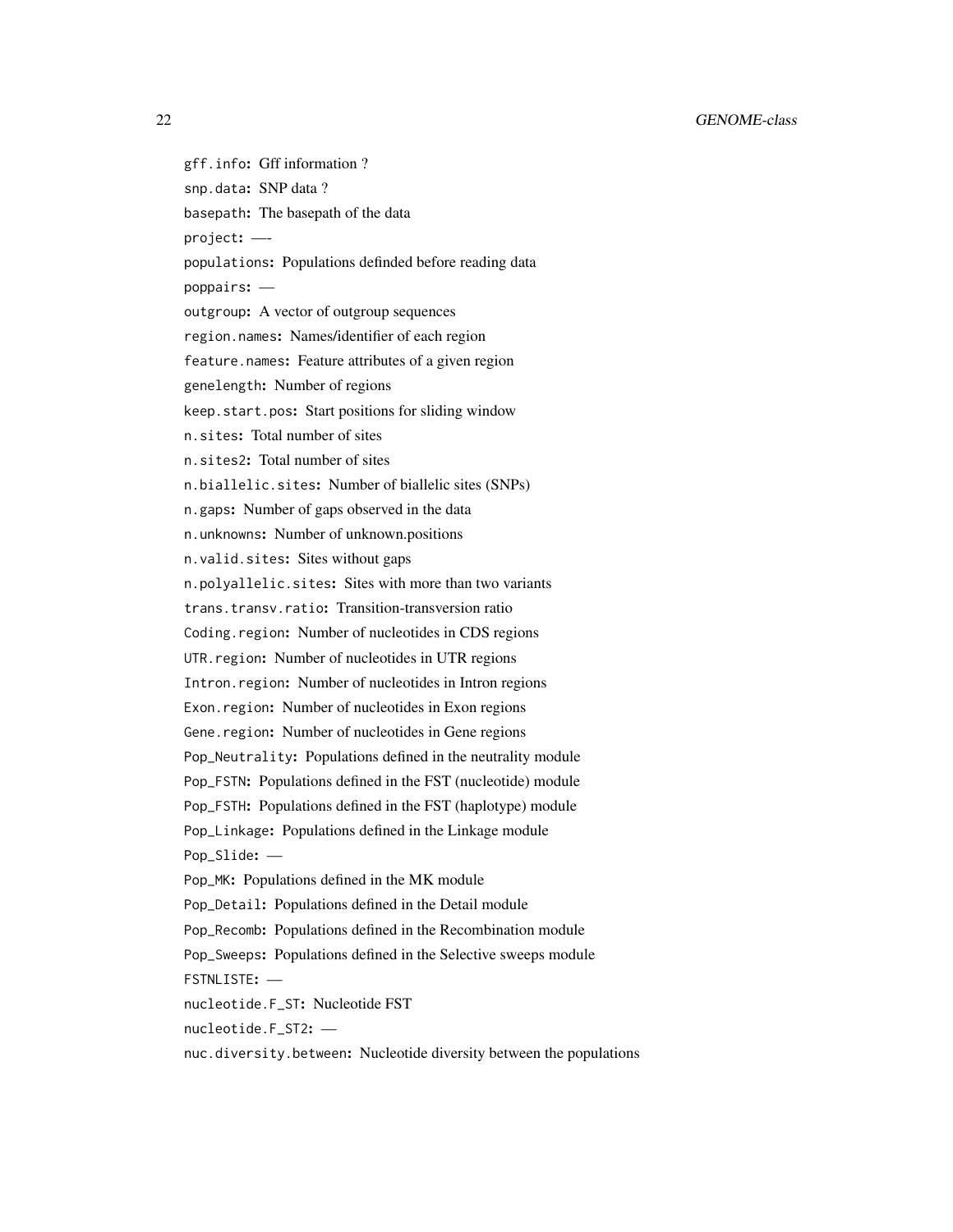nuc.diversity.within: Nucleotide diversity within the populations nuc.F\_ST.pairwise: FST for each pair of populations nuc.F\_ST.vs.all: FST for one population vs. all other individuals n.haplotypes: hap.diversity.within: Haplotype diversity withing the populations hap.diversity.between: Haplotype diversity between the populations Pi: Pi from Nei PIA\_nei: Pi between the populations haplotype.counts: Counts of the haplotypes observed haplotype.F\_ST: Haplotype FST hap.F\_ST.pairwise: Haplotype diversity for each pair of populations Nei.G\_ST.pairwise: Haplotype diversity for each pair of populations hap.F\_ST.vs.all: FST for one population vs. all other individuals Nei.G\_ST: GST from Nei Hudson.G\_ST: GST from Hudson Hudson.H\_ST: HST from Hudson Hudson.K\_ST: KST from Hudson Hudson.Snn: Snn from Hudson Phi\_ST: Fixation index from Excoffier hap.pair.F\_ST: — MKT: Mcdonald-Kreitman values Tajima.D: Tajima's D SLIDE: — Fay.Wu.H: Zeng.E: theta\_Tajima: theta\_Watterson: theta\_Fu.Li: theta\_Achaz.Watterson: theta\_Achaz.Tajima: theta\_Fay.Wu: theta\_Zeng: Fu.Li.F: Fu.Li.D: Yach: n.segregating.sites: Total number of segregating sites Rozas.R\_2: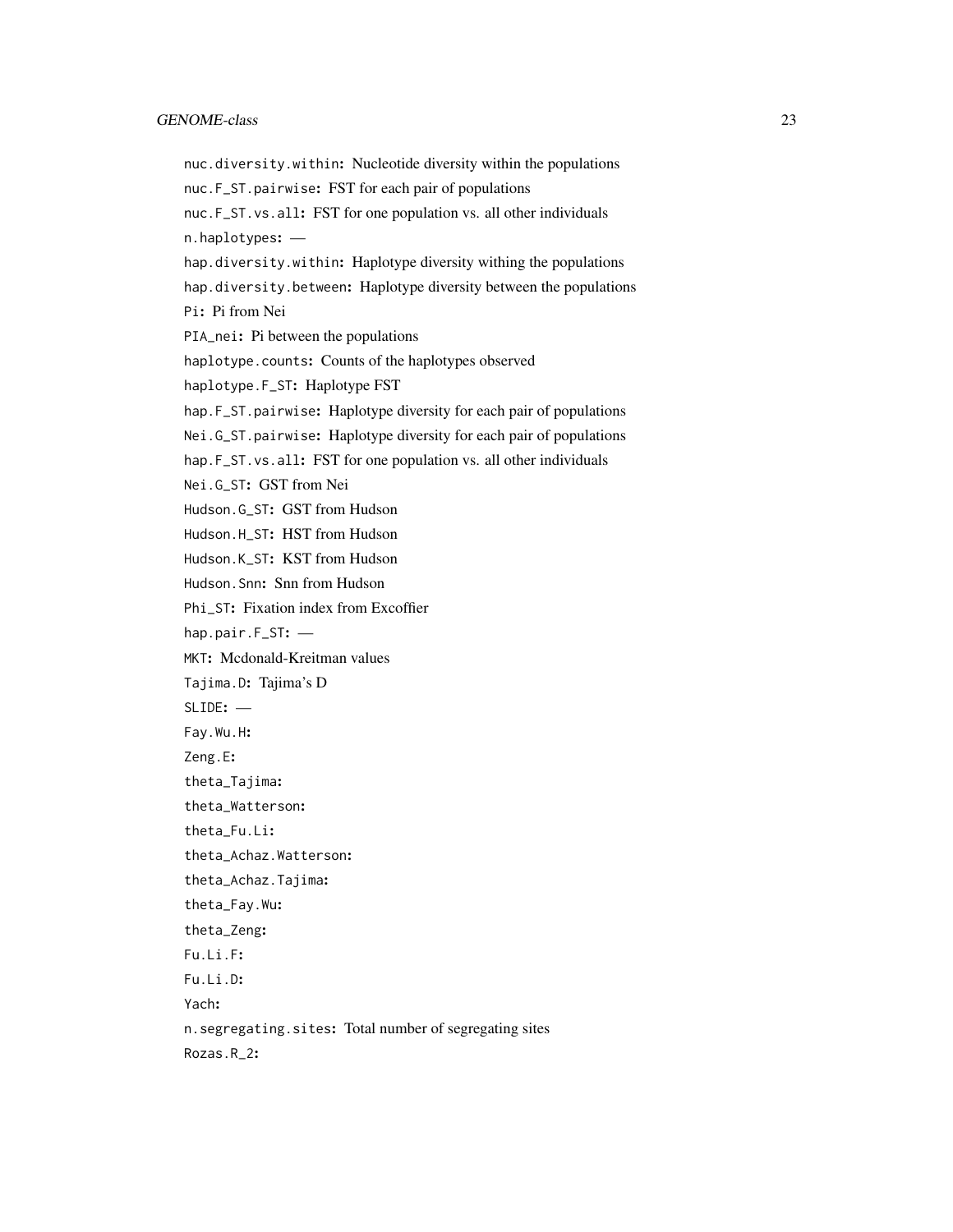Fu.F\_S: Strobeck.S: Kelly.Z\_nS: Rozas.ZZ: Rozas.ZA: Wall.B: Wall.Q: mult.Linkage: Linkage disequilibrium between regions RM: Minimum number of recombination events (Hudson) CL: Composite likelihood of SNPs (Nielsen et. al) CLmax: Max. composite likelihood of SNPs (Nielsen et.al) CLR: Composite likelihood ratio test (Nielsen et. al) MDSD: MDG1: MDG2: genes: region.data: Detailed information about the data region.stats: Detailed (site-specific) statistics D Pattersons D statistic f the fraction of the genome that is admixed jack.knife jacknife mode missing.freqs: Missing nucleotide frequency n.fixed.sites: ... n.shared.sites: ... n.monomorphic.sites: ... BD: ... df: ... D3: ... Gmin: ... df\_bayes: ... alpha\_ABBA: ... alpha\_BABA: ... beta\_BBAA: ... Bd\_clr: ... Bd\_dir: ... D.pval: ... D.z: ...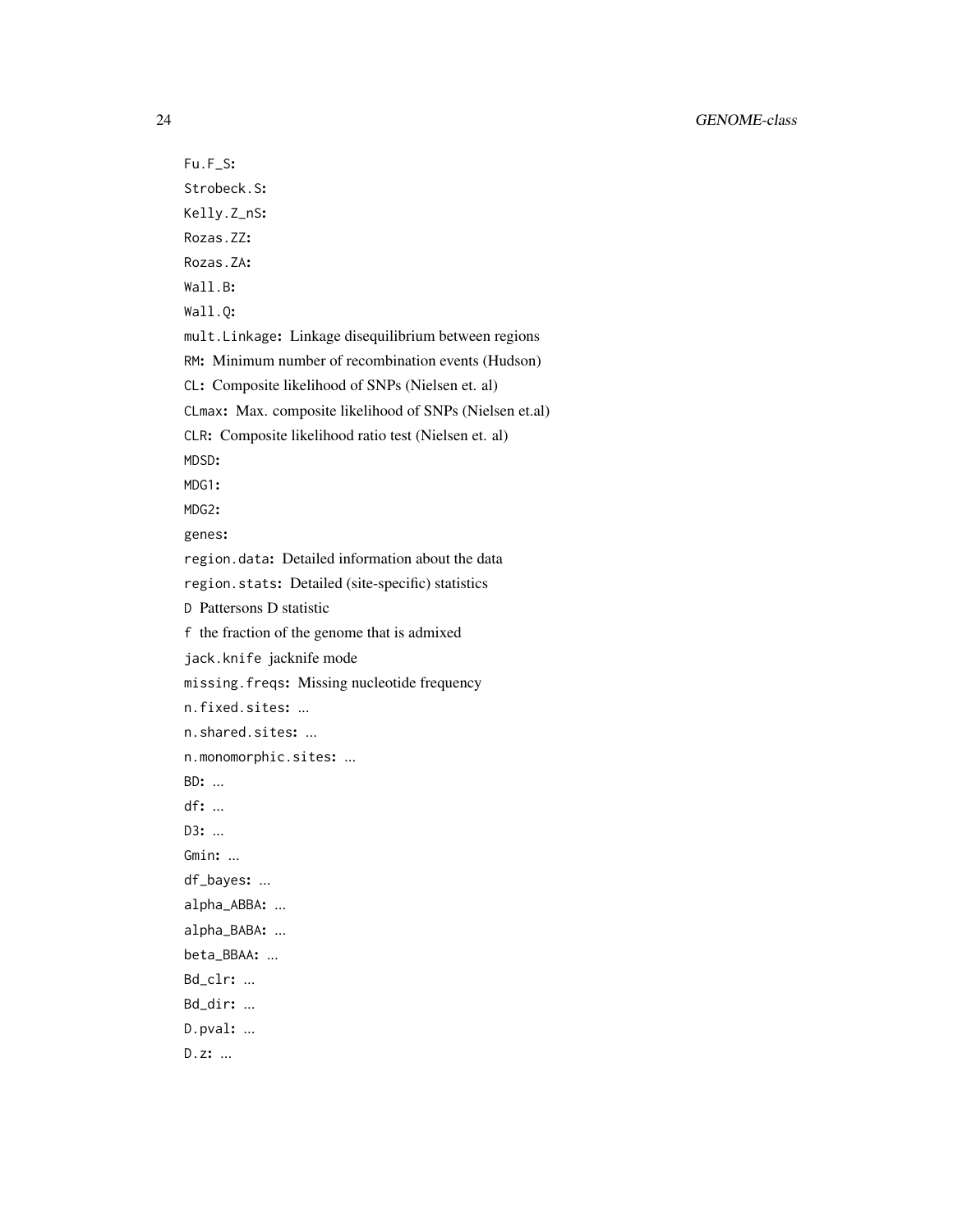D.SE: ... df.pval: ... df.z: ... df.SE: ... P.Bd\_clr: ... RNDmin: ...

#### **Methods**

detail.stats Several misc. statistics

diversity.stats Haplotype and nucleotide diversities

diversity.between Haplotype and nucleotide diversities

F\_ST.stats.2 Snn from Hudson

F\_ST.stats Fixation index

getBayes Get the input for BayeScanR

get.detail Get the results from the Detail module

get.codons Get information about the nature of codon changes

get.diversity Get diversities from the FST module

get.F\_ST Get FST values from the FST module

get.linkage Get the values from the Linkage module

get.MKT Get Mcdonald-Kreitman values

getMS —

get.neutrality Get the values from the Neutrality module

get.status Status of calculations

**get.sum.data** Get some data observed from the alignments

linkage.stats Linkage disequilibrium

calc.R2 Linkage disequilibrium

mult.linkage.stats Linkage disequilibrium between regions

recomb.stats Recombination statistics

sweeps.stats Selective sweeps

Achaz.stats Achaz's statistics

get.recomb Get the values from the Recombination module

get.sweeps Get the values frome the Selective Sweep module

set.ref.positions Set the SNP positions

set.synnonsyn Verify synonymous positions

splitting.data Split the data into subsites

MKT MKT Test

neutrality.stats Neutrality statistics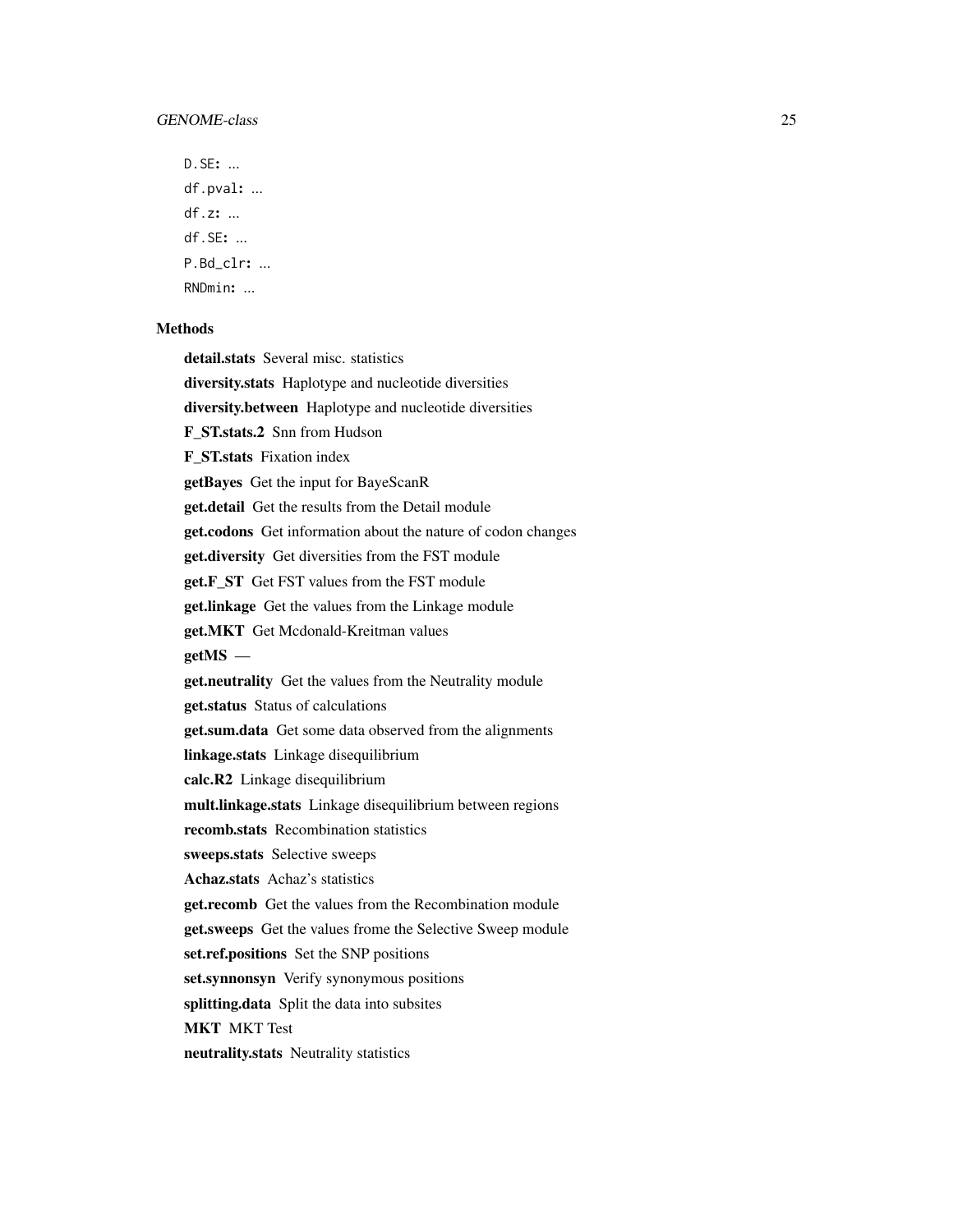<span id="page-25-0"></span>popFSTN Internal function

get.biallelic.matrix Print the biallelic.matrix

set.populations Define the populations

set.outgroup Define the outgroup

get.individuals get the names/IDs of individuals

region.as.fasta Extract the region as a fasta file

show —

show.slots Show slots of the class GENOME

sliding.window.transform Transform a GENOME object into a new object suitable for sliding window analysis

usage —

PG\_plot.biallelic.matrix Plot the biallelic matrix

introgression.stats Methods to measure archaic admixture

count.unknowns Calculates the frequencies of missing nucleotides

calc.fixed.shared Calculates the frequencies of missing nucleotides

set.filter SNP Filtering

weighted.jackknife weighted jackknife

#### Author(s)

Bastian Pfeifer

# References

See the documentation for each module

#### Examples

```
#GENOME.class <- readData("Alignments")
#GENOME.class@n.sites
#GENOME.class@region.names
```
get.biallelic.matrix-methods *Get the biallelic matrix*

#### Description

This function returns the biallelic matrix of a specific region.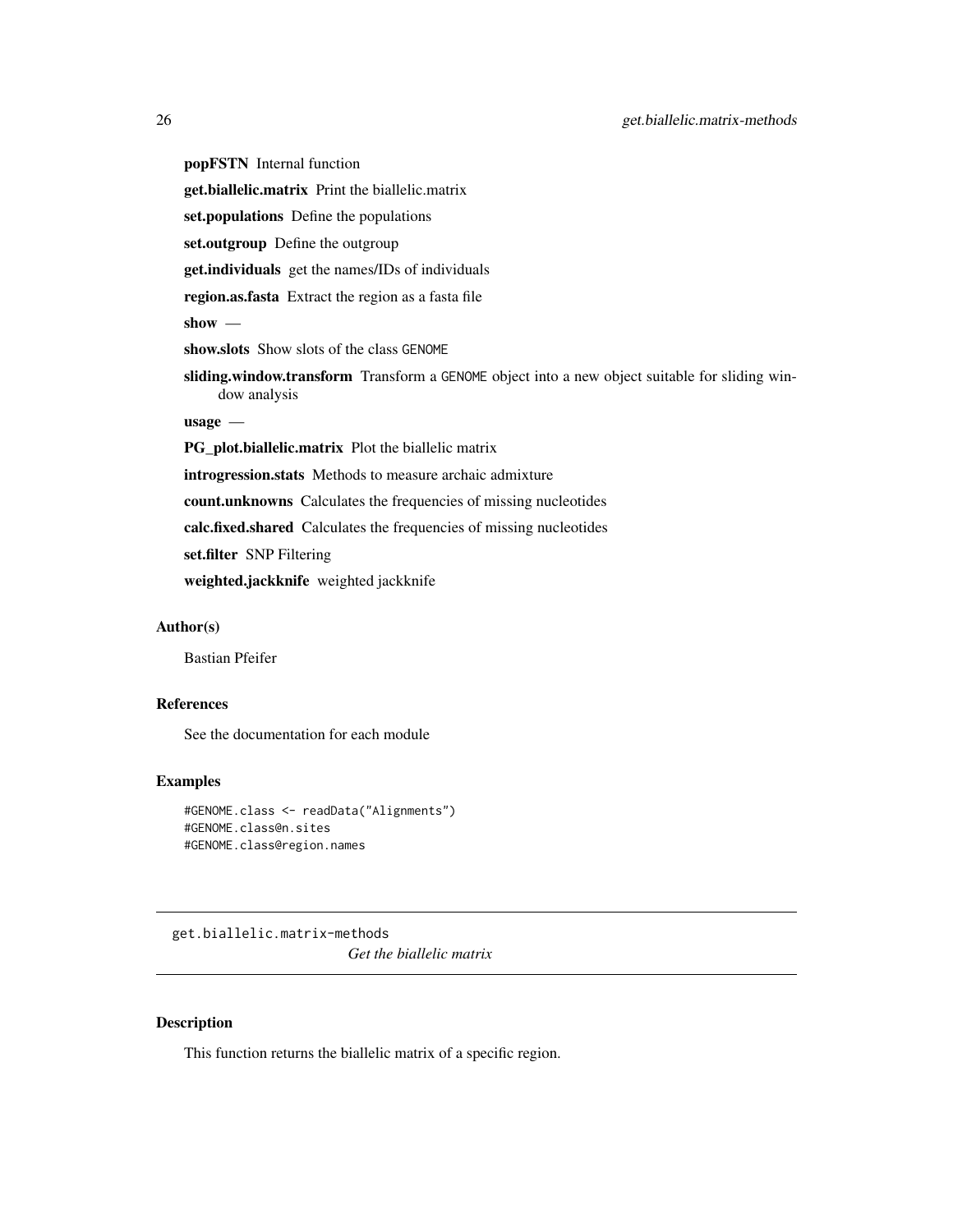# <span id="page-26-0"></span>get.codons-methods 27

# Usage

## S4 method for signature 'GENOME' get.biallelic.matrix(object,region)

#### Arguments

| object | An object of class "GENOME" |
|--------|-----------------------------|
| region | ID of the region            |

### Value

Biallelic matrix rows: names of individuals columns: biallelic sites

# Examples

```
# GENOME.class <- readData("\home\Alignments")
# get.biallelic.matrix(GENOME.class,7) # biallelic matrix of the 7th alignment
```
get.codons-methods *Detailed information about the nature of codon changes*

# Description

This generic function returns some information about the codon changes resulting from the observed SNPs.

# Usage

```
## S4 method for signature 'GENOME'
get.codons(object, regionID)
```
#### Arguments

| object   | an object of class "GENOME"               |
|----------|-------------------------------------------|
| regionID | what region/alignment should be analyzed? |

# Details

The slot GENOME.class@region.data@synonymous and GENOME.class@region.data@codons have to be set.

The data have to be read in with the correponding GFF file.

The function set.synnonsyn(..., save.codons=TRUE) sets the syn/nonsny

sites in case of SNP data and stores the corresponding codon changes.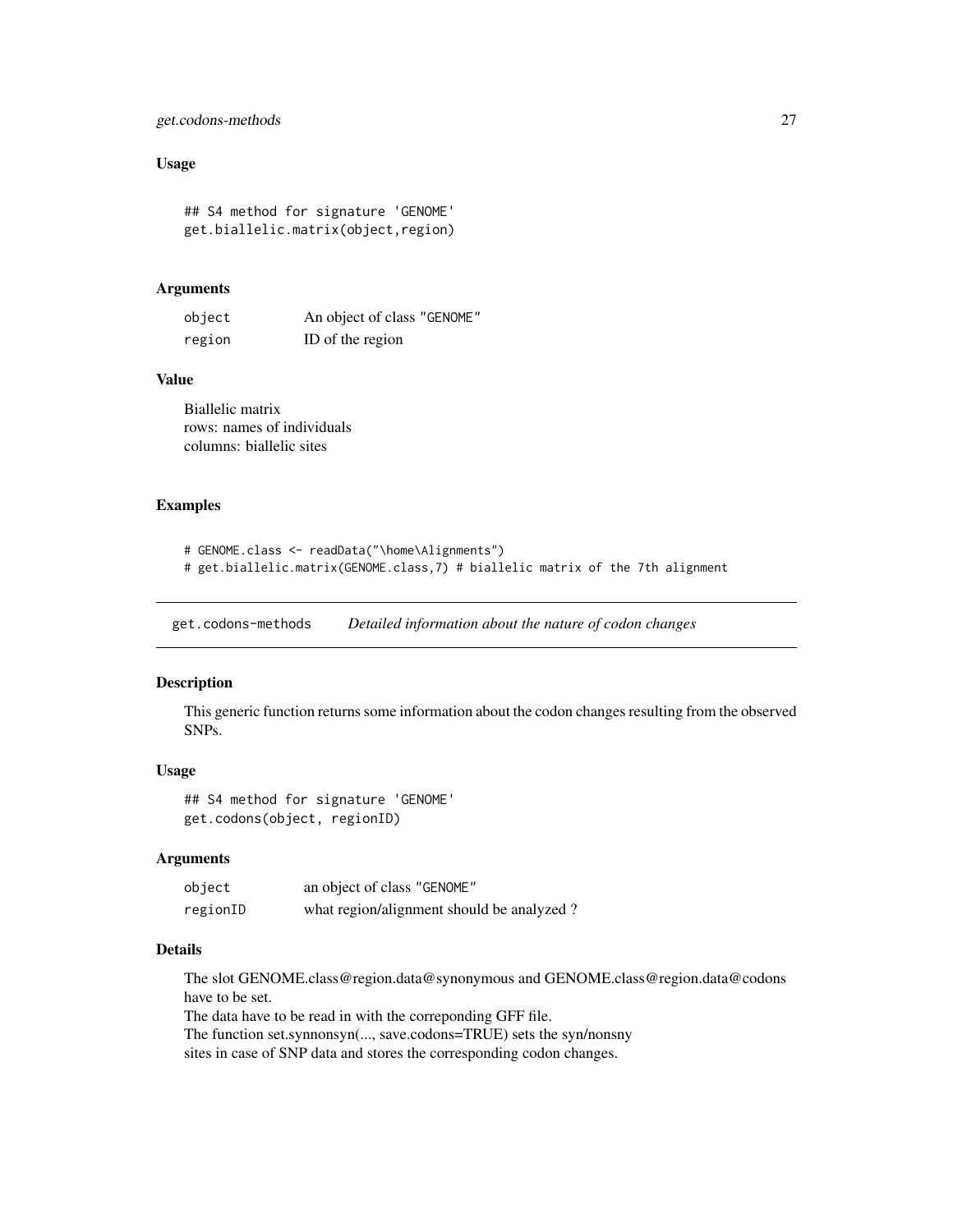# Value

The function get.codons returns a data.frame with the following information

|               | Position of the SNPs             |
|---------------|----------------------------------|
| $\mathcal{P}$ | Major Codon                      |
| 3             | Minor Codon                      |
| 4             | Major amino acid                 |
| 5             | Minor amino acid                 |
| 6             | synonymous (TRUE/FALSE)          |
|               | Polarity of the major amino acid |
| 8             | Polarity of the minor amino acid |

### Examples

```
# Alignments
# GENOME.class <- readData("FASTA",gffpath="GFF")
# get.codons(GENOME.class,1)
# SNP data
# GENOME.class <- readData("VCF",gffpath="GFF")
# GENOME.class <- set.synnonsyn(GENOME.class, ref.chr="ref.fas",save.codons=TRUE)
# get.codons(GENOME.class,1)
```
get.feature.names *Feature informations and GFF-attributes*

### Description

Returns feature names and additional attributes for a given region

#### Usage

```
get.feature.names(object, gff.file, chr)
```

| object   | An object of class GENOME          |
|----------|------------------------------------|
| gff.file | The corresponding GFF file         |
| chr      | The chromosome/scaffold identifier |

<span id="page-27-0"></span>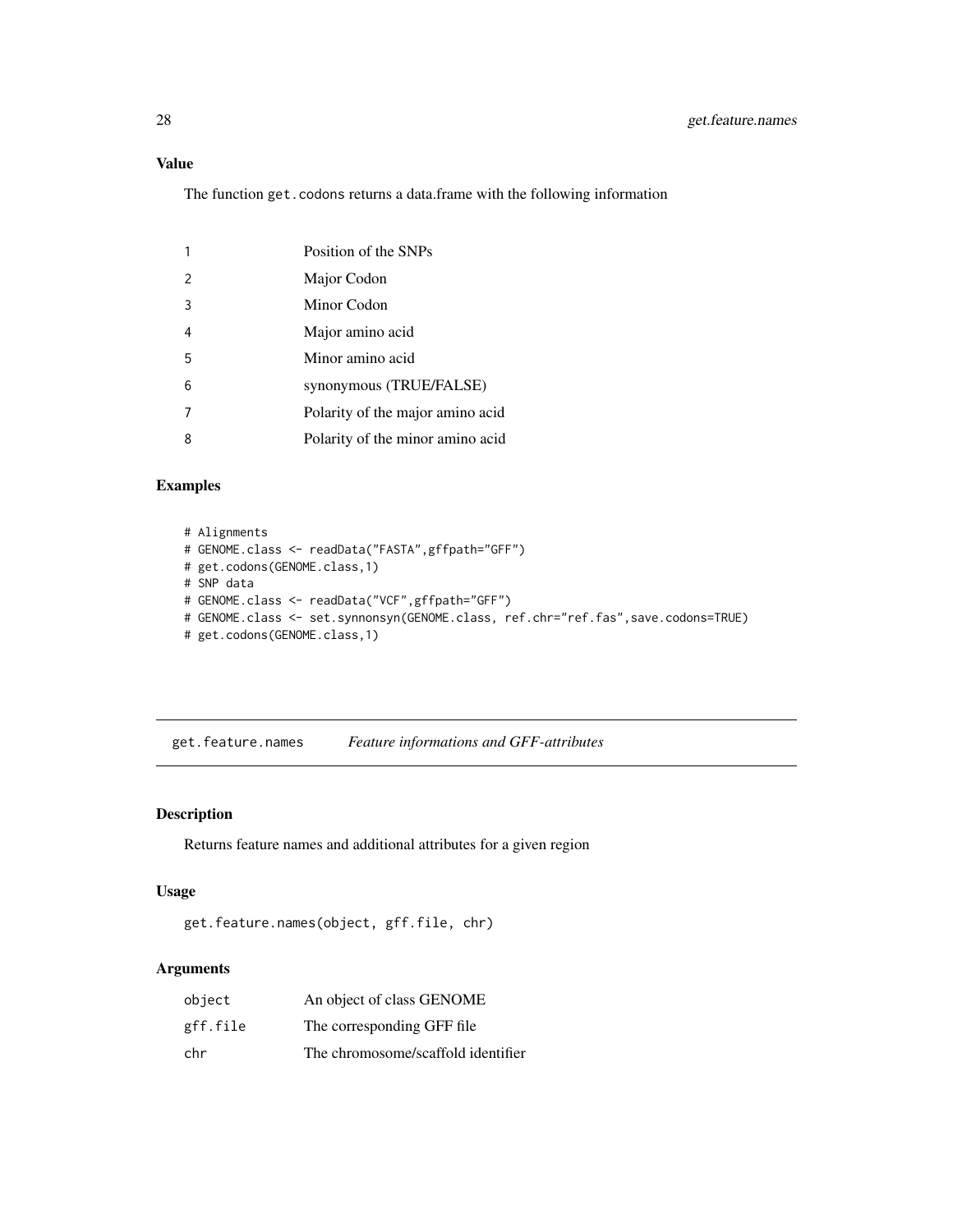# <span id="page-28-0"></span>Details

The algorithm uses the information stored in GENOME.class.split@region.names to iterate over the GFF file and returns attribute plus feature informations for each given region. Note, the functions splitting.data, split\_data\_into\_GFF\_attributes or sliding.window.transform should be performed prior to that.

The slot region.names must have the following form: "pos1 - pos2".

# Value

The returned value is a character vector of length length(GENOME.class.split@region.names)

#### Examples

```
# GENOME.class <- readVCF("chr1.vcf.gz",1000,"1",1,100000)
# GENOME.class.split <- split_data_into_GFF_attributes(GENOME.class,"Homo_sapiens.GRCh37.73.gtf",
# "1", "gene_name")
# GENOME.class.split@region.names
# info <- get.feature.names(GENOME.class.split, gff.file="Homo_sapiens.GRCh37.73.gtf", chr="1")
# GENOME.class.split <- splitting.data(GENOME.class, subsites="gene")
# GENOME.class.split@region.names
# info <- get.feature.names(GENOME.class.split, gff.file="Homo_sapiens.GRCh37.73.gtf", chr="1")
```
get.individuals-methods

*Print the names/IDs of individuals*

# **Description**

Extract the names/IDs of individuals.

# Usage

## S4 method for signature 'GENOME' get.individuals(object,region=FALSE)

| object | an object of class "GENOME"       |
|--------|-----------------------------------|
| region | a vector of regions. Default: ALL |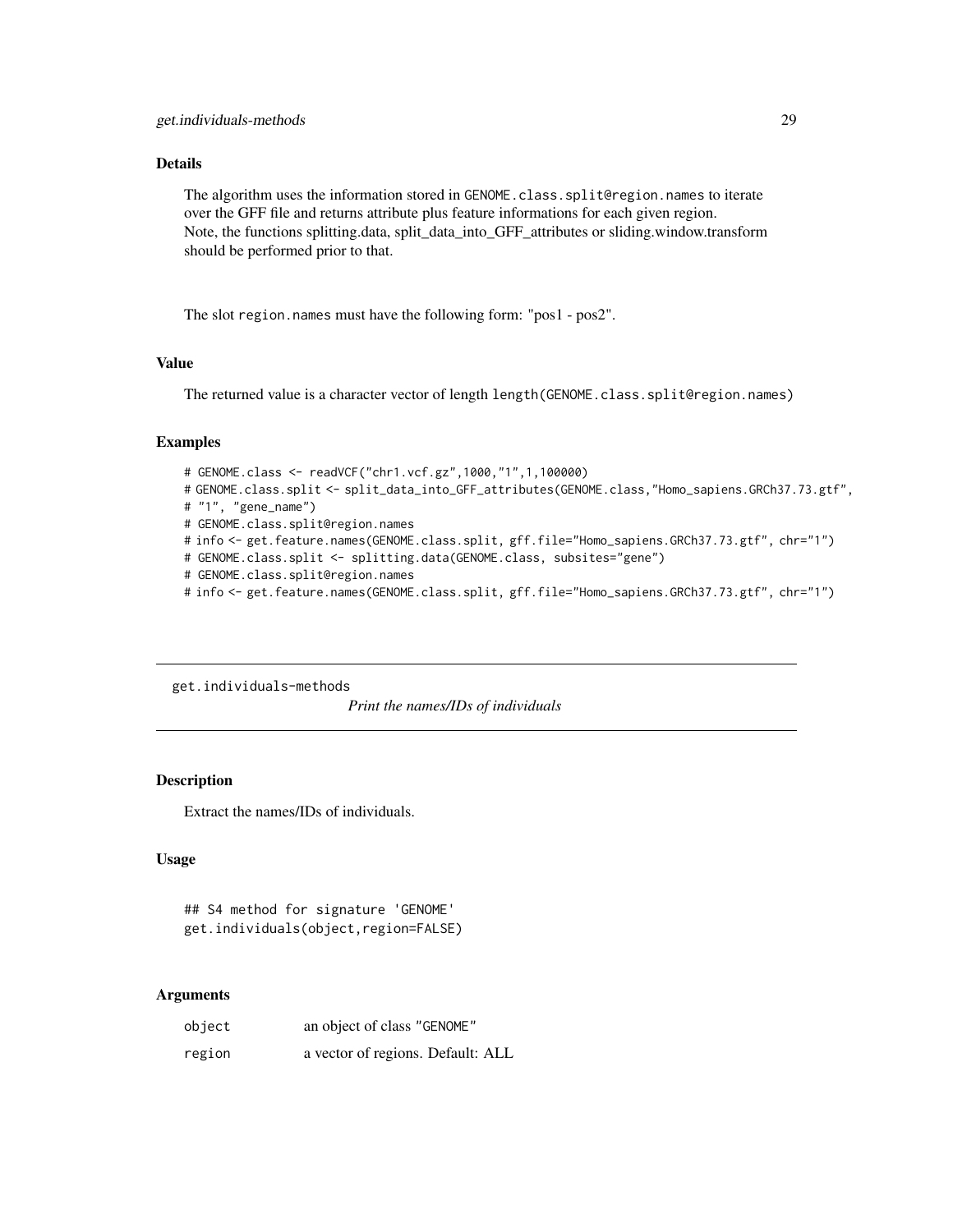# Examples

```
# GENOME.class <- readData("\home\Alignments")
# get.individuals(GENOME.class)
```
get.status-methods *State of calculations*

# Description

Some information about the definitions of populations and subsites.

# Usage

```
## S4 method for signature 'GENOME'
get.status(object)
```
# Arguments

object An object of class "GENOME"

# Examples

```
# get.status(GENOME.class)
```
getBayes-methods *Get values for BayeScanR*

# Description

This function returns the values that are necessary to run BayeScanR.

# Usage

```
## S4 method for signature 'GENOME'
getBayes(object,snps=FALSE)
```

| object | An object of class "GENOME"    |
|--------|--------------------------------|
| snps   | SNPs are considered seperately |

<span id="page-29-0"></span>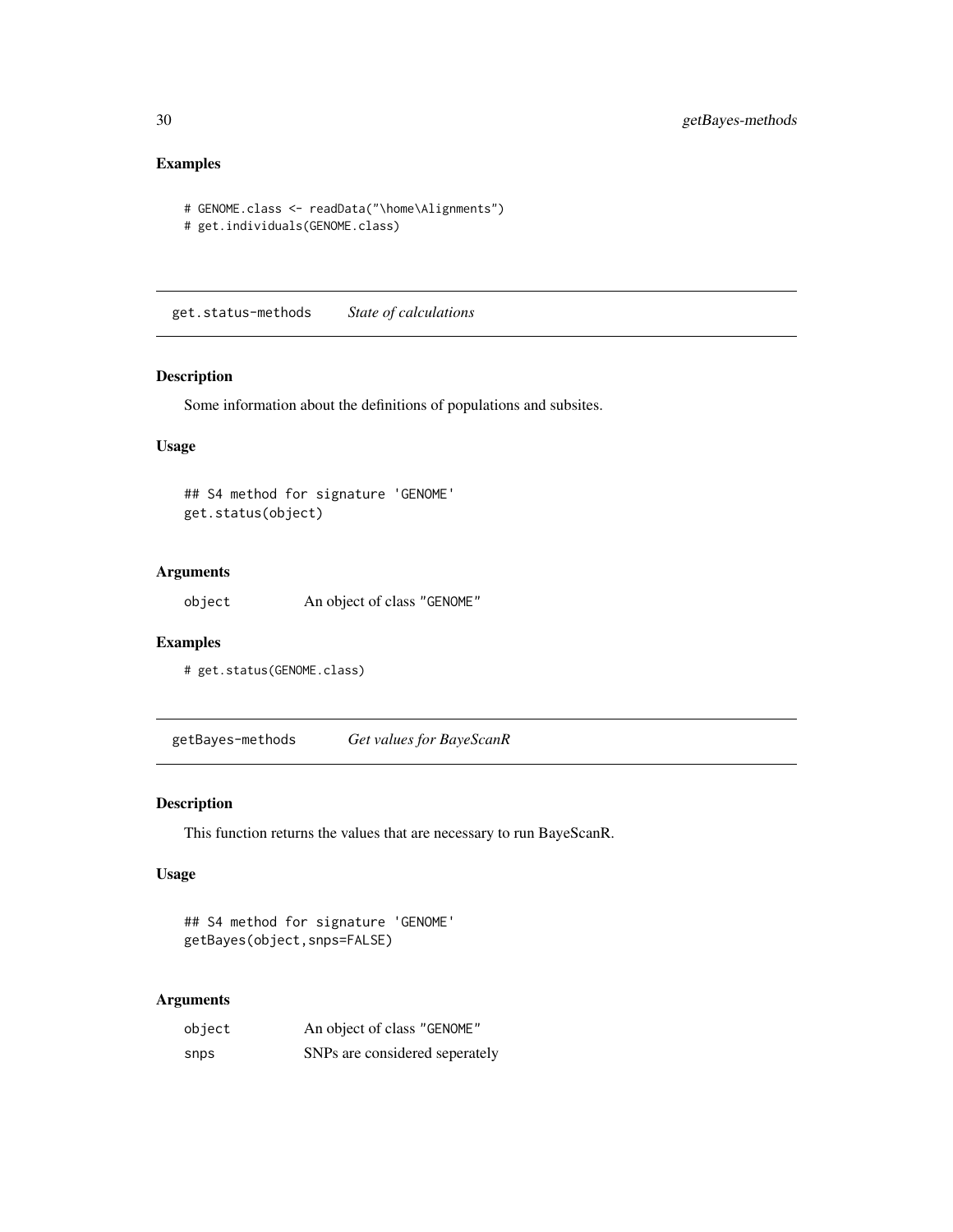<span id="page-30-0"></span>get\_gff\_info 31

# Value

coming soon !

# References

Foll M and OE Gaggiotti (2008). *A genome scan method to identify selected loci appropriate for both dominant and codominant markers: A Bayesian perspective.* Genetics 180: 977-993

# Examples

```
# GENOME.class <- readData("\home\Alignments")
# GENOME.class <- F_ST.stats(GENOME.class,list(1:4,5:10))
# Bayes.input <- getBayes(GENOME.class)
# Bayes.class <- BayeScanR(Bayes.input)
```
get\_gff\_info *Annotation info*

#### Description

This function extracts annotation information from a GTF/GFF file.

#### Usage

get\_gff\_info(object=FALSE,gff.file,chr,position,feature=FALSE,extract.gene.names=FALSE)

#### Arguments

| object             | object of class GENOME                                             |  |
|--------------------|--------------------------------------------------------------------|--|
| gff.file           | basepath of the GTF/GFF file                                       |  |
| chr                | the chromosome                                                     |  |
| position           | reference positions or region id (when object is specified)        |  |
| feature            | feature to search for in the gff-file, returns a list of positions |  |
| extract.gene.names |                                                                    |  |
|                    | returns the gene names of the chromosome                           |  |

# Details

This function extracts annotation information from a GTF/GFF file.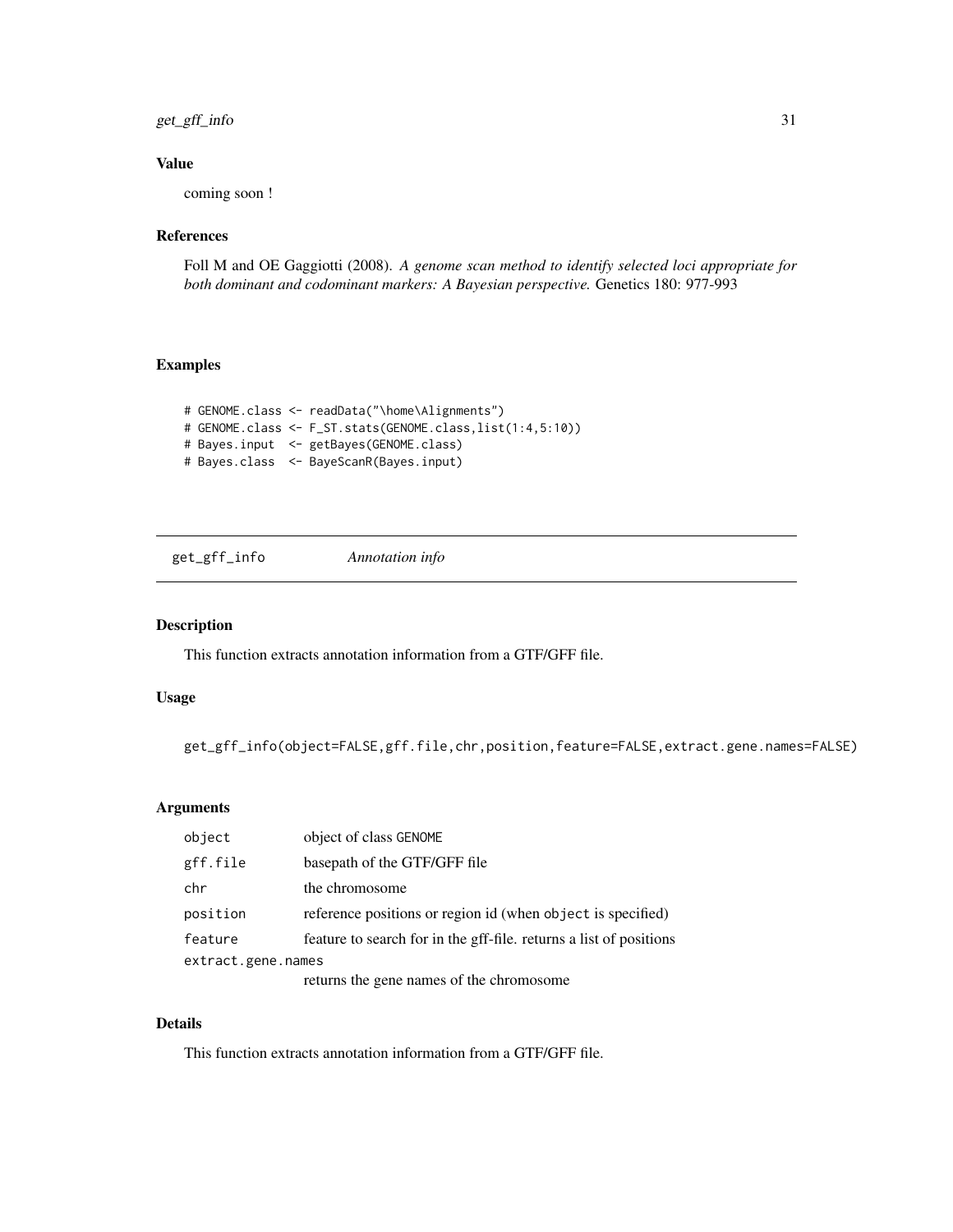#### Examples

```
# get_gff_info("Arabidopsis.gff",chr=1,200202)
# get_gff_info(GENOME.class,"Arabidopsis.gff",chr=1,position=3)
```
gff\_file *GFF file (subdirectory "data")*

#### Description

A typical GFF file which should be stored in a folder (for example in "GFF"). This folder is the input for the readData(...,gffpath="GFF") function. The corresponding FASTA file is stored in the "data" subdirectory of the PopGenome package. It has to be stored in a folder with the SAME NAME as the GFF file (for example in "FASTA"). readData("FASTA",gffpath="GFF")

GFF\_split\_into\_scaffolds

*Split a GFF file into multiple scaffold-GFFs*

# Description

This function splits a GFF file into multiple GFFs including data for exactly one scaffold each.

### Usage

```
GFF_split_into_scaffolds(GFF.file, output.folder)
```
#### Arguments

| GFF.file      | the basepath of the GFF file                       |
|---------------|----------------------------------------------------|
| output.folder | name of the folder where the GFFs should be stored |

#### Details

The algorithm splits the GFF into multiple scaffold based GFFs and stores the files in a given folder. This folder can be used as an input for readData(,gffpath="")

#### Value

**TRUE** 

#### Examples

```
# GFF_split_into_scaffolds("GFFfile.gff","scaffoldGFFs")
# test <- readData("scaffoldVCFs", format="VCF", gffpath="scaffoldGFFs")
```
<span id="page-31-0"></span>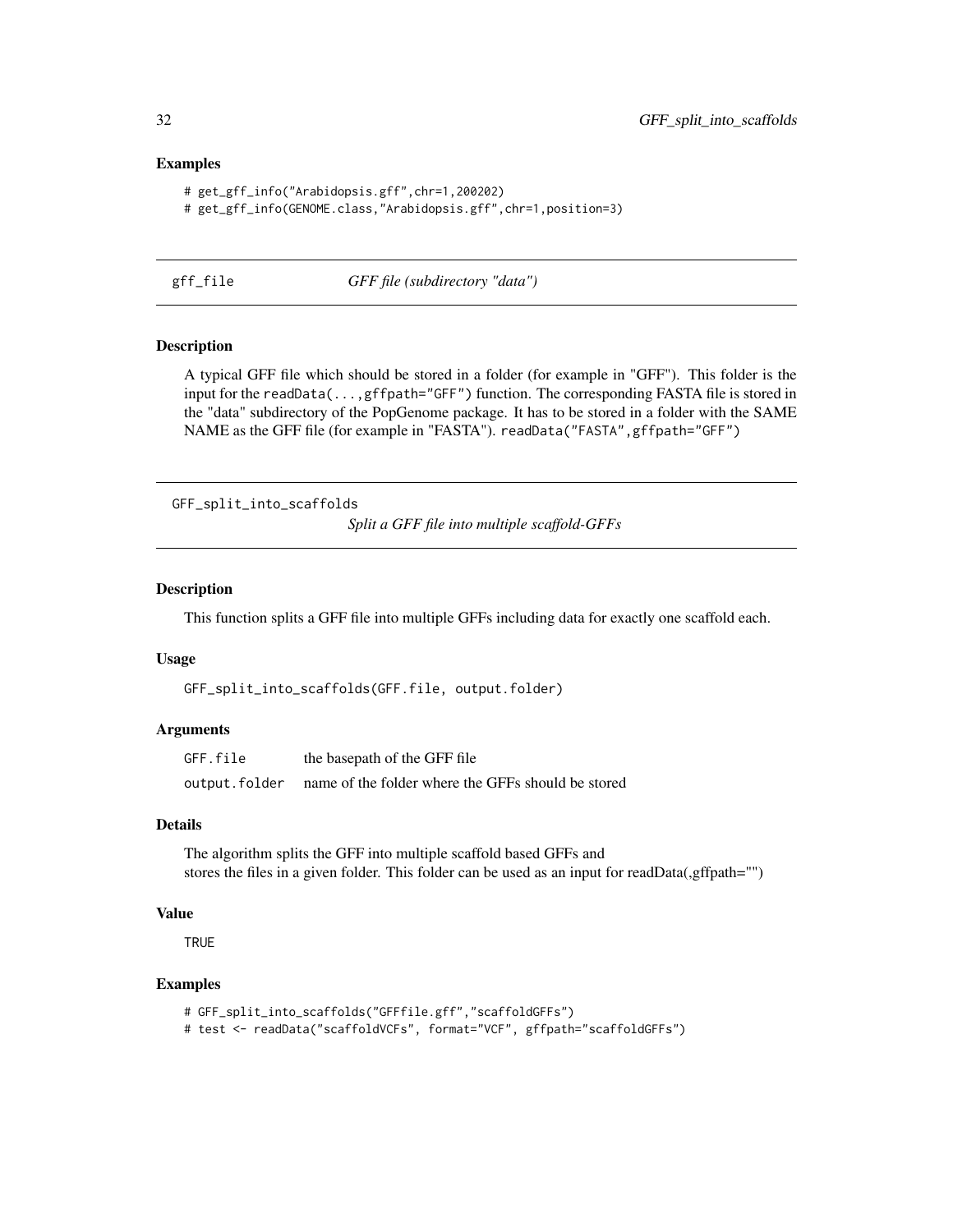<span id="page-32-0"></span>introgression.stats-methods

*Introgression statistics*

# Description

A generic function to estimate archaic admixture.

# Usage

```
## S4 method for signature 'GENOME'
introgression.stats(object,
subsites=FALSE,
do.D=TRUE,
do.df=TRUE,
keep.site.info=TRUE,
block.size=FALSE,
do.RNDmin=FALSE,
l.smooth=FALSE)
```

| object     | An object of class "GENOME"                                                                                                                                                                                                                                                                                                                                                     |
|------------|---------------------------------------------------------------------------------------------------------------------------------------------------------------------------------------------------------------------------------------------------------------------------------------------------------------------------------------------------------------------------------|
| subsites   | "transitions": SNPs that are transitions.<br>"transversions": SNPs that are transversions.<br>"syn": synonymous sites.<br>"nonsyn": nonsynonymous sites.<br>"exon": SNPs in exon regions.<br>"intron": SNPs in intron regions.<br>"coding": SNPs in coding regions (CDS).<br>"utr": SNPs in UTR regions.<br>"gene": SNPs in genes.<br>"intergenic": SNPs in intergenic regions. |
| do.D       | Pattersons D and Martin's f statistic                                                                                                                                                                                                                                                                                                                                           |
| do.df      | d-fraction                                                                                                                                                                                                                                                                                                                                                                      |
|            | keep.site.info keep site specific values (GENOME.class@region.stats)                                                                                                                                                                                                                                                                                                            |
| block.size | the block size for jackknife                                                                                                                                                                                                                                                                                                                                                    |
| do.RNDmin  | RNDmin (Rosenzweig, 2016)                                                                                                                                                                                                                                                                                                                                                       |
| l.smooth   | laplace smoothing for Bd-fraction                                                                                                                                                                                                                                                                                                                                               |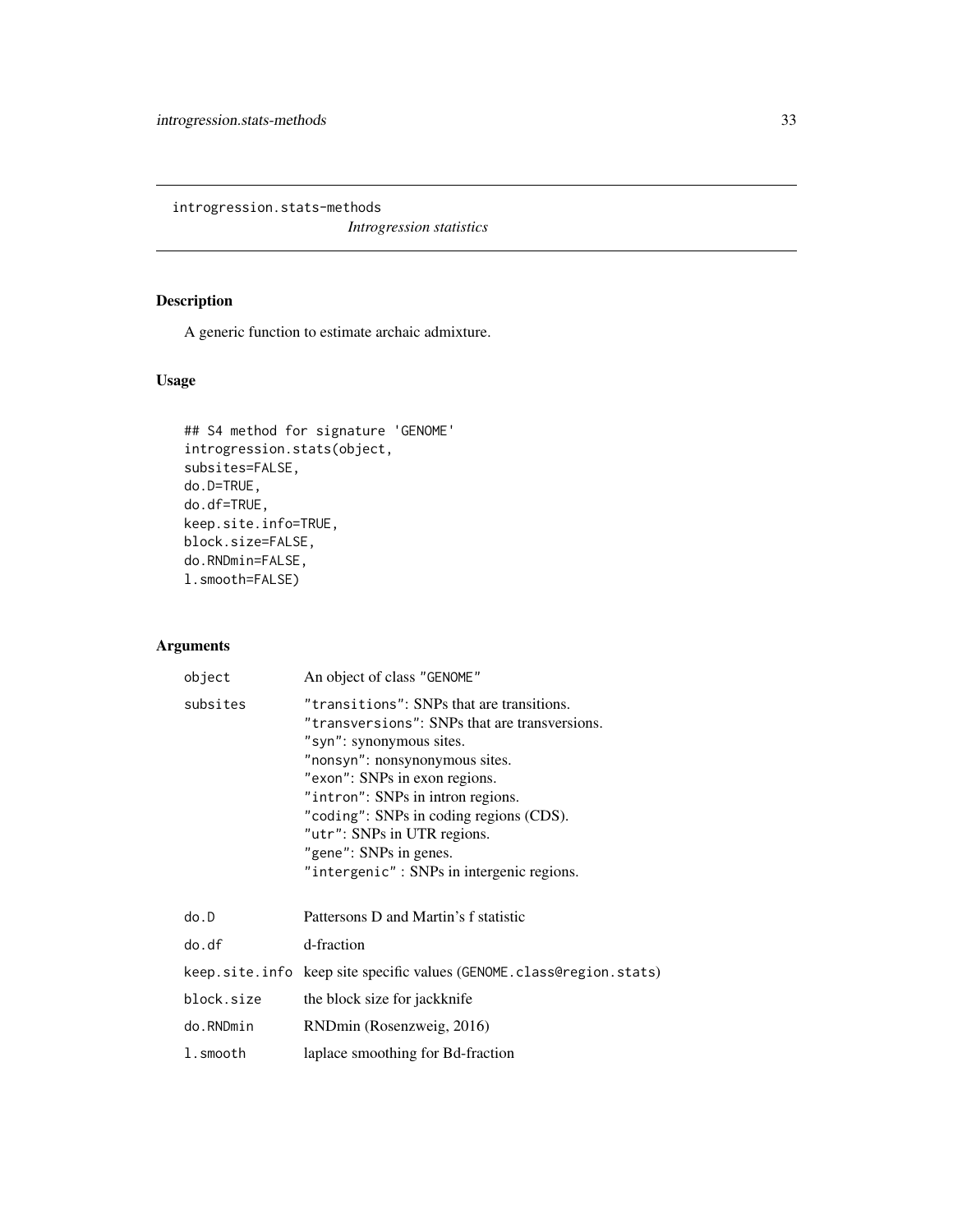# Details

To perform the D and f statistic one needs to define 3 populations via the function set.populations, where the third population represent the archaic population. In addition, an outgroup is required and have to be set via the function set.outgroup. Here, only SNPs where the outgroup is monomorphic are considered. f is the fraction of the genome that is admixed [2].

#### Value

Returned value is a modified object of class "GENOME"

———————————————————

———————————————————

The following slots will be modified in the "GENOME" object

|    | Slot      | Reference         | Description            |
|----|-----------|-------------------|------------------------|
| 1. | D         | [1;eq. 2]         | Pattersons D statistic |
| 2. | f         | $\lceil 2 \rceil$ | f statistic            |
| 3. | df        | $\lceil 3 \rceil$ | <b>Bd-fraction</b>     |
| 4. | RNDmin    | $\lceil x \rceil$ | RNDmin                 |
| 5. | D.z       | $\lceil x \rceil$ | z values (jackknife)   |
| 6. | $D.$ pval | $\lceil x \rceil$ | P values (jackknife)   |
| 7. | df.z      | [3]               | z values (jackknife)   |
| 8. | df.pval   | [3]               | P values (jackknife)   |
|    |           |                   |                        |

#### References

[1] Durand, E. Y., Patterson, N. J., Reich, D., & Slatkin, M. (2011). *Testing for ancient admixture between closely related populations.*

Molecular Biology and Evolution, 28(8), 2239–2252. doi:10.1093/molbev/msr048

[2] Simon H Martin, Kanchon K Dasmahapatra, Nicola J Nadeau, et al. (2013). *Genome-wide evidence for speciation with gene flow in Heliconius butterflies.*

Genome Res. doi:10.1101/gr.159426.113

[3] Bastian Pfeifer and Durrell D. Kapan (2019). *Estimates of introgression as a function of pairwise distances.*

BMC Bioinformatics. https://doi.org/10.1186/s12859-019-2747-z

# Examples

# GENOME.class <- readData("\home\Alignments") # GENOME.class <- set.populations(GENOME.class,list(1:3,4:8,9:12)) # GENOME.class <- set.outgroup(GENOME.class,13) # GENOME.class <- introgression.stats(GENOME.class, do.D=TRUE) # show the result: # GENOME.class@D # GENOME.class@f # GENOME.class <- introgression.stats(GENOME.class, do.df=TRUE) # show the result: # GENOME.class@df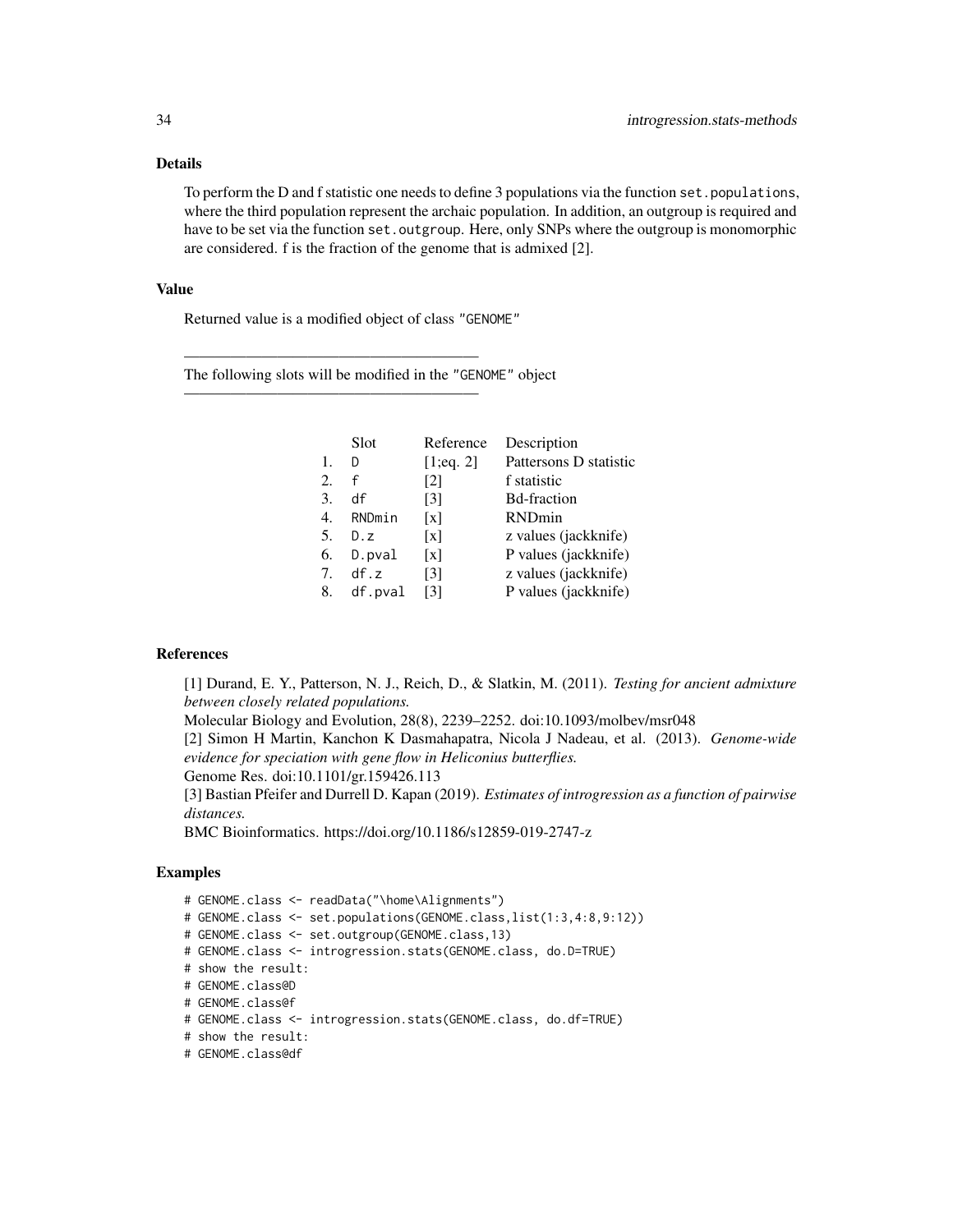<span id="page-34-0"></span>jack.knife.transform *Jacknife Transformation*

# Description

This generic function transforms an existing object of class "GENOME" into another object of class "GENOME", in which each region corresponds to the (JACKNIFE !) window. Each jacknife window will be excluded from the analyses and the calculation will be applied to the union of all other windows.

#### Usage

```
## S4 method for signature 'GENOME'
jack.knife.transform(object,
width=7, jump=5,
type=1,
start.pos=FALSE,end.pos=FALSE
\lambda
```
# Arguments

| object    | an object of class "GENOME"                                          |
|-----------|----------------------------------------------------------------------|
| width     | window size. default:7                                               |
| jump      | jump size. default:5                                                 |
| type      | 1 scan only biallelic positions (SNPs), 2 scan the genome. default:1 |
| start.pos | start position                                                       |
| end.pos   | end position                                                         |

# Value

The function creates a transformed object of class "GENOME".

### Note

This function currently is only available for SNP data formats. PopGenome will scan the data from position 1 to the last observed SNP if start or end-positions are not specified. This mechanism can also be applied to the splitting.data() function. Just set split.GENOME.class@jack.knife <- TRUE after splitting the data.

# Examples

```
# GENOME.class <- readData("...", format="VCF")
# jack.GENOME.class <- jack.knife.transform(GENOME.class,100,100)
# jack.GENOME.class <- neutrality.stats(jack.GENOME.class)
# jack.GENOME.class@Tajima.D
```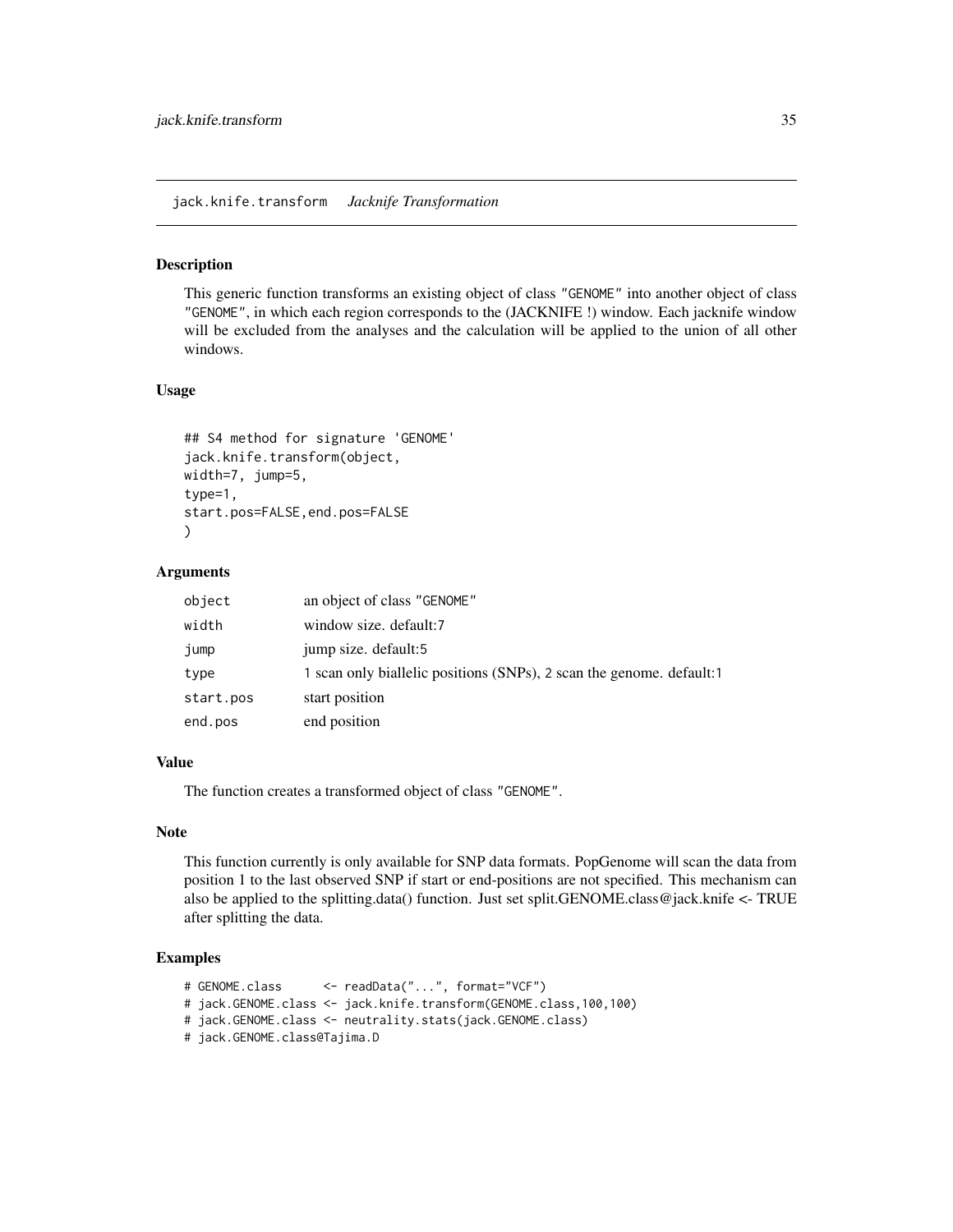<span id="page-35-0"></span>linkage.stats-methods *Linkage Disequilibrium*

# Description

A generic function to calculate some linkage disequilibrium statistics.

# Usage

```
## S4 method for signature 'GENOME'
linkage.stats(object,new.populations=FALSE,subsites=FALSE,detail=FALSE,
do.ZnS,do.WALL=TRUE)
## S4 method for signature 'GENOME'
get.linkage(object)
```
# Arguments

| object          | An object of class "GENOME"                                                                                                                                                                                                                                                                                                                         |  |  |
|-----------------|-----------------------------------------------------------------------------------------------------------------------------------------------------------------------------------------------------------------------------------------------------------------------------------------------------------------------------------------------------|--|--|
| new.populations |                                                                                                                                                                                                                                                                                                                                                     |  |  |
|                 | list of populations. default=FALSE                                                                                                                                                                                                                                                                                                                  |  |  |
| subsites        | "transitions": SNPs that are transitions.<br>"transversions": SNPs that are transversions.<br>"syn": synonymous sites.<br>"nonsyn": nonsynonymous sites.<br>"exon": SNPs in exon regions.<br>"intron": SNPs in intron regions.<br>"coding": SNPs in coding regions (CDS).<br>"utr": SNPs in UTR regions.<br>"gene": SNPs in genes.<br>default:FALSE |  |  |
| detail          | if you want to calculate some detailed statistics. This can be considerably<br>slower! default:FALSE                                                                                                                                                                                                                                                |  |  |
| do.ZnS          | calculate ZnS, ZA and ZZ                                                                                                                                                                                                                                                                                                                            |  |  |
| do.WALL         | calculate Wall's B/Q                                                                                                                                                                                                                                                                                                                                |  |  |

# Details

Note, the pairwise comparisons are computed via combn(n.snps,2).

### Value

The return value is a modified object of class "GENOME"

———————————————————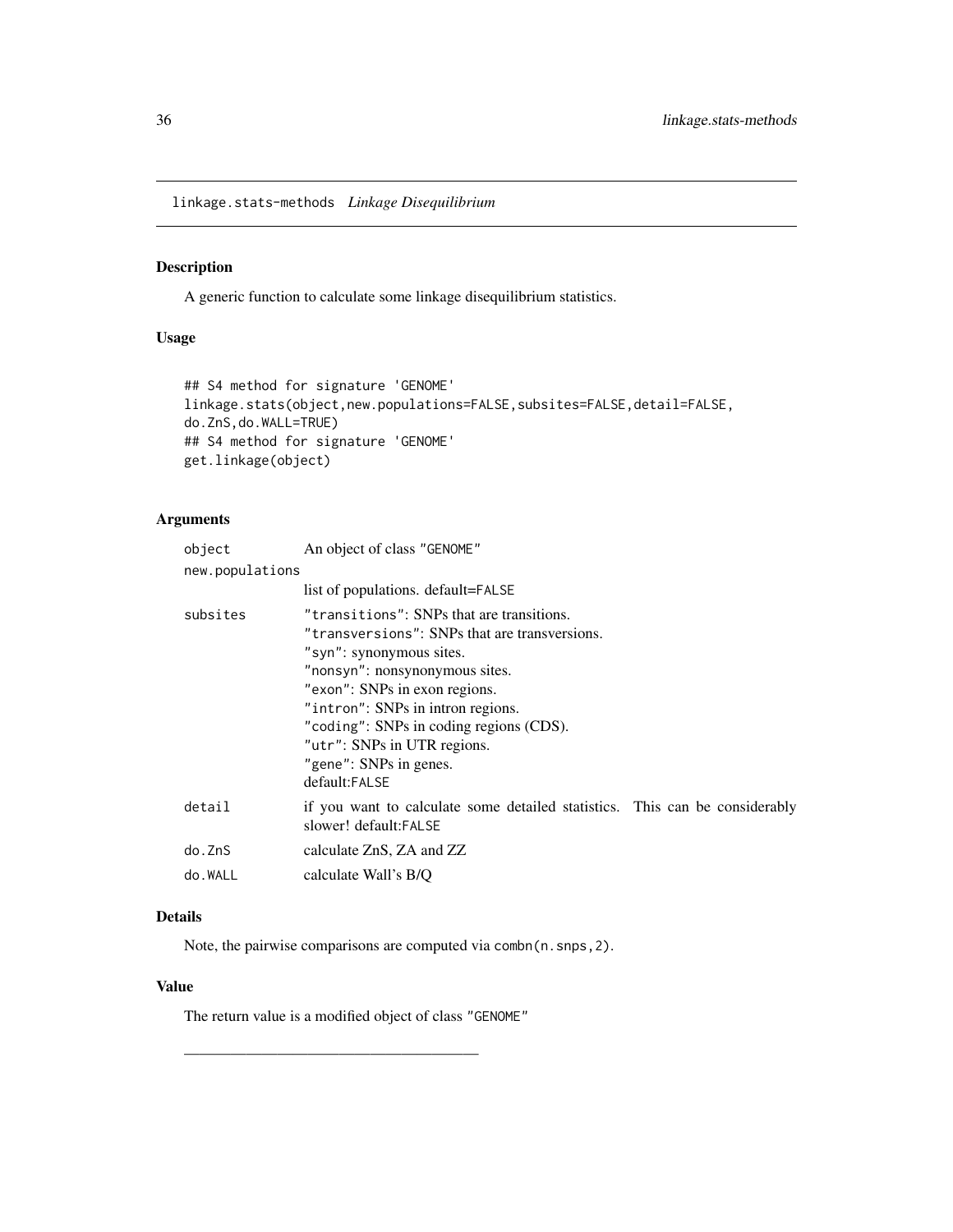The following slots will be modified in the "GENOME" object

———————————————————

|    | Slot          |     | Reference Description                                         |
|----|---------------|-----|---------------------------------------------------------------|
| 1. | Wall.B        | [2] | Wall \$B\$ statistic (only adjacent positions are considered) |
|    | Wall.O        | [2] | Wall \$Q\$ statistic (only adjacent positions are considered) |
|    | 3. Kelly.Z_nS | [3] | Kelly \$Z nS\$ statistic (if detail==TRUE)                    |
| 4. | Rozas.ZA      | Ш   | Rozas \$ZA\$ statistic (adjacent positions, if detail==TRUE)  |
|    | Rozas.ZZ      | -11 | Rozas \$ZZ\$ statistic (\$ZZ=ZA-Z nS\$, if detail==TRUE)      |

#### References

[1] Rozas, J., M.Gullaud, G.Blandin, and M.Aguade(2001). *DNA variation at the rp49 gene region of Drosophila simulans: evolutionary inferences from an unusual haplotype structure.* Genetics 158(3),1147-1155

[2] Wall, J.(1999). *Recombination and the power of statistical tests of neutrality.* Genet Res 74, 65-79

[3] Kelly,J.K. (1997). *A test of neutrality based on interlocus associations.* Genetics 146: 1197- 1206

#### Examples

```
# GENOME.class <- readData("\home\Alignments")
# GENOME.class
# GENOME.class <- linkage.stats(GENOME.class)
# GENOME.class <- linkage.stats(GENOME.class,list(1:4,5:10),subsites="syn")
# GENOME.class <- linkage.stats(GENOME.class,list(c("seq1","seq5","seq3"),
# c("seq2","seq8")))
# GENOME.class <- linkage.stats(GENOME.class, detail=TRUE)
# show the result:
# get.linkage(GENOME.class)
# GENOME.class@Wall.B --> population specific view
# GENOME.class@region.stats
```
load.session *Loading a PopGenome session*

#### Description

This function loads a PopGenome session (more precisely: the corresponding "GENOME" object) from the current workspace.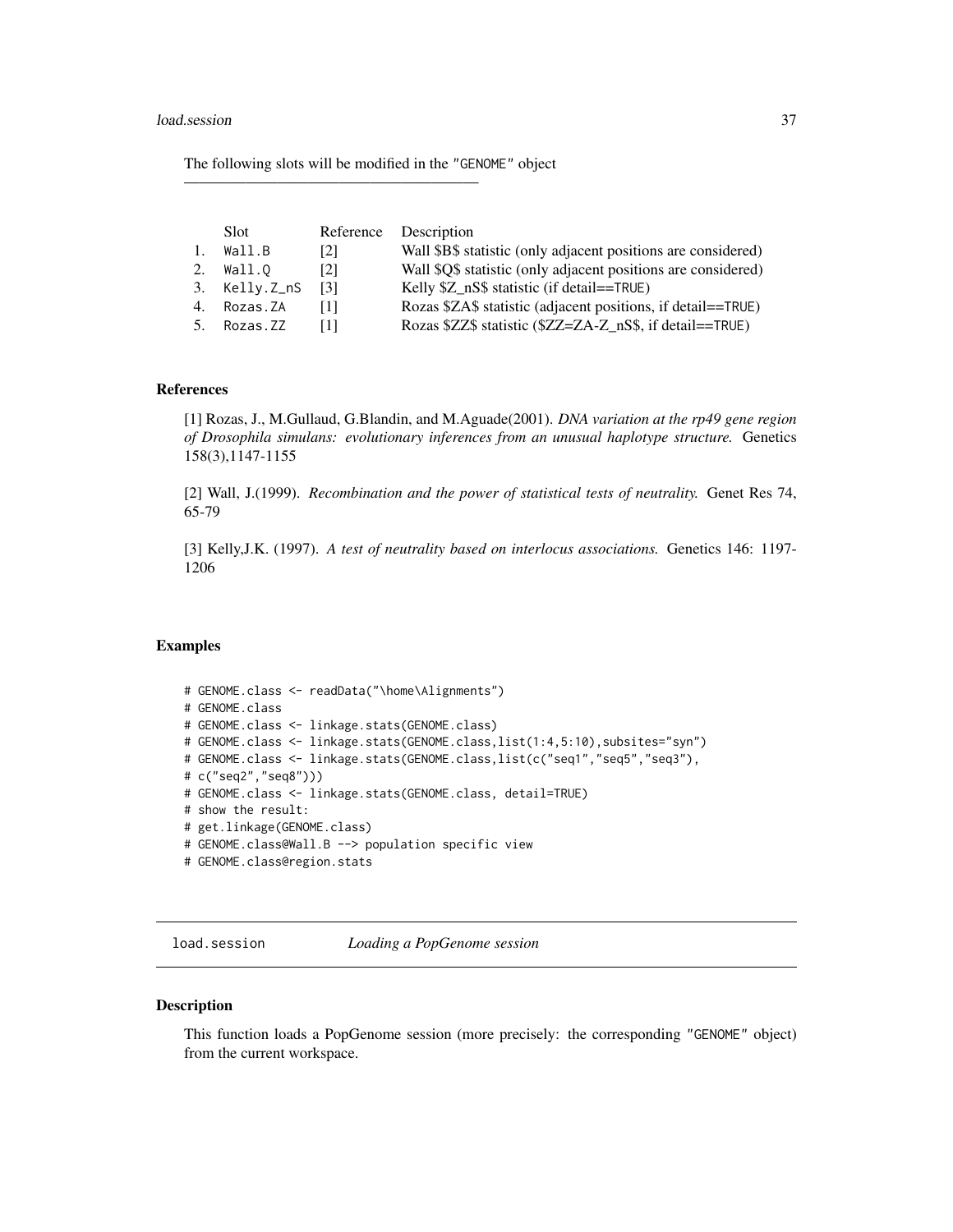## Usage

```
load.session(folder)
```
#### Arguments

folder name of the folder/object

# Details

This function has to be used in the same workspace (folder) where the object of class "GENOME" was saved.

#### Value

An object of class "GENOME".

# Examples

```
# GENOME.class <- readData("...\Alignments")
# save.session(GENOME.class,folder="GENOME.class")
# q()
# R
# library(PopGenome)
# load.session("GENOME.class")
```
MKT-methods *McDonald-Kreitman Test (McDonald \& Kreitman 1991)*

## Description

This generic function calculates an approximate version of the McDonald-Kreitman Test.

# Usage

```
## S4 method for signature 'GENOME'
MKT(object,
new.populations=FALSE,
do.fisher.test=FALSE,
fixed.threshold.fst=FALSE,
subsites=FALSE)
## S4 method for signature 'GENOME'
get.MKT(object)
```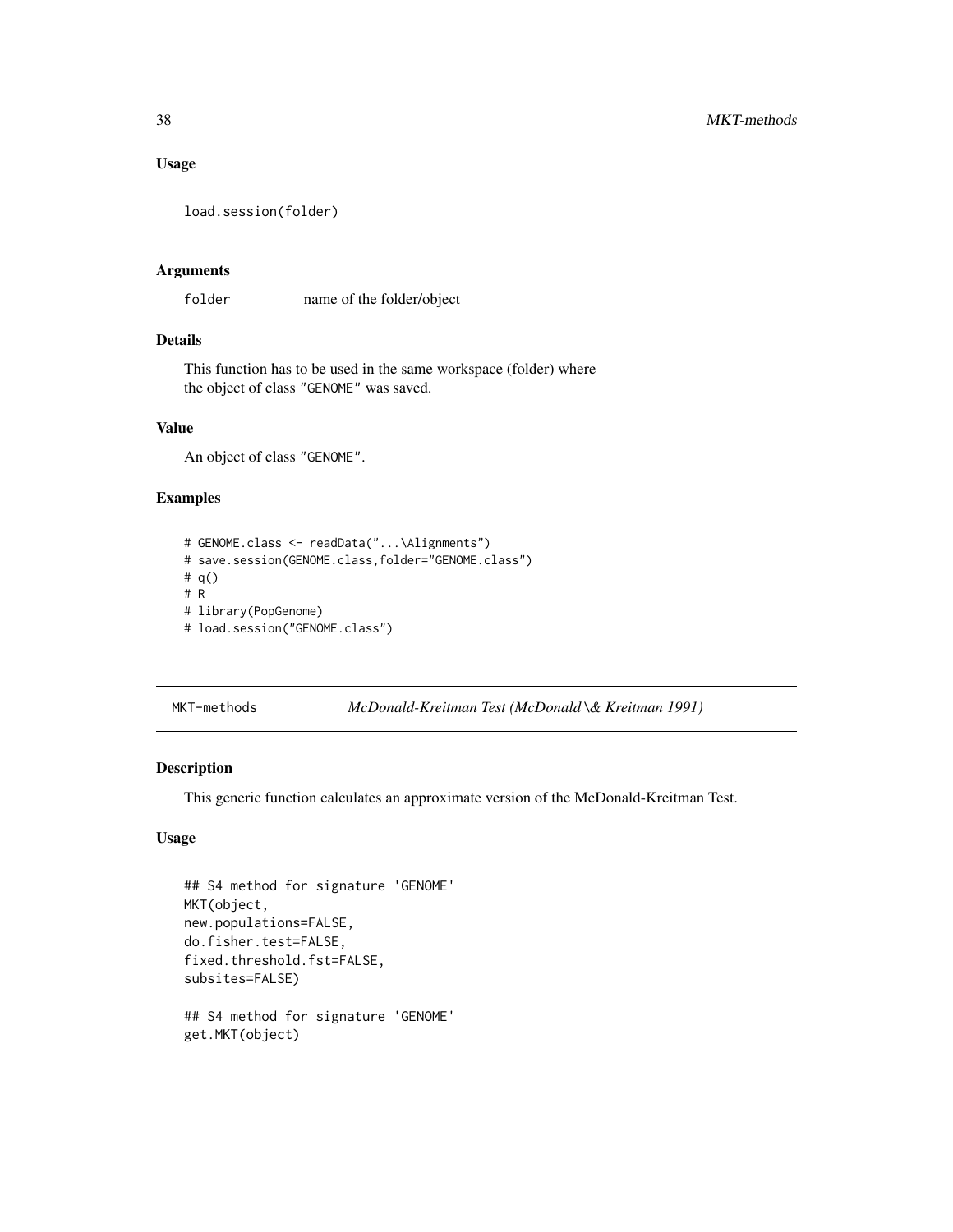## MKT-methods 39

#### Arguments

| object              | an object of class "GENOME"                                          |
|---------------------|----------------------------------------------------------------------|
| new.populations     |                                                                      |
|                     | list of populations. default: FALSE                                  |
|                     | do. fisher. test P-value calculation out of the Dn, Ds, Pn, Ps table |
| fixed.threshold.fst |                                                                      |
|                     | Fixed threshold                                                      |
| subsites            | <b>Subsites</b>                                                      |

#### Details

This approximate version of the McDonald-Kreitman test assumes that the probability that two single nucleotide polymorphisms (SNPs) occur in the same codon is very small. Thus, only codons with a single SNP are examined. If no gff-file was specified when the data was read in, it is assumed that the alignment is in the correct reading frame (starting at a first codon position). The outgroup has to be defined as a population !

#### Value

The return value is a modified object of class "GENOME"

———————————————————

———————————————————

The following slots will be modified in the "GENOME" object

MKT a matrix which includes the following values:

|    | Columns          | Description                            |
|----|------------------|----------------------------------------|
| 1. | P_nonsyn         | nonsynonymous sites                    |
|    | 2. P_syn         | synonymous sites                       |
|    | 3. D_nonsyn      | fixed nonsynonymous sites              |
| 4. | $D$ _syn         | fixed synonymous sites                 |
| 5. | neutrality.index | $(P_nonsyn/P_syn)/(D_nonsyn/D_syn)$ \$ |
| 6. | alpha            | 1-neutrality.index                     |

#### References

McDonald, J. H.; Kreitman, M. (1991). *Adaptive protein evolution at the Adh locus in Drosophila.* Nature 351 (6328): 652-654

## Examples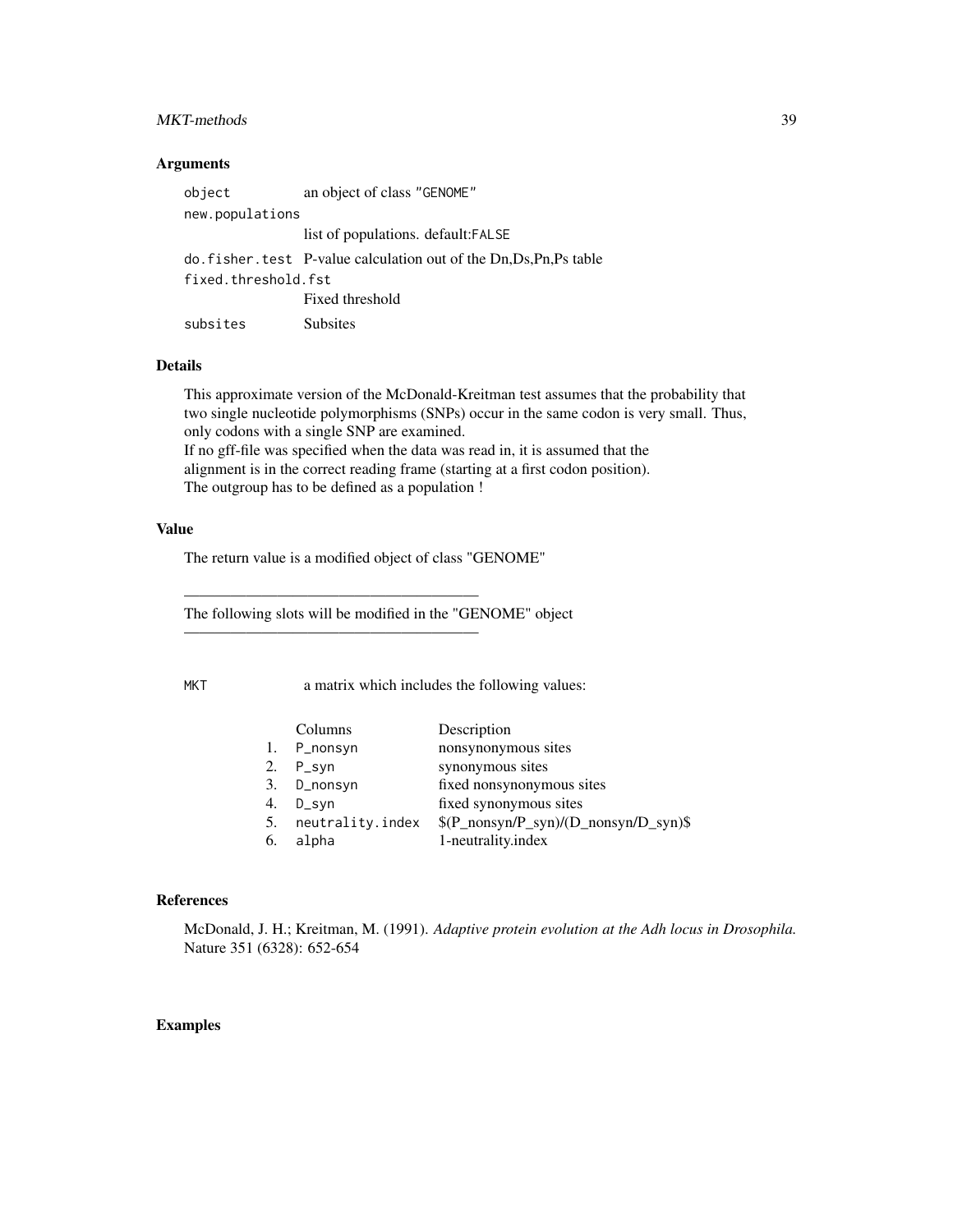```
# GENOME.class <- readData("\home\Alignments")
# GENOME.class
# GENOME.class <- MKT(GENOME.class)
# GENOME.class <- MKT(GENOME.class,list(1:7,8:12))
# show the result:
# get.MKT(GENOME.class)
```
<span id="page-39-0"></span>

# MS *Coalescent simulation with or without selection*

#### Description

This function uses Hudson's MS and Ewing's MSMS to compare simulated data with the observed data.

## Usage

```
MS(GENO,niter=10,thetaID="user",params=FALSE,detail=FALSE,
neutrality=FALSE,linkage=FALSE,F_ST=FALSE,MSMS=FALSE,big.data=FALSE)
```
#### Arguments

| <b>GENO</b> | an object of class "GENOME"                                                               |
|-------------|-------------------------------------------------------------------------------------------|
| niter       | number of samples per locus                                                               |
| thetaID     | "Tajima","Watterson" or "user". default:"user"                                            |
| neutrality  | Calculate neutrality tests. default=FALSE                                                 |
| linkage     | Calculate linkage disequilibrium. default=FALSE                                           |
| F ST        | Calculate fixation index. default=FALSE                                                   |
| params      | an object of class "test.params". see ?test.params                                        |
| detail      | detailed statistics. Note: slower computations! default=FALSE                             |
| <b>MSMS</b> | specify parameter for MSMS simulation with selection (has to be specified as a<br>string) |
| big.data    | if TRUE the ff-package is used                                                            |

#### Details

You can choose different mutation rate estimators to generate simulation data. When thetaID="user", you have to define the theta values in an object of class "test.params". The "test.params" class can also be used to specify some additional parameter like migration and/or recombination rates... (?test.params).

Please read the MSMS documentation for the correct use of coalescent simulations to assess statistical significance.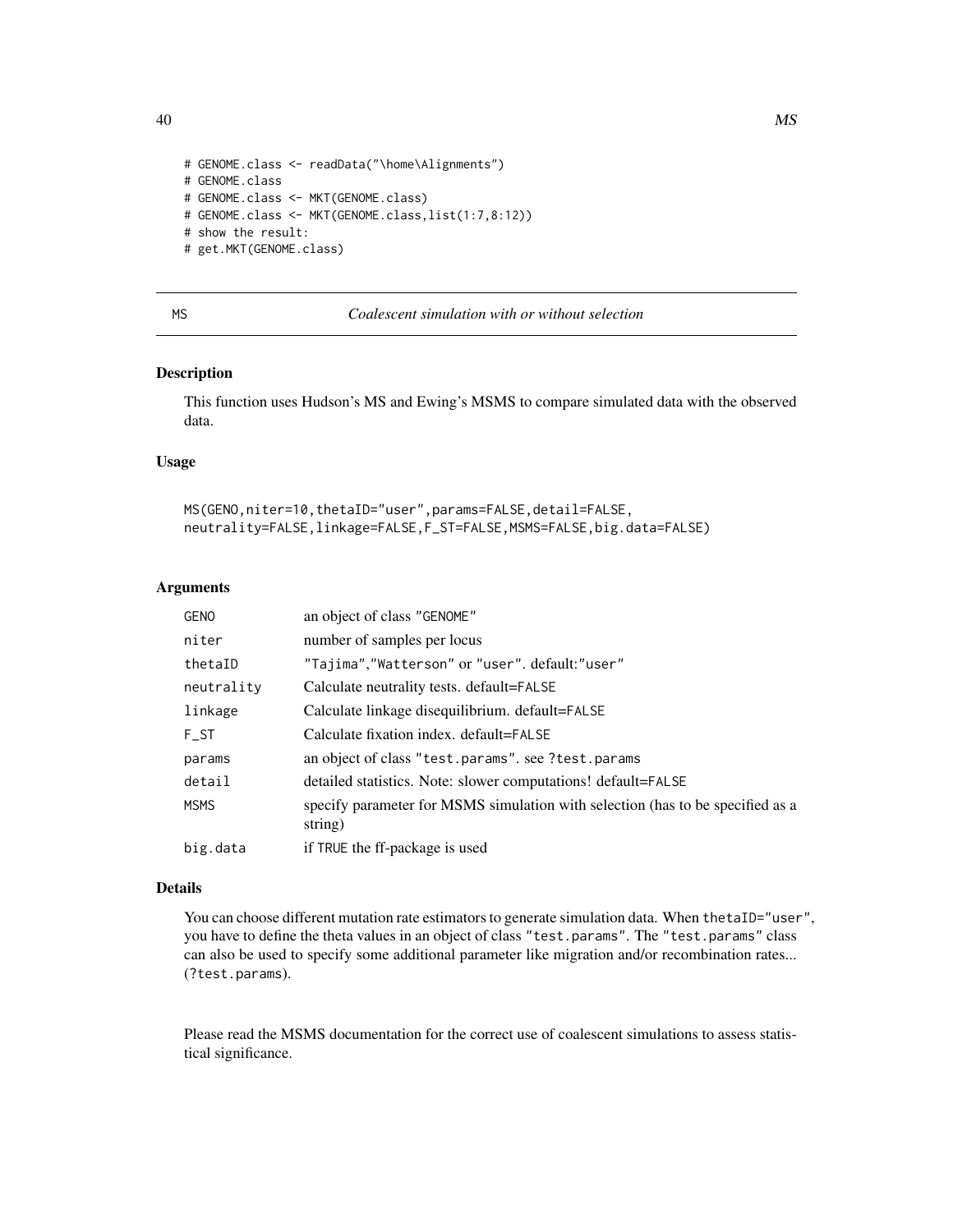## MS\_getStats 41

## Value

The function creates an object of class "cs.stats"

## Note

The executable file ms has to be stored in the current workspace. If you want to use the MSMS application, put the msms folder including the corresponding executable files in the current workspace. Both programs can be obtained from their websites (see references).

## References

Hudson, R. R. (2002). *Generating samples under a Wright-Fisher neutral model of genetic variation.* Bioinformatics 18: 337-338

Gregory Ewing and Joachim Hermisson, *MSMS: A Coalescent Simulation Program Including Recombination, Demographic Structure, and Selection at a Single Locus.* Bioinformatics 2010, doi: 10.1093/bioinformatics/btq322

#### Examples

```
# GENOME.class <- readData("...\Alignments")
# GENOME.class <- neutrality.stats(GENOME.class,list(1:6))
# MS.class <- MS(GENOME.class,thetaID="Tajima",neutrality=TRUE)
# MS.class <- MS(GENOME.class,thetaID="Tajima",neutrality=TRUE,
# MSMS="-N 1000 -SAA 200 -SaA 100 -SF 1e-2")
# MS.class
# MS.class@obs.val
# MS.class@locus[[1]]
```
MS\_getStats *Get the simulated MS/MSMS statistics*

## Description

This function extracts the simulated values from the class cs.stats

#### Usage

MS\_getStats(object,locus=1,population=1)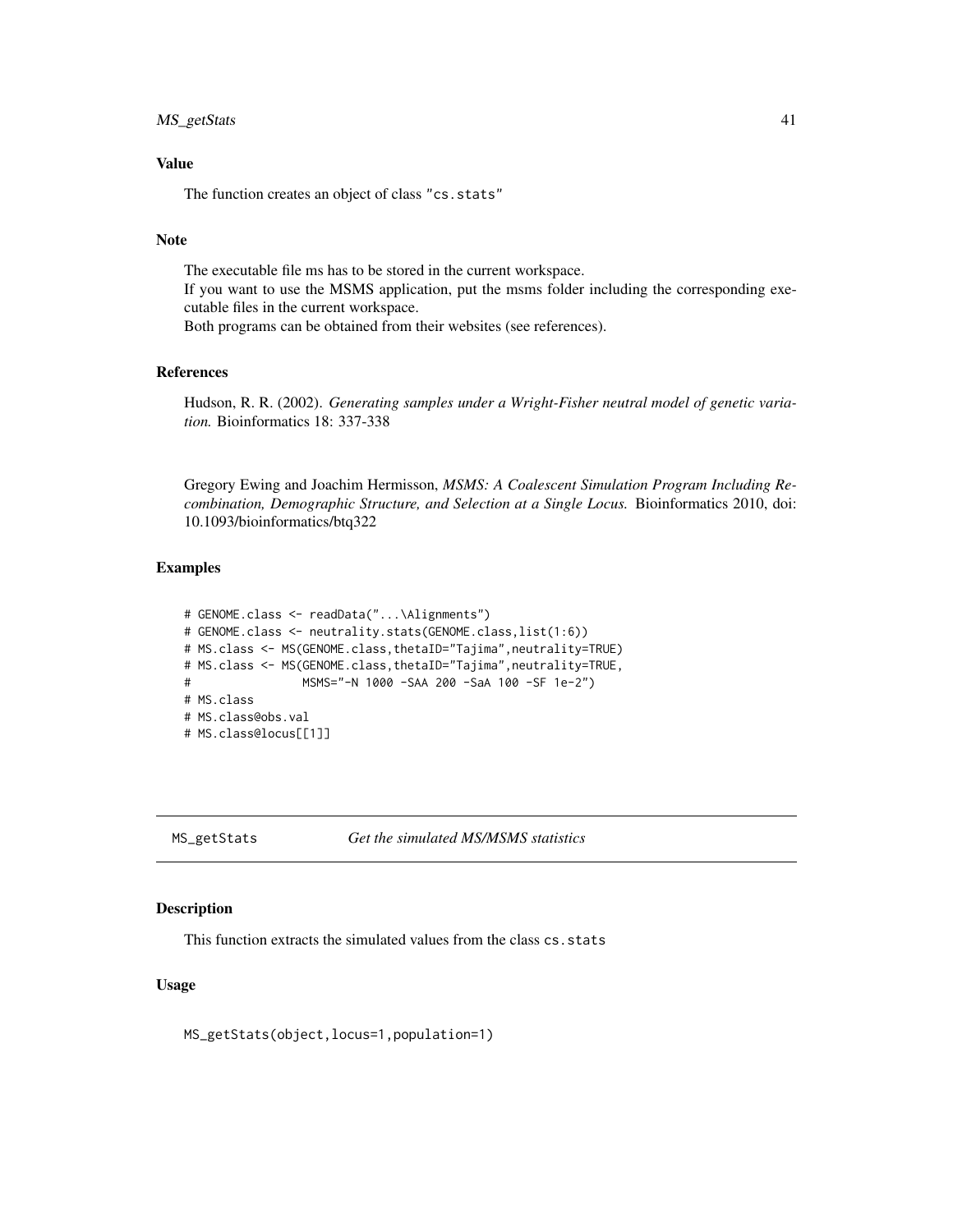## Arguments

| object     | object of class "cs.stats" |
|------------|----------------------------|
| locus      | the locus ID               |
| population | the population ID          |

# Value

The return value is a matrix containing the simulation results of different statistical tests.  $(see MS() )$ 

# Examples

```
# GENOME.class <- readData("...\Alignments")
# GENOME.class <- neutrality.stats(GENOME.class)
# ms <- MS(GENOME.class,thetaID="Tajima",neutrality=TRUE)
# MS_getStats(ms)
```

```
mult.linkage.stats-methods
                         Multilocus linkage statistics
```
# Description

This generic function calculates the linkage disequilibrium between regions.

## Usage

```
## S4 method for signature 'GENOME'
mult.linkage.stats(object,lower.bound=0,upper.bound=1,pairs=FALSE)
```
## Arguments

| object      | an object of class "GENOME"                                     |
|-------------|-----------------------------------------------------------------|
| lower.bound | sites with minor-allele-frequency >= lower bound are considered |
| upper.bound | sites with minor-allele-frequency supper-bound are considered   |
| pairs       | permutation matrix of pairwise comparisons                      |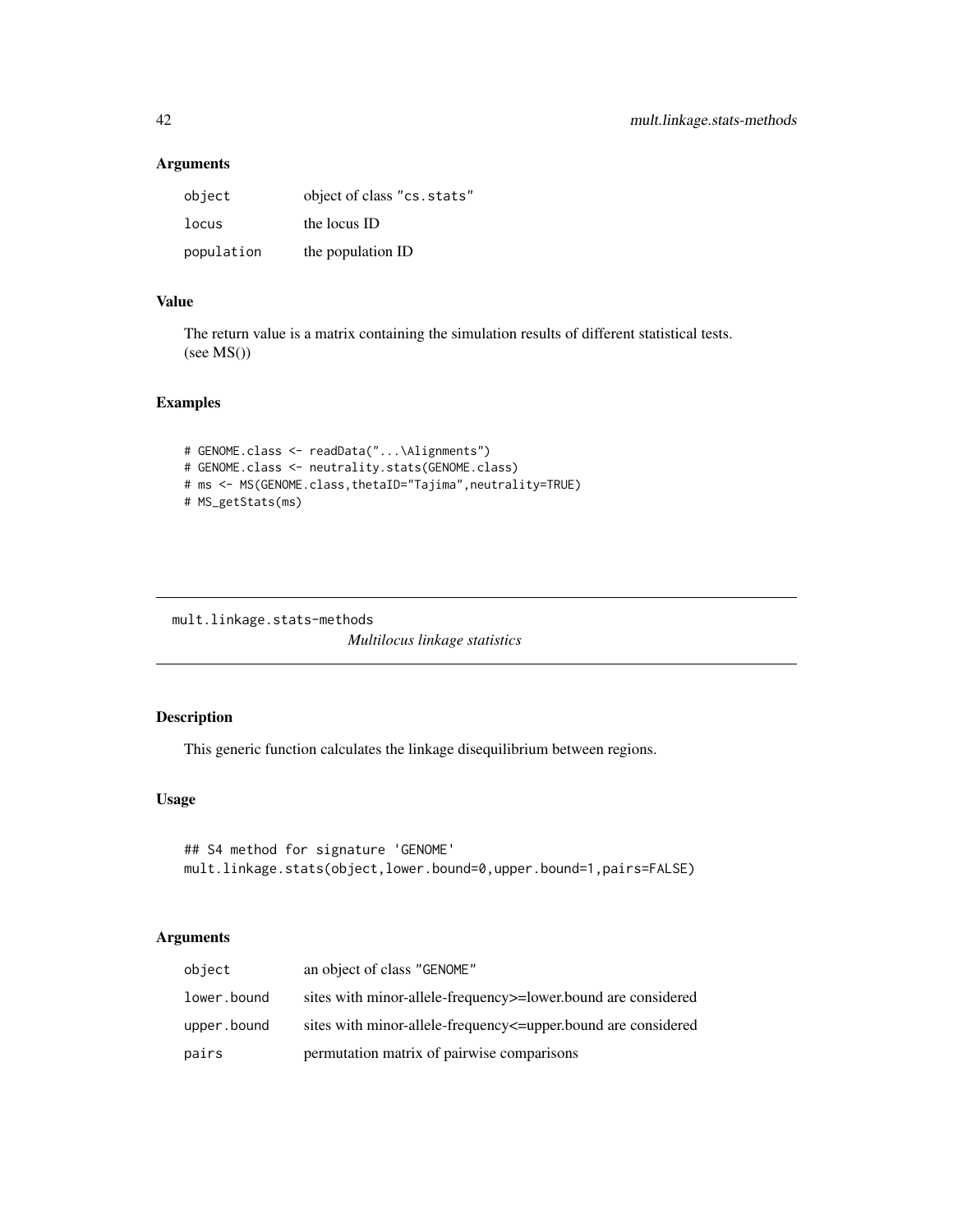## Details

pairs is a matrix. Each column contains the pairwise comparison region IDs.

compares region 1 with 2, and region 1 with 3.

## Value

The return value is a modified object of class "GENOME"

————————————————————–

————————————————————–

The following slots will be modified in the "GENOME" object

mult.Linkage Some linkage statistics for each pair of regions (R2, P-value, Distance)

The Fisher-Exact-Test is used to calculate the P-values.

#### Examples

```
# GENOME.class <- readData("...\Alignments")
# GENOME.class
# GENOME.class <- mult.linkage.stats(GENOME.class)
# show the result:
# GENOME.class@mult.Linkage
```
neutrality.stats-methods

*Neutrality Statistics*

#### Description

This generic function calculates some neutrality statistics.

## Usage

```
## S4 method for signature 'GENOME'
neutrality.stats(object,new.populations=FALSE,new.outgroup=FALSE,
subsites=FALSE,detail=FALSE, FAST=FALSE, do.R2=FALSE)
## S4 method for signature 'GENOME'
get.neutrality(object,theta=FALSE,stats=TRUE)
```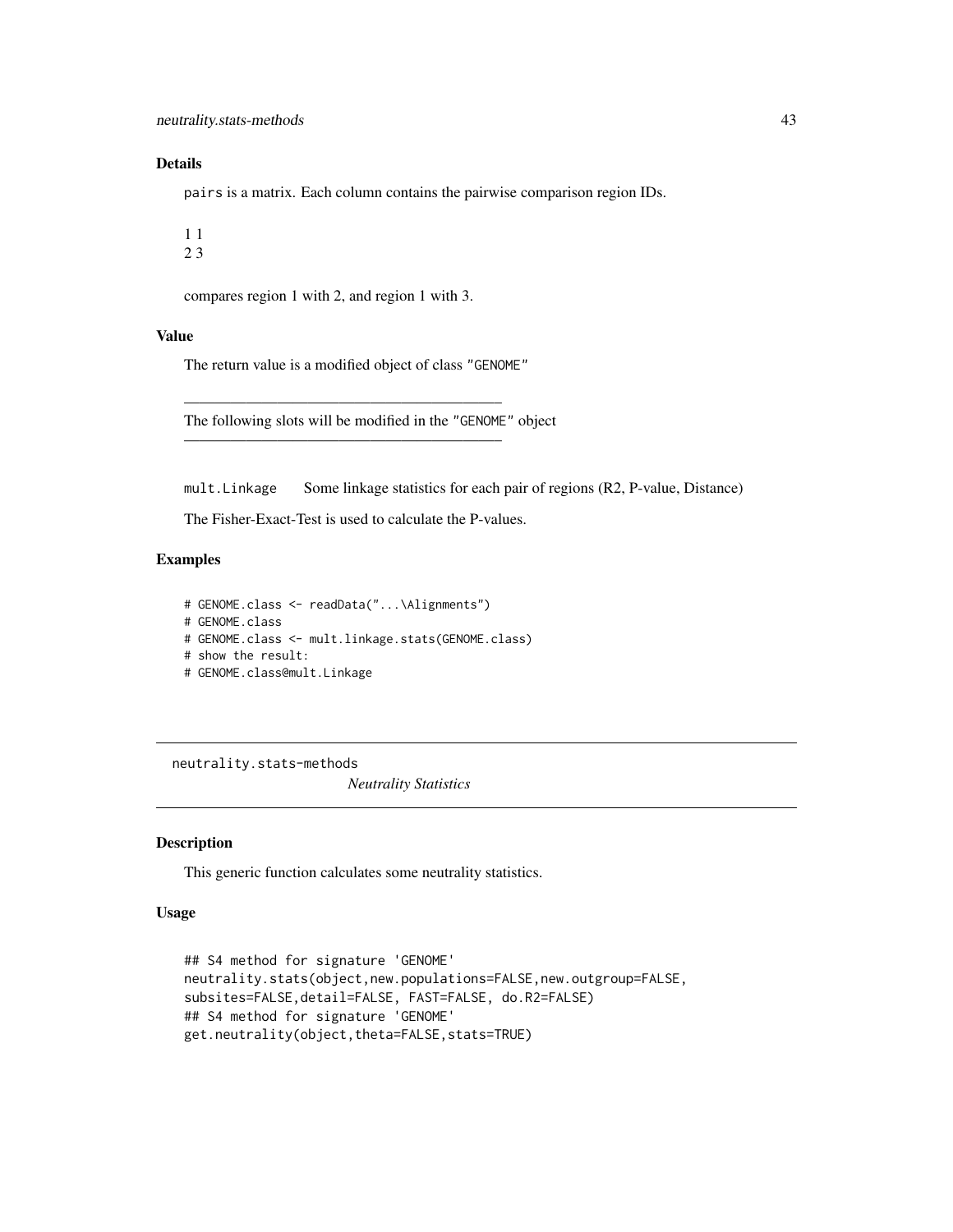# Arguments

| object          | an object of class "GENOME"                                                                                                                                                                                                                                                                                                                          |  |  |
|-----------------|------------------------------------------------------------------------------------------------------------------------------------------------------------------------------------------------------------------------------------------------------------------------------------------------------------------------------------------------------|--|--|
| new.populations |                                                                                                                                                                                                                                                                                                                                                      |  |  |
|                 | list of populations. default: FALSE                                                                                                                                                                                                                                                                                                                  |  |  |
| new.outgroup    | vector of outgroup sequences. default: FALSE                                                                                                                                                                                                                                                                                                         |  |  |
| subsites        | "transitions": SNPs that are transitions.<br>"transversions": SNPs that are transversions.<br>"syn": synonymous sites.<br>"nonsyn": non-synonymous sites.<br>"exon": SNPs in exon regions.<br>"intron": SNPs in intron regions.<br>"coding": SNPs in coding regions (CDS).<br>"utr": SNPs in UTR regions.<br>"gene": SNPs in genes.<br>default:FALSE |  |  |
| detail          | default: FALSE, TRUE for some detailed statistics. Note: slows down calculations!                                                                                                                                                                                                                                                                    |  |  |
| FAST            | Fast computation, only works if there is no outgroup defined.                                                                                                                                                                                                                                                                                        |  |  |
| do.R2           | Ramos-Onsins' & Rozas' R2                                                                                                                                                                                                                                                                                                                            |  |  |
| stats           | show the results of each statistic. default:TRUE                                                                                                                                                                                                                                                                                                     |  |  |
| theta           | show the theta values, default: FALSE                                                                                                                                                                                                                                                                                                                |  |  |

# Value

The return value is a modified object of class "GENOME"

———————————————————

———————————————————

The following slots will be modified in the "GENOME" object

|     | Slot                  | Reference         | Description                                   |
|-----|-----------------------|-------------------|-----------------------------------------------|
| 1.  | n.segregating.sites   |                   | Total number of segregating sites             |
| 2.  | Tajima.D              | $\lceil 1 \rceil$ | Tajima's' D statistic 1989                    |
| 3.  | Fu.Li.F               | $\lceil 3 \rceil$ | Fu & Li's' $F^*$ statistic 1993               |
| 4.  | Fu.Li.D               | $\lceil 3 \rceil$ | Fu & Li's $D^*$ statistic 1993                |
| 5.  | Fay.Wu.H              | [6]               | Fay & Wu's H statistic 2000                   |
| 6.  | Zeng.E                | [7]               | Zeng's E statistic 2006                       |
| 7.  | Strobeck.S            | $\lceil 5 \rceil$ | Strobeck's S statistic 1987 (if detail==TRUE) |
| 8.  | $Fu.F_S$              | [4]               | Fu's F\$_S\$ statistic 1997 (if detail==TRUE) |
| 9.  | Rozas.R 2             | $\lceil 2 \rceil$ | Ramos-Onsins' & Rozas' \$R 2\$ statistic 2002 |
| 10. | theta_Tajima          | $\lceil 1 \rceil$ |                                               |
| 11. | theta_Watterson       |                   |                                               |
| 12. | theta_Fu.Li           | [3]               |                                               |
| 13. | theta_Achaz.Watterson |                   |                                               |
| 14. | theta_Achaz.Tajima    |                   |                                               |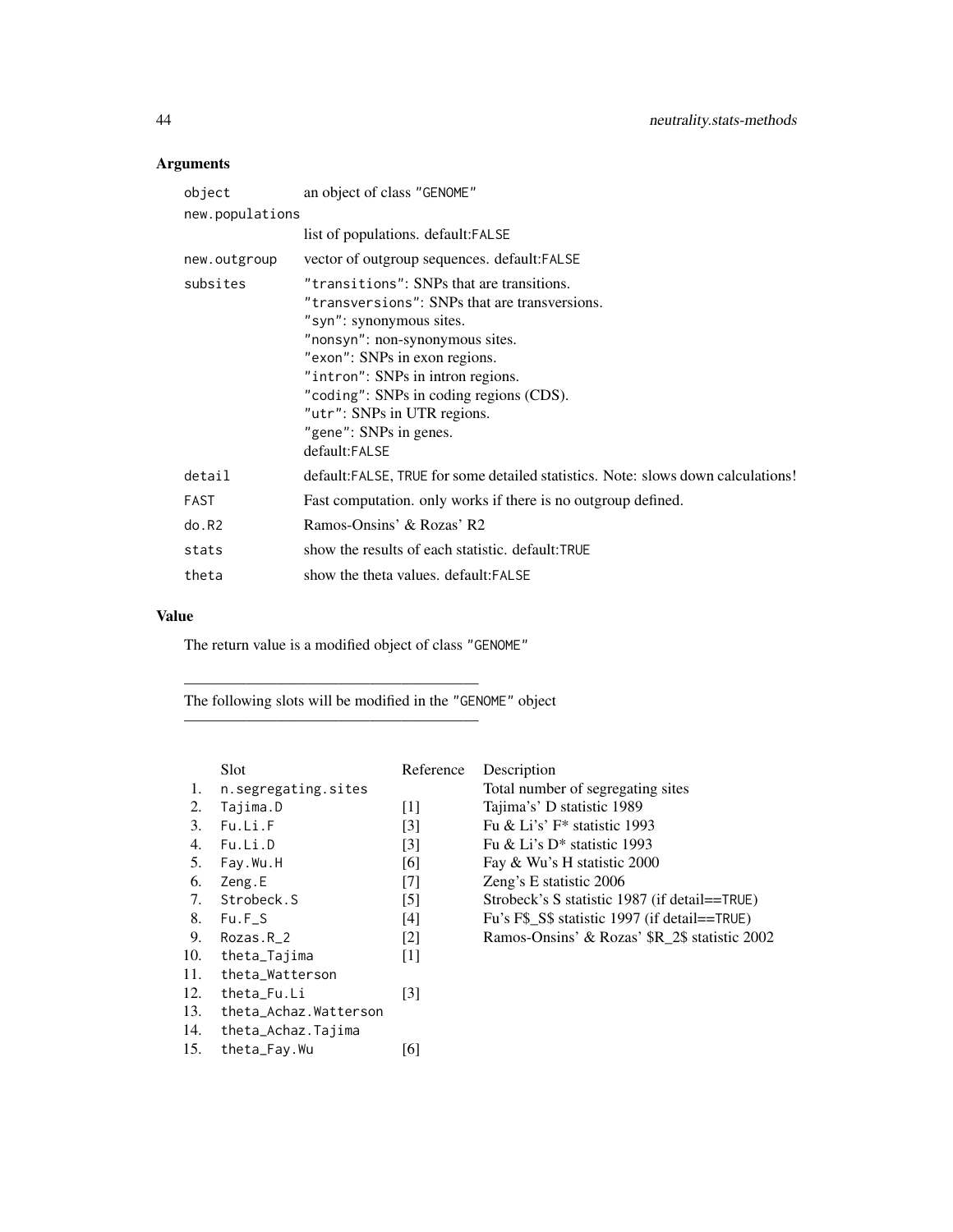16. theta\_Zeng [7]

#### References

[1] Tajima, F.(1989) *Statistical Method for Testing the Neutral Mutation Hypothesis by DNA Polymorphism.* Genetics, 123(3): 585-595.

[2] Ramos-Onsins, S.E. and J.Rozas (2002). *Statistical Properties of New Neutrality Tests Against Population Growth.* Mol.Biol.Evol.19(12),2092-2100

[3] Fu, Y.X. and W.H.Li (1993). *Statistical Tests of Neutrality of Mutations.* Genetics 133(3),693- 709

[4] Fu, Y.-X.(1997). *Statistical Tests of Neutrality of mutations against population growth, hitchhiking and background selection.* Genetics 147(2),915-925.

[5] Strobeck, C. (1987). *Average number of nucleotide differences in a sample from a single subpopulation: a test for population subdivision.* Genetics 117, 149-153

[6] Fay, J.C. and C.-I. Wu (2000). *Hitchhiking under positive Darwinian selection.* Genetics 155 (3),1405-1413

[7] Zeng, K., Y.-X. Fu, S. Shi, and C.-I. Wu (2006). *Statistical tests for detecting positive selection by utilizing high-frequency variants.* Genetics 174, 1431-1439

#### Examples

```
# GENOME.class <- readData("\home\Alignments")
# GENOME.class
# GENOME.class <- neutrality.stats(GENOME.class, FAST=TRUE)
# GENOME.class <- neutrality.stats(GENOME.class,list(1:4,5:10),subsites="syn")
# GENOME.class <- neutrality.stats(GENOME.class,list(c("seq1","seq5","seq3"),
# c("seq2","seq8")))
# GENOME.class <- neutrality.stats(GENOME.class,detail=TRUE)
# show the result:
# get.neutrality(GENOME.class)
# GENOME.class@Tajima.D --> population specific view
# detail = TRUE
# GENOME.class@region.stats
```
PG\_plot.biallelic.matrix-methods *Plot the biallelic matrix*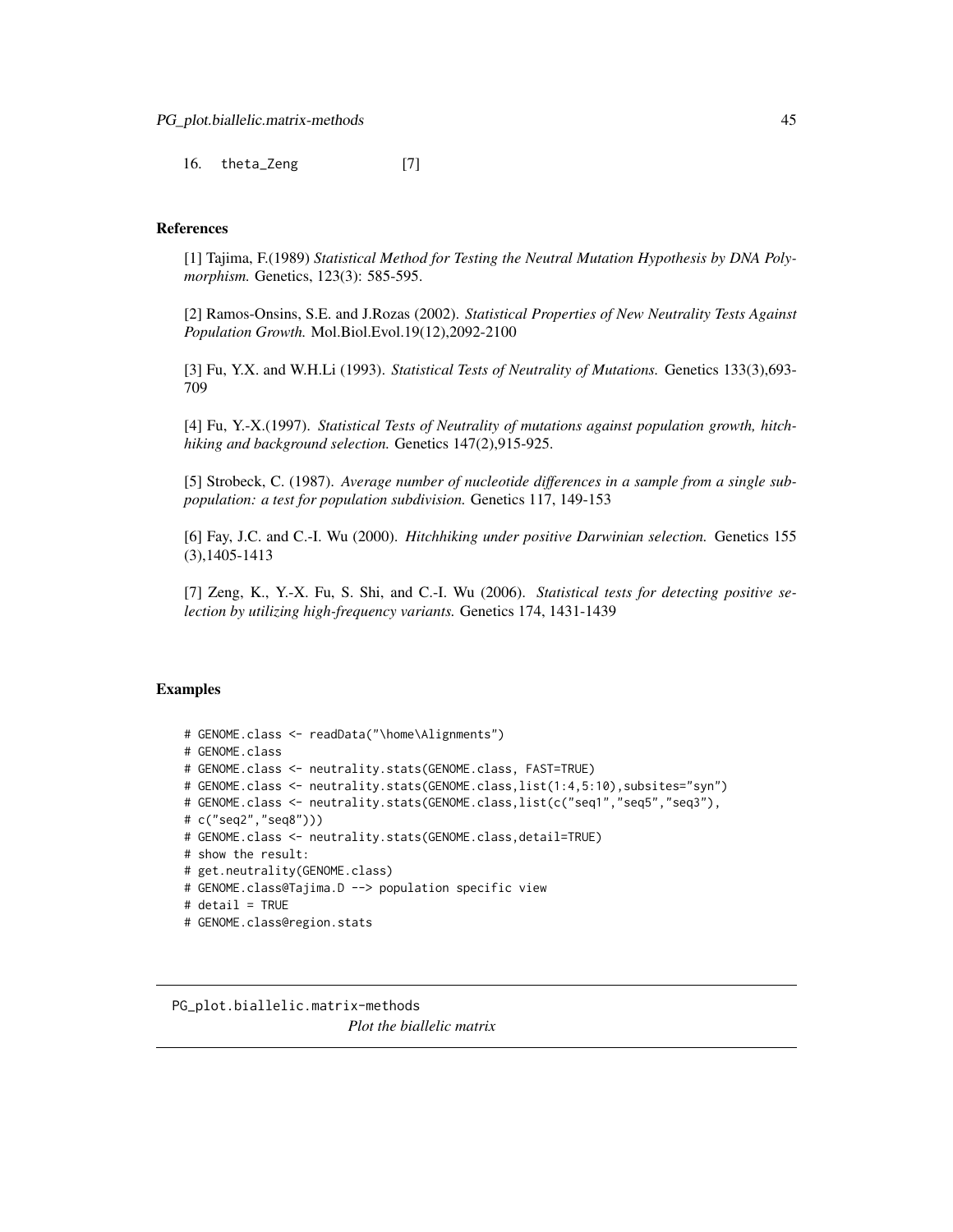# Description

This function plots the biallelic matrix of a specific region.

## Usage

```
## S4 method for signature 'GENOME'
PG_plot.biallelic.matrix(object,region, ind.names = FALSE , cex.axis = 0.5,
title="")
```
## Arguments

| object    | object of class "GENOME"          |
|-----------|-----------------------------------|
| region    | the region ID                     |
| ind.names | individual names/IDs. default:ALL |
| cex.axis  | size of text (y-axis)             |
| title     | Title of the plot                 |

# Examples

```
# GENOME.class <- readData("...\Alignments")
# PG_plot.biallelic.matrix(GENOME.class, region = 1)
```
PopGenome *PopGenome*

## Description

R-package for Population genetic & genomic analyses

# Details

#### Index:

| F_ST.stats       | Fixation index                                                             |
|------------------|----------------------------------------------------------------------------|
| diversity.stats  | Diversities                                                                |
| MKT              | McDonald & Kreitman test                                                   |
| MS.              | Coalescent simulations                                                     |
| detail.stats     | Several misc. statistics                                                   |
| linkage.stats    | Linkage disequilibrium                                                     |
| neutrality.stats | Neutrality statistics                                                      |
| readData         | Reading alignments and calculating summary data                            |
| readSNP          | Read data in .SNP format (e.g., from the 1001 Arabidopsis Genomes project) |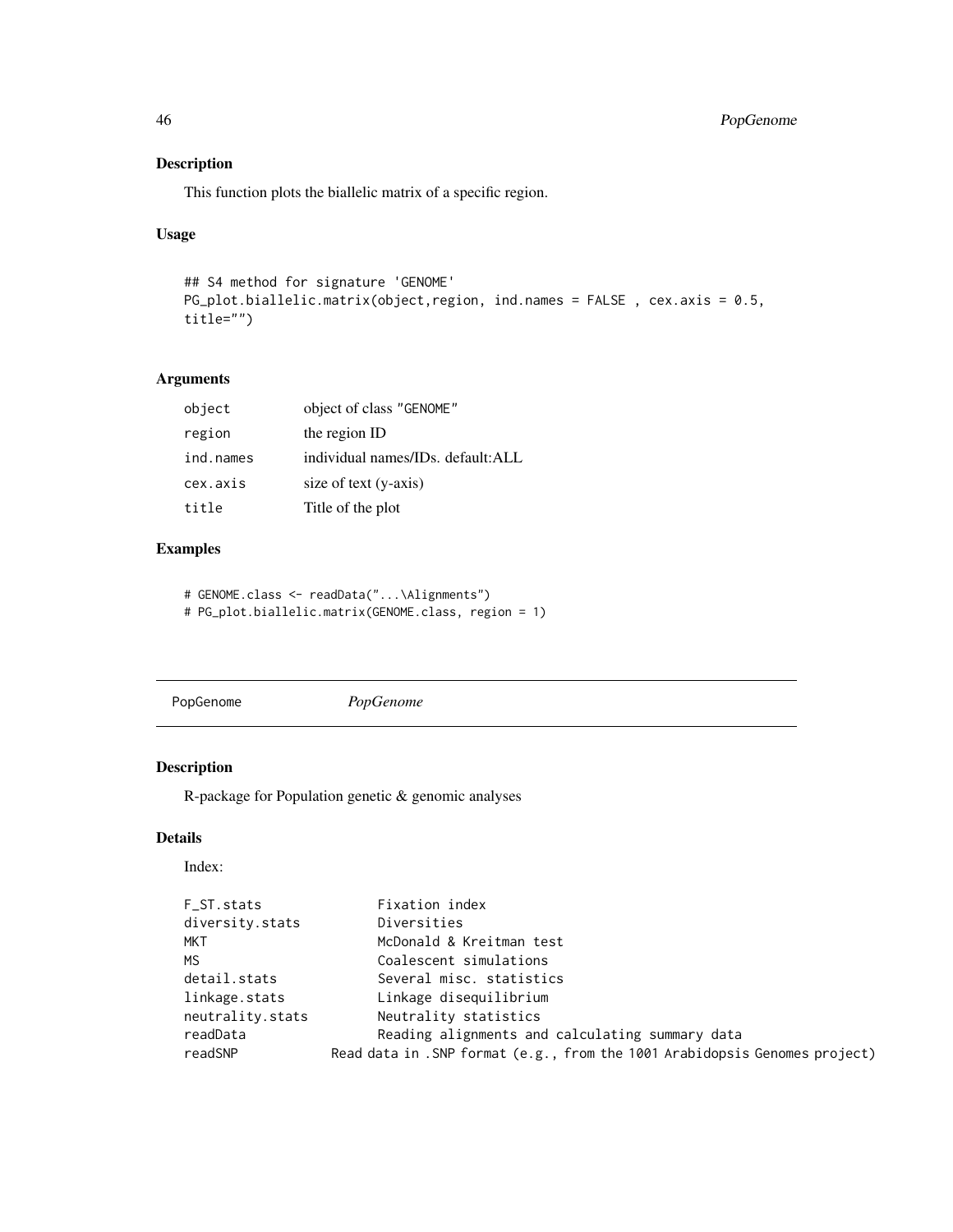#### PopGplot 47

| readVCF        | Read data in VCF format (e.g., from the 1000 human Genomes project) |  |
|----------------|---------------------------------------------------------------------|--|
| readHapMap     | Read data in HapMap format                                          |  |
|                | sliding.window.transform Sliding window transformation              |  |
| splitting.data | Split data into subsites                                            |  |
| test.params    | Set parameters for coalescent simulations.                          |  |

# Author(s)

Bastian Pfeifer Maintainer: Bastian Pfeifer <Bastian.Pfeifer@uni-duesseldorf.de>

# See Also

?readData [readData](#page-48-0)

## Examples

```
# GENOME.class <- readData("...\Alignments")
# GENOME.class <- neutrality.stats(GENOME.class)
# values <- get.neutrality(GENOME.class)
# GENOME.class <- F_ST.stats(GENOME.class,list(1:5,6:10))
# values <- get.F_ST(GENOME.class)
```
PopGplot *Smoothed line-plot for multiple populations*

## Description

This function plots values with smoothed lines using spline interpolation.

#### Usage

```
PopGplot(values,colors=FALSE,span=0.1,ylab="",xlab="",
ylim=c(min(values,na.rm=TRUE),max(values,na.rm=TRUE)))
```
# Arguments

| values | the statistical values (matrix); columns=populations |
|--------|------------------------------------------------------|
| colors | the colors for each population (character vector)    |
| span   | the degree of smoothing                              |
| vlab   | a title for the y axis                               |
| xlab   | a title for the x axis                               |
| ylim   | ranges for the y axis                                |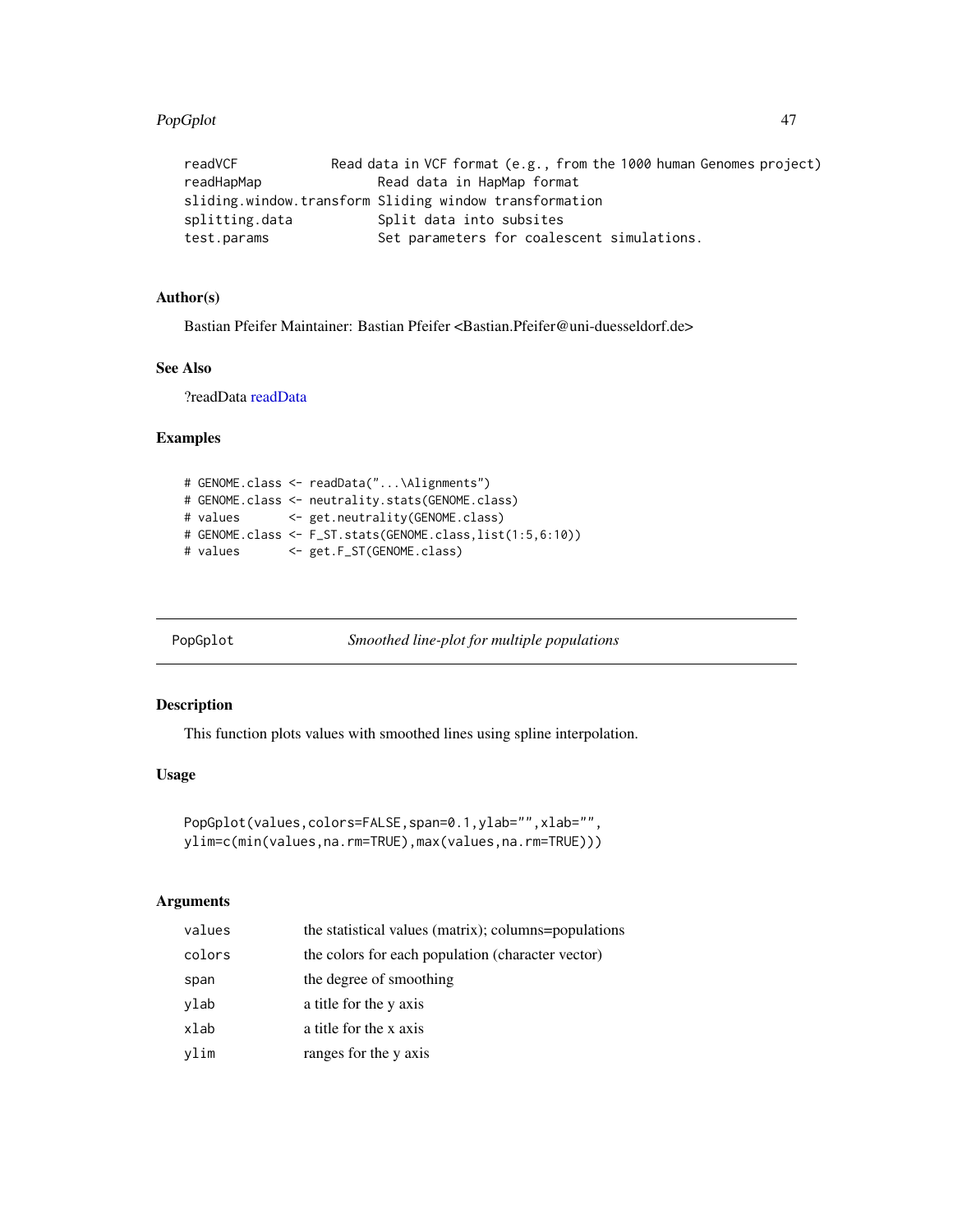# Examples

```
# GENOME.class <- readSNP("Arabidopsis",CHR=1)
# GENOME.class.slide <- sliding.window.transform(test,1000,1000)
# GENOME.class.slide <- diversity.stats(GENOME.class.slide)
# values <- GENOME.class.slide@nuc.divesity.within
# PopGplot(values)
```
read.big.fasta *Reading large FASTA alignments*

## Description

This function splits FASTA alignments that are too large to fit into the computer memory into chunks.

#### Usage

```
read.big.fasta(filename,populations=FALSE,outgroup=FALSE,window=2000,
               SNP.DATA=FALSE,include.unknown=FALSE,
               parallized=FALSE,FAST=FALSE,big.data=TRUE)
```
## Arguments

| filename        | the basepath of the FASTA alignment                                                  |  |
|-----------------|--------------------------------------------------------------------------------------|--|
| outgroup        | vector of outgroup sequences                                                         |  |
| populations     | list of populations                                                                  |  |
| window          | chunk size: number of columns/nucleotide sites                                       |  |
| SNP.DATA        | should be switched to TRUE if you use SNP data in alignment format                   |  |
| include.unknown |                                                                                      |  |
|                 | include unknown positions in the biallelic matrix                                    |  |
| parallized      | Use parallel computations to speed up the reading - works only on UNIX sys-<br>tems! |  |
| FAST            | Fast computation. see readData()                                                     |  |
| big.data        | use the ff-package                                                                   |  |

### Details

The algorithm reads the data for each individual and stores the information on disk. The data can be analyzed as regions of the defined window size, or can be concatenated in the PopGenome framework via the function concatenate.regions. This function should only be used when the FASTA file does not fit into the RAM; else, use the function readData.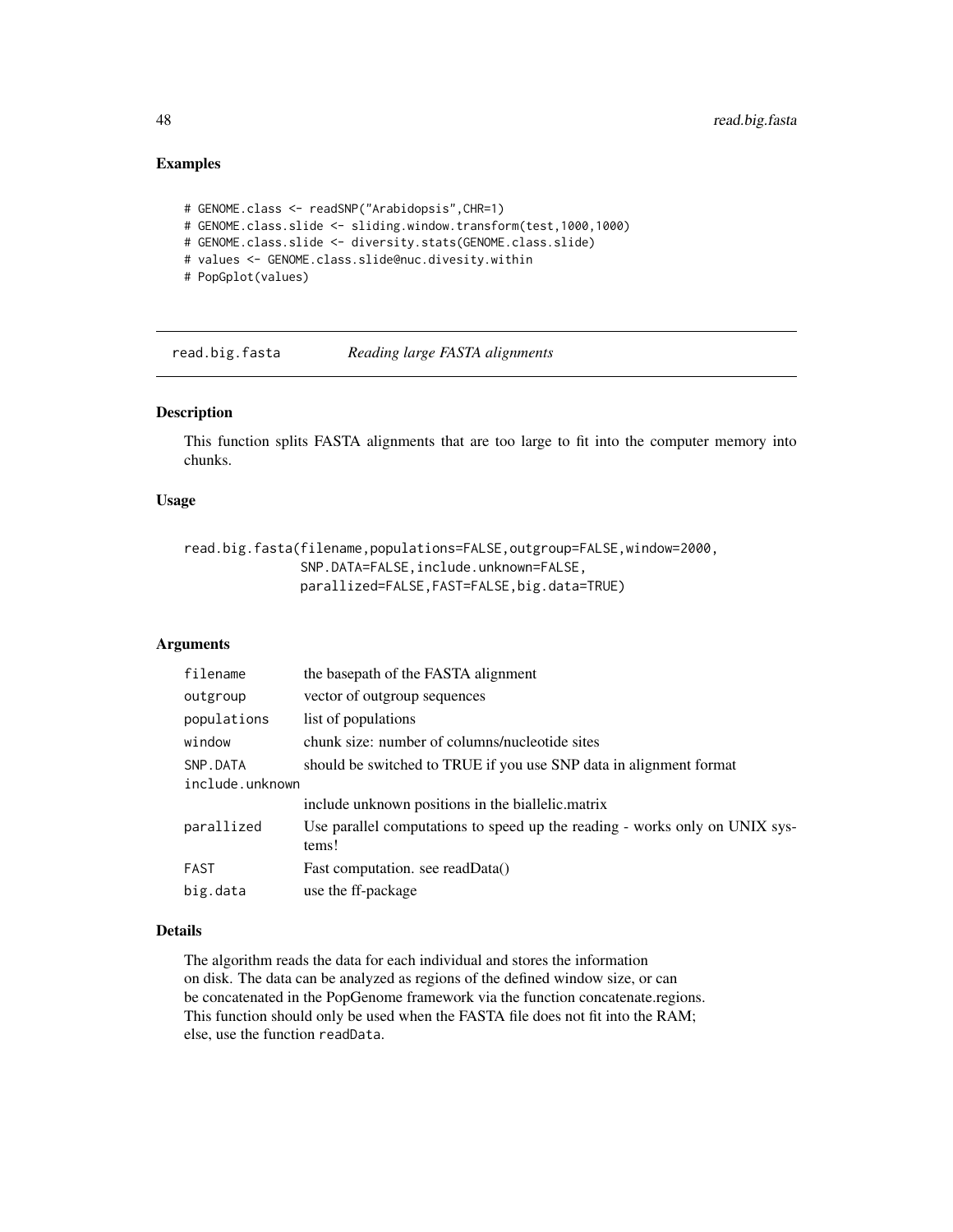#### readData 49

## Value

The function creates an object of class "GENOME"

———————————————————

———————————————————

The following slots will be filled in the "GENOME" object

| Slot.                | Description                              |
|----------------------|------------------------------------------|
| 1. n.sites           | total number of sites                    |
| 2. n.biallelic.sites | number of biallelic sites                |
| 3. region.names      | names of regions                         |
| 4. region.data       | some detailed information about the data |
|                      |                                          |

# Examples

```
# GENOME.class <- read.big.fasta("Alignment.fas", big.data=TRUE)
# GENOME.class
# GENOME.class@region.names
# CON <- concatenate.regions(GENOME.class)
# CON@region.data@biallelic.sites
# GENOME.class.slide <- sliding.window.transform(GENOME.class,100,100)
# GENOME.class <- neutrality.stats(GENOME.class,FAST=TRUE)
# show the result:
# get.sum.data(GENOME.class)
# GENOME.class@region.data
```
<span id="page-48-0"></span>readData *Read alignments and calculate summary data*

#### Description

This function reads alignments/SNP data in several formats and calculates some summary data.

#### Usage

```
readData(path,populations=FALSE,outgroup=FALSE,include.unknown=FALSE,
         gffpath=FALSE,format="fasta",parallized=FALSE,
         progress_bar_switch=TRUE, FAST=FALSE,big.data=FALSE,
         SNP.DATA=FALSE
       )
## S4 method for signature 'GENOME'
get.sum.data(object)
```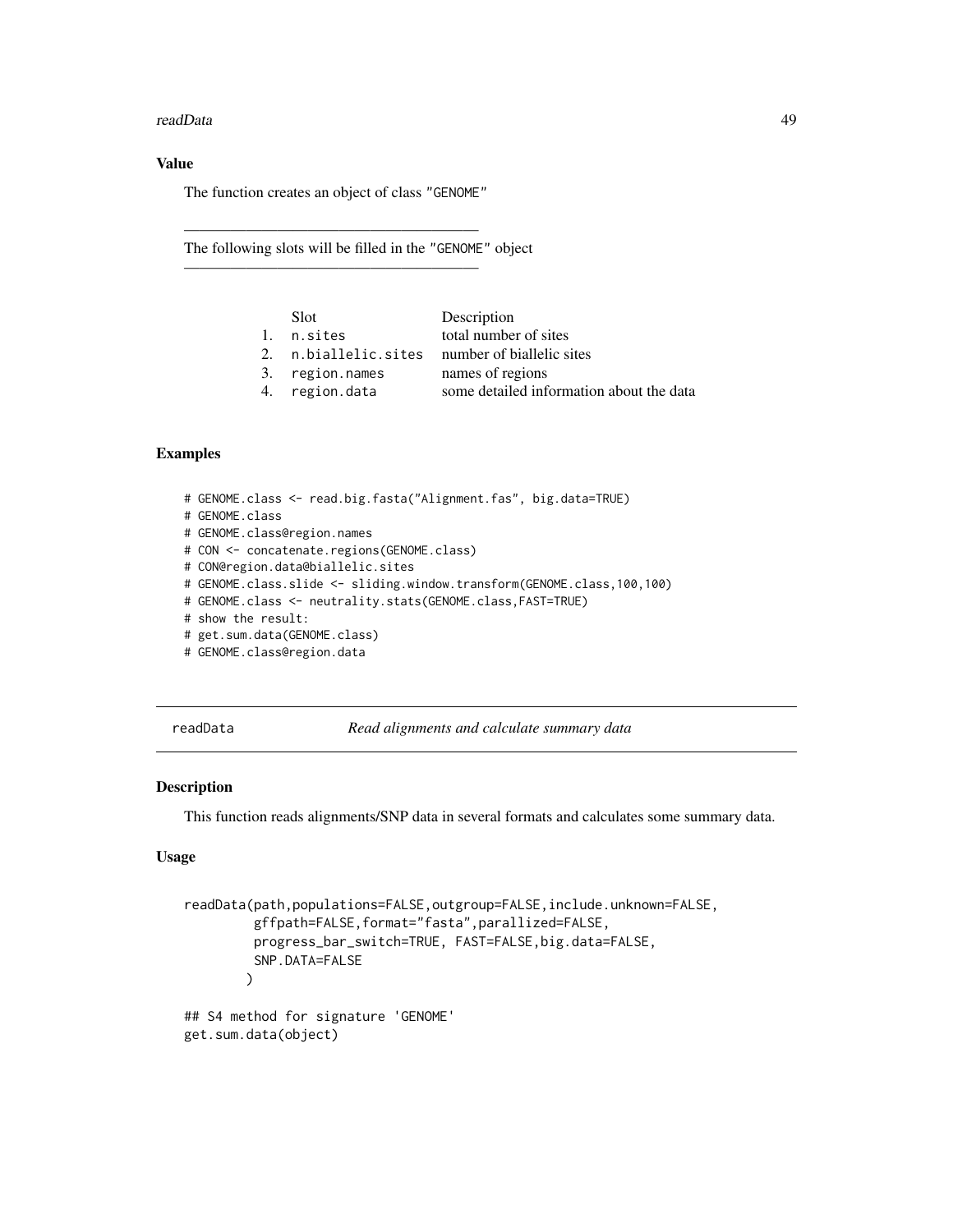50 readData and the contract of the contract of the contract of the contract of the contract of the contract of the contract of the contract of the contract of the contract of the contract of the contract of the contract o

#### Arguments

| object              | object of class "GENOME"                                                                       |  |  |
|---------------------|------------------------------------------------------------------------------------------------|--|--|
| path                | the basepath (folder) of the alignments                                                        |  |  |
| outgroup            | vector of outgroup sequences                                                                   |  |  |
| include.unknown     |                                                                                                |  |  |
|                     | if positions with unknown nucleotides should be considered.                                    |  |  |
| populations         | list of populations. default:FALSE                                                             |  |  |
| gffpath             | the basepath (folder) of the corresponding GFF-files. default:FALSE                            |  |  |
| format              | data formats. "fasta" is default. See details!                                                 |  |  |
| parallized          | parallel processing to accelerate the reading process. See details !                           |  |  |
| progress_bar_switch |                                                                                                |  |  |
|                     | progress bar                                                                                   |  |  |
| FAST                | fast computation. See details !                                                                |  |  |
| big.data            | use the ff-package                                                                             |  |  |
| SNP.DATA            | important for reference positions; should be TRUE if you use SNP-data in align-<br>ment format |  |  |

## Details

All data (alignments or SNP-files) have to be stored in one folder. The folder is the input of this function. If no GFF file (which also have to be stored in a folder) is specified, an alignment in the correct reading frame (starting at a first codon position) is expected. Otherwise synonymous and non-synonymous positions are not identified correctly.

#### Note:

The GFF-files have to be EXACTLY the same names (without any extensions like .fas or .gff) as the files storing the nucleotide data to ensure correct matching

```
format:
"fasta","nexus","phylip",
"MAF","MEGA"
"HapMap","VCF"
"RData"
Valid nucleotides are T,t,U,u,G,g,A,a,C,c,N,n,-
```
## parallized:

- will speed up calculations if you use a very large amount of alignments

## FAST:

- will not classify synonymous/non-synonymous SNPs directly

- fast computation (via compiled C code) of biallelic matrix, biallelic sites, transversions/transitions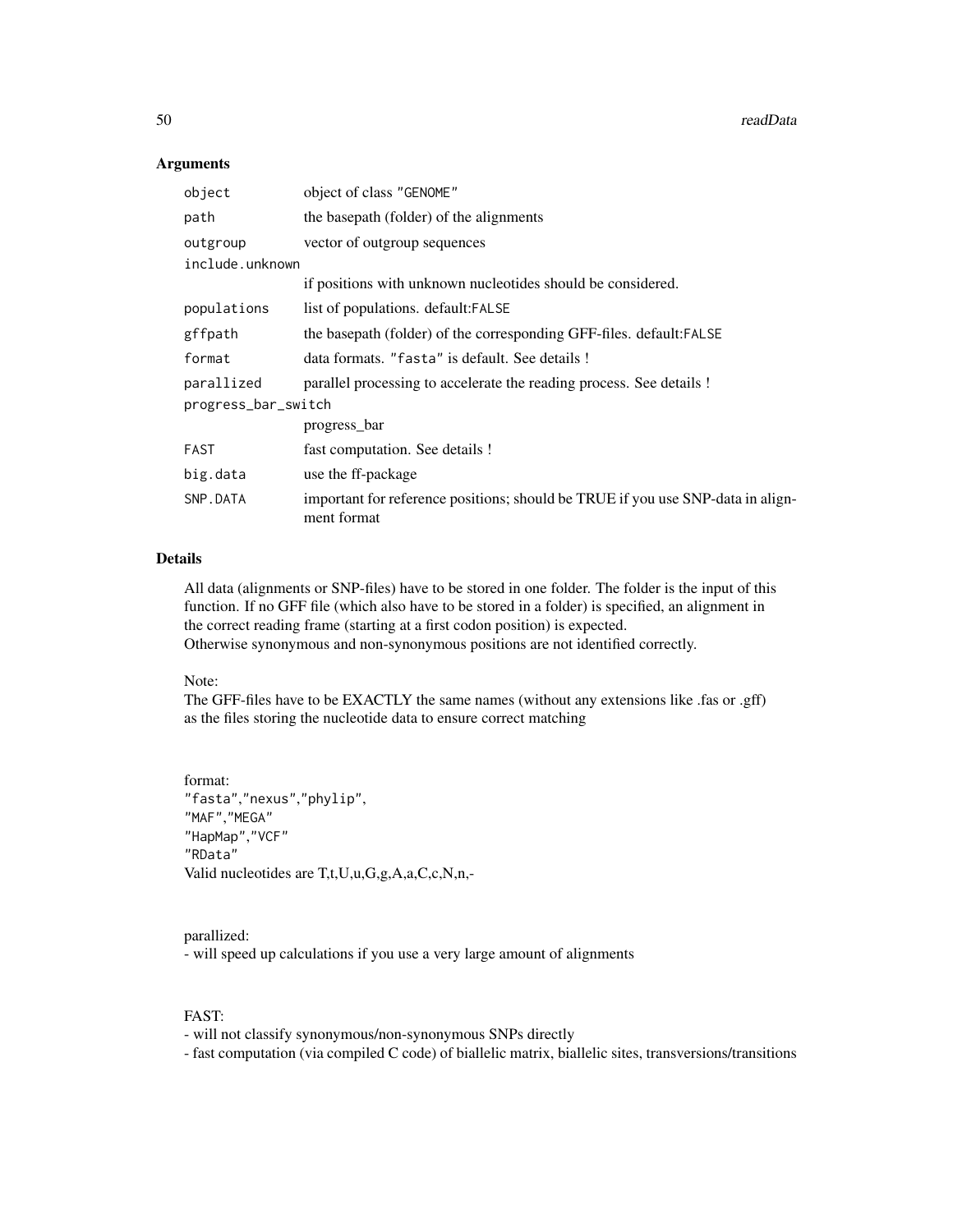#### readData 51

and biallelic substitutions

- can be switched to TRUE in case of SNP data without loss of information

## big.data:

- use the ff-package

- ff mechanism is used for biallelic.matrix and GFF/GTF information

- is automatically activated for readVCF or readSNP

- Note! you should set this to TRUE if you use big chunks of data and you want to later concatenate them in the PopGenome framework (for example: sliding windows of the whole dataset).

#### SNP.DATA:

- should be switched to TRUE if you use SNP-data in alignment format.

- the corresponding SNP positions can be set via set.ref.positions

#### Value

The function creates an object of class "GENOME"

———————————————————

———————————————————

The following slots will be filled in the "GENOME" object

|    | Slot                | Description                                      |
|----|---------------------|--------------------------------------------------|
| 1. | n.sites             | total number of sites                            |
| 2. | n.biallelic.sites   | number of biallelic sites                        |
| 3. | n.gaps              | number of sites with gaps                        |
| 4. | n.unknowns          | number of sites with unknown nucleotides         |
| 5. | n.valid.sites       | number of valid sites                            |
| 6. | n.polyallelic.sites | number of sites with $>2$ nucleotides            |
| 7. | trans.transv.ratio  | transition/transversion ratio of biallelic sites |
| 8. | region.names        | names of regions                                 |
| 9. | region.data         | some detailed information about the data read    |
|    |                     |                                                  |

#### Examples

```
# GENOME.class <- readData("...\Alignments", FAST=TRUE)
# GENOME.class <- readData("VCF", format="VCF")
# Note, "Alignments" and "VCF" are folders !
# GENOME.class@region.names
# GENOME.class <- readData("...\Alignments", big.data=TRUE)
# object.size(GENOME.class)
# GENOME.class <- readData("...\Alignments",gffpath="...\Alignments_GFF")
# GENOME.class
```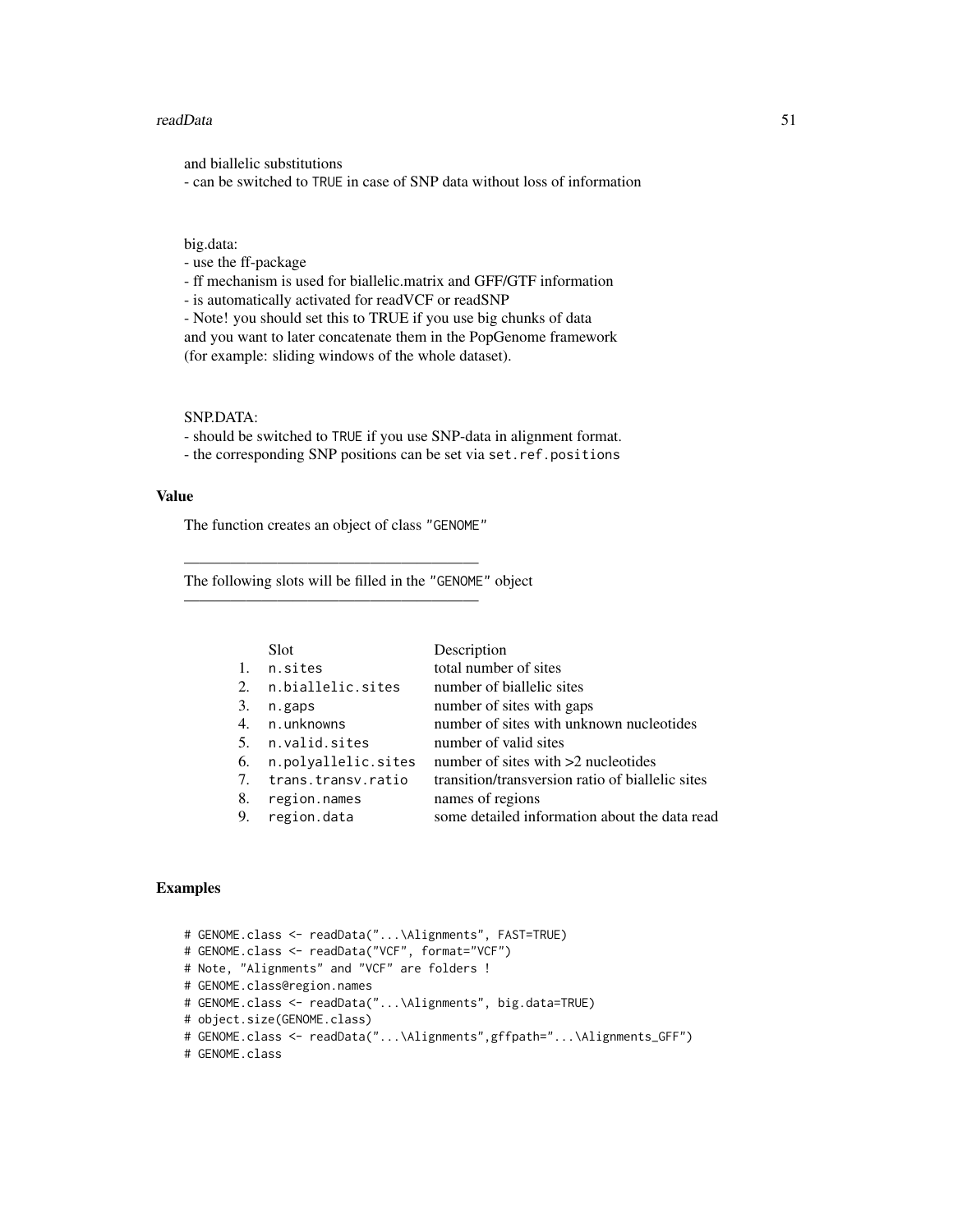```
# show the result:
# get.sum.data(GENOME.class)
# GENOME.class@region.data
```
#### readHapMap *Read SNP data from the HapMap consortium*

## Description

This function reads HapMap data.

#### Usage

readHapMap(folder,hap\_gffpath,populations=FALSE,outgroup=FALSE)

## Arguments

| folder      | the basepath of the variant calls                                                                                                   |
|-------------|-------------------------------------------------------------------------------------------------------------------------------------|
| hap_gffpath | the basepath of the corresponding GFF files. Note! The HapMap GFF file does<br>not contain information about subsites, see details! |
| populations | list of populations                                                                                                                 |
| outgroup    | vector of outgroup sequences                                                                                                        |

## Details

PopGenome reads the GFF file distributed on the HapMap plattform only to verify the reference positions of the chromosomes. In the next release, this function will also handle GFF/GTF files to get information about subsites (exons, introns, ...). The input folder should include the files of different individuals for one chromosome. This facilitates FST calculations of the HapMap data. See also readData("...", format="HapMap") which can read the files of single populations directly.

#### Value

The function creates an object of class "GENOME"

———————————————————

———————————————————

The following slots will be filled in the "GENOME" object

| <b>Slot</b>    | Description                                    |
|----------------|------------------------------------------------|
| l. n.sites     | total number of sites                          |
|                | 2. n.biallelic.sites number of biallelic sites |
| 3. region.data | some detailed information about the data read  |
|                |                                                |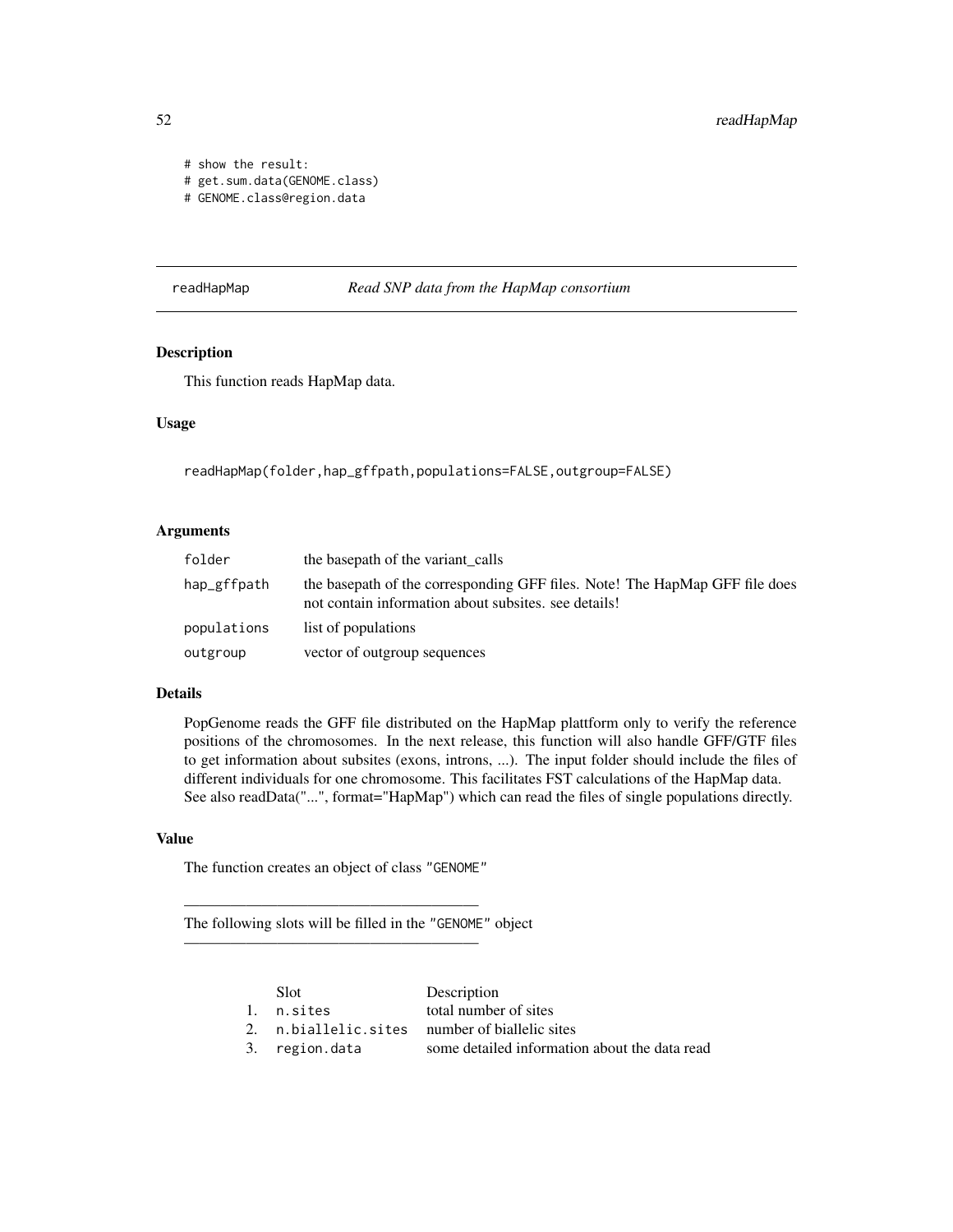#### readMS 53

#### Examples

```
# GENOME.class <- readHapMap("...\HapMapData")
# GENOME.class
# show the result:
# get.sum.data(GENOME.class)
# GENOME.class@region.data
```
readMS *Read output data from MS and MSMS*

## Description

This function reads data produced from the coalescent simulation programs MS (Hudson, 2002 ) and MSMS (Greg, 2010)

# Usage

```
readMS(file,big.data=FALSE)
```
#### Arguments

| file     | the basepath of the MS/MSMS output |
|----------|------------------------------------|
| big.data | The ff package is used             |

#### Value

An object of class GENOME

#### References

Hudson, R. R. (2002). *Generating samples under a Wright-Fisher neutral model of genetic variation.* Bioinformatics 18: 337-338

Gregory Ewing and Joachim Hermisson, *MSMS: A Coalescent Simulation Program Including Recombination, Demographic Structure, and Selection at a Single Locus.* Bioinformatics 2010, doi: 10.1093/bioinformatics/btq322

## Examples

- # GENOME.class <- readMS("ms.output.txt")
- # GENOME.class@region.names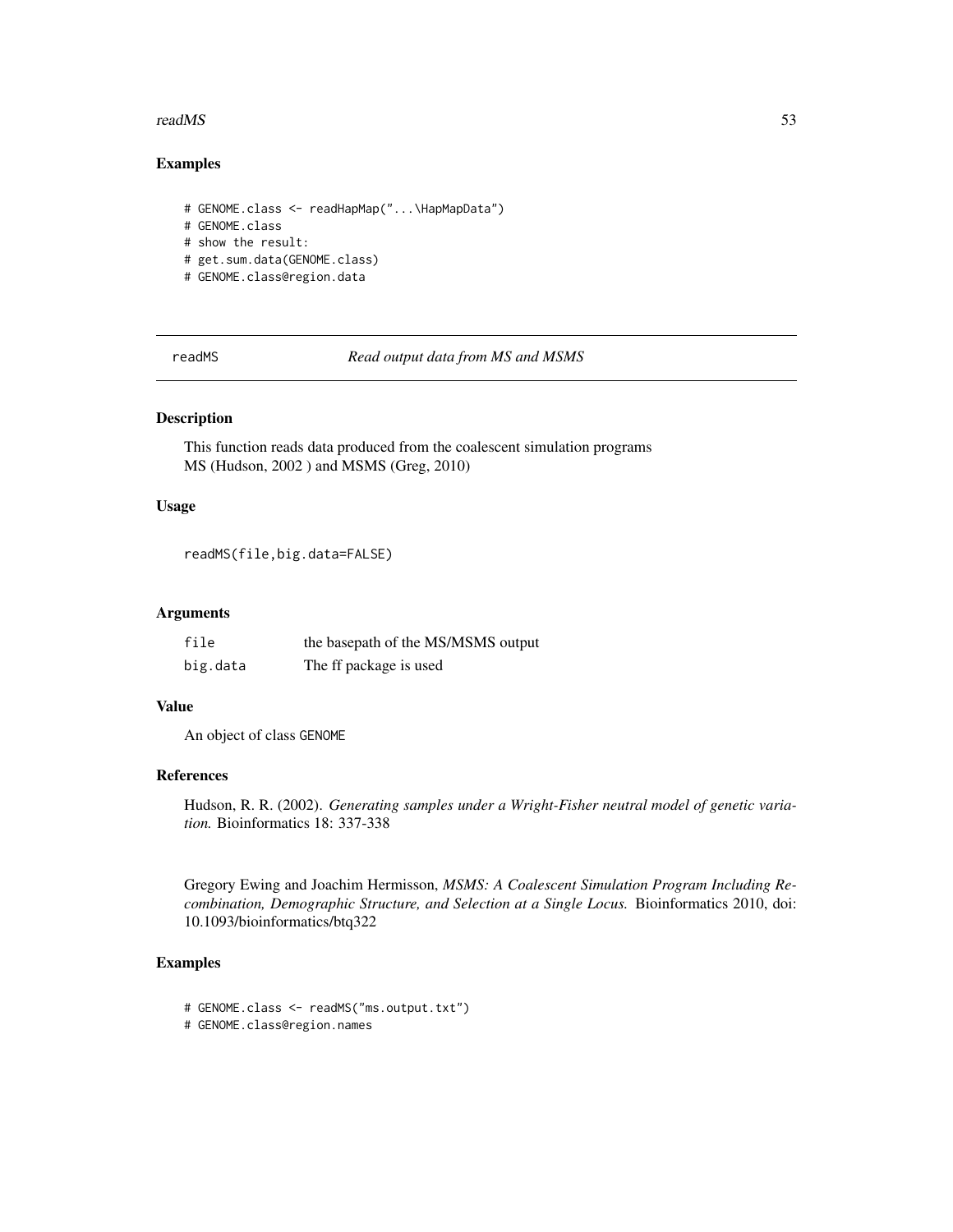## Description

This function reads data in .SNP (quality\_variant) format, as distributed by the 1001 Genomes project (Arabidopsis).

#### Usage

```
readSNP(folder,populations=FALSE,outgroup=FALSE,gffpath=FALSE,
CHR=FALSE,ref.chr=FALSE,snp.window.size=FALSE,
parallized=FALSE,ffpackagebool=TRUE,
include.unknown=FALSE
\mathcal{L}
```
#### Arguments

| folder          | the basepath of the variant_calls                                      |  |
|-----------------|------------------------------------------------------------------------|--|
| outgroup        | vector of outgroup sequences                                           |  |
| populations     | list of populations                                                    |  |
| gffpath         | the corresponding GFF file                                             |  |
| <b>CHR</b>      | which chromosome ?, default: all chromosomes                           |  |
| ref.chr         | reference chromosome (to classify synonymous/non-synonymous positions) |  |
| snp.window.size |                                                                        |  |
|                 | scan SNP chunks                                                        |  |
| parallized      | multicore computation                                                  |  |
| ffpackagebool   | use the ff-package to save memory space. (slower)                      |  |
| include.unknown |                                                                        |  |
|                 | include positions with unknown nucleotides                             |  |

#### Details

The ff-package we use to store the SNP information limits the data size to individuals  $*$  (number of SNPs)  $\leq$  Machine \$integer.max The text files containing the SNP information of each individual have to be stored in one folder. The slots transitions, biallelic.sites, and biallelic.substitutions of the class "regions.data" will be filled. At this time, if a GFF/GTF is used the data should be organized in a way that the "CHR" is a numerical value. The prefix "Chr" or "chr" is also supported.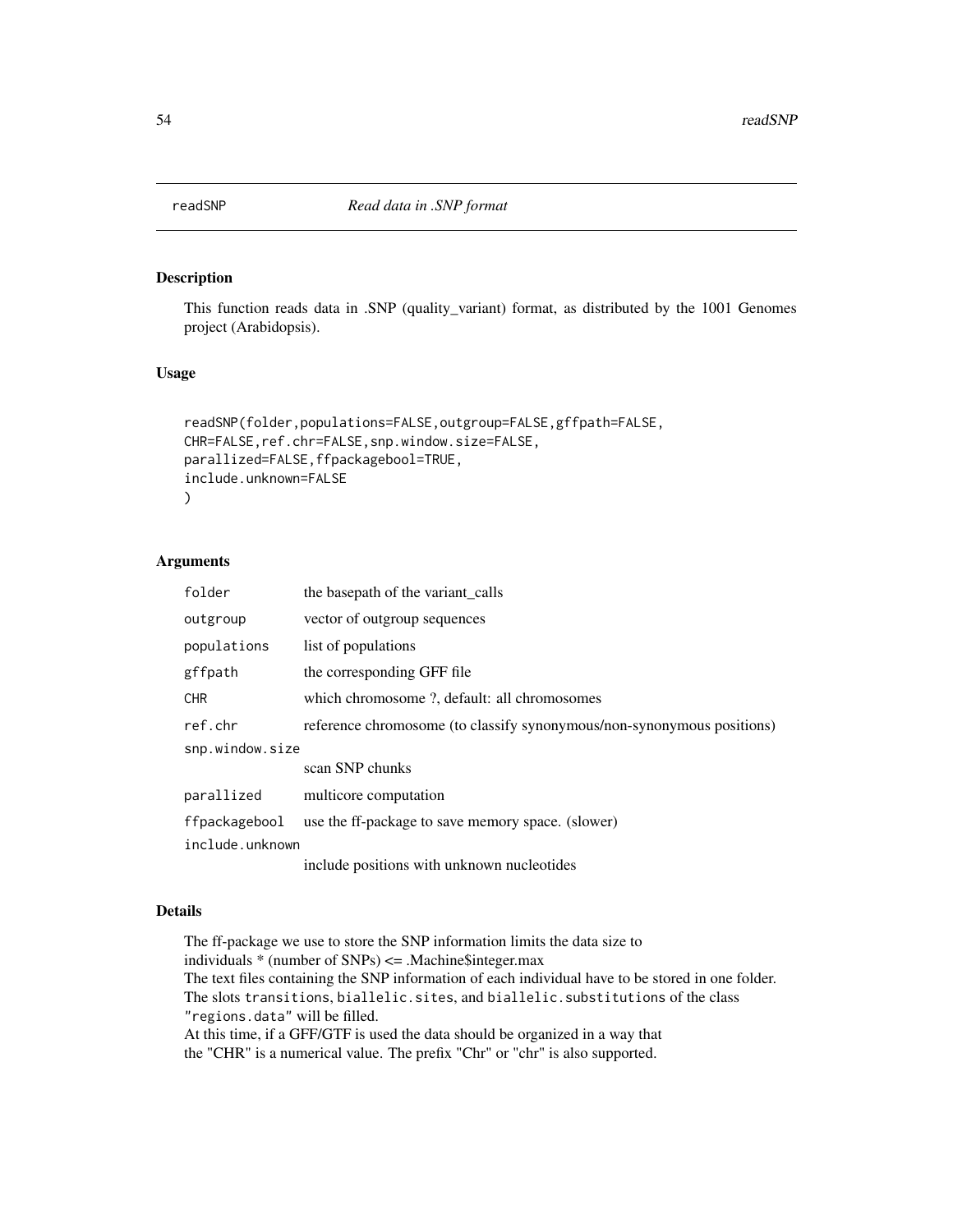#### readVCF 55

# Value

The function creates an object of class "GENOME"

———————————————————

———————————————————

Following Slots will be filled in the "GENOME" object

| Slot.           | Description                                    |
|-----------------|------------------------------------------------|
| 1. n.sites      | total number of sites                          |
|                 | 2. n.biallelic.sites number of biallelic sites |
| 3. region.data  | some detailed information about the data read  |
| 4. region.names | names of regions                               |
|                 |                                                |

#### Examples

```
# GENOME.class <- readSNP("...\SNPData")
# GENOME.class <- readSNP("...\SNPData", CHR=1)
# GENOME.class <- readSNP("...\SNPData", CHR=1, gffpath="Gff_file.gff")
# GENOME.class
# GENOME.class <- neutrality.stats(GENOME.class,FAST=TRUE)
# show the result:
# get.sum.data(GENOME.class)
# GENOME.class@region.data
```
readVCF *Read SNP data in tabixed VCF format*

## Description

This function reads tabixed VCF-files, as distributed from the 1000 Genomes project (human).

## Usage

```
readVCF(filename, numcols, tid, frompos, topos,
       samplenames=NA, gffpath = FALSE, include.unknown=FALSE, approx=FALSE,
out="", parallel=FALSE)
```
## Arguments

| filename | the corresponding tabixed VCF-file               |
|----------|--------------------------------------------------|
| numcols  | number of SNPs that should be read in as a chunk |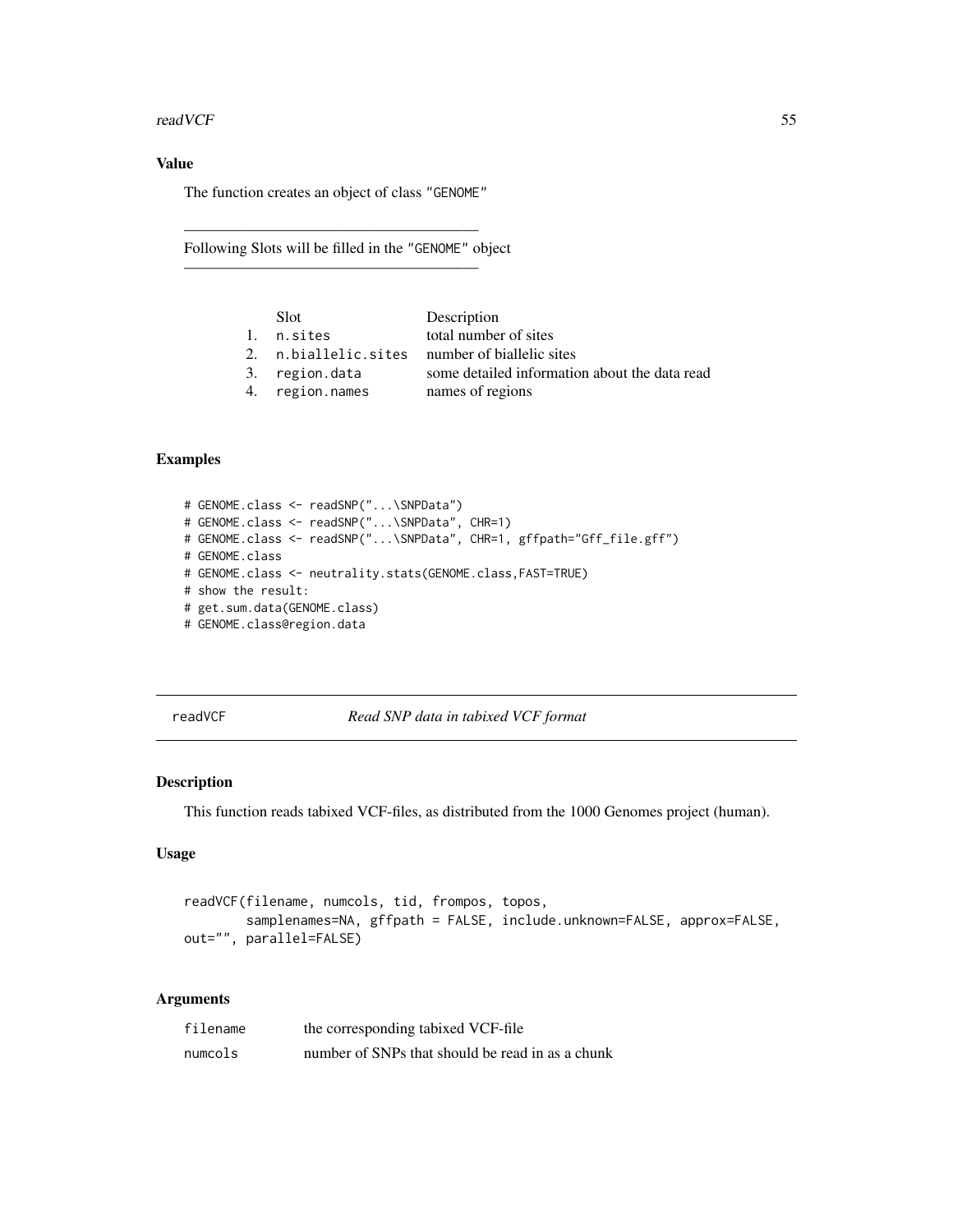| tid             | which chromosome? (character)                             |  |
|-----------------|-----------------------------------------------------------|--|
| frompos         | start of the region                                       |  |
| topos           | end of the region                                         |  |
| samplenames     | a vector of individuals                                   |  |
| gffpath         | the corresponding GFF file                                |  |
| include.unknown |                                                           |  |
|                 | includ positions with unknown/missing nucleotides         |  |
| approx          | see details!                                              |  |
| out             | a folder suffix where the temporary files should be saved |  |
| parallel        | parallel computation using mclapply                       |  |

# Details

The readVCF function expects a tabixed VCF file with a diploid GT field. In case of haploid data, the GT field has to be transformed to a pseudo-diploid field (such as 0 -> 0|0). An alternative is to use readData(..., format="VCF"), which can read non-tabixed haploid and any kind of polyploid VCFs directly. When approx=TRUE, the algorithm will apply a logical OR to the GT-field:  $(0|0=0,1|0=1,0|1=1,1|1=1)$ . Note, this is an approximation for diploid data, which will speed up calculations. In case of haploid data, approx should be switched to TRUE. If approx=FALSE, the full diploid information will be considered. The ff-package PopGenome uses to store the SNP information limits total data size to individuals \* (number of SNPs) <= .Machine\$integer.max In case of very large data sets, the bigmemory package will be used; this will slow down calculations (e.g. this package have to be installed first !!!). Use the function vcf\_handle <-. Call("VCF\_open", filename) to open a VCF-file and .Call("VCF\_getSampleNames",vcf\_handle) to get and define the individuals which should be considered in the analysis. See also readData(..., format="VCF") !

## Value

The function creates an object of class "GENOME"

———————————————————

———————————————————

The following slots will be filled in the "GENOME" object

| Slot.                | Description                                   |
|----------------------|-----------------------------------------------|
| 1. n.sites           | total number of sites                         |
| 2. n.biallelic.sites | number of biallelic sites                     |
| 3. region.data       | some detailed information about the data read |
| 4. region.names      | names of regions                              |
|                      |                                               |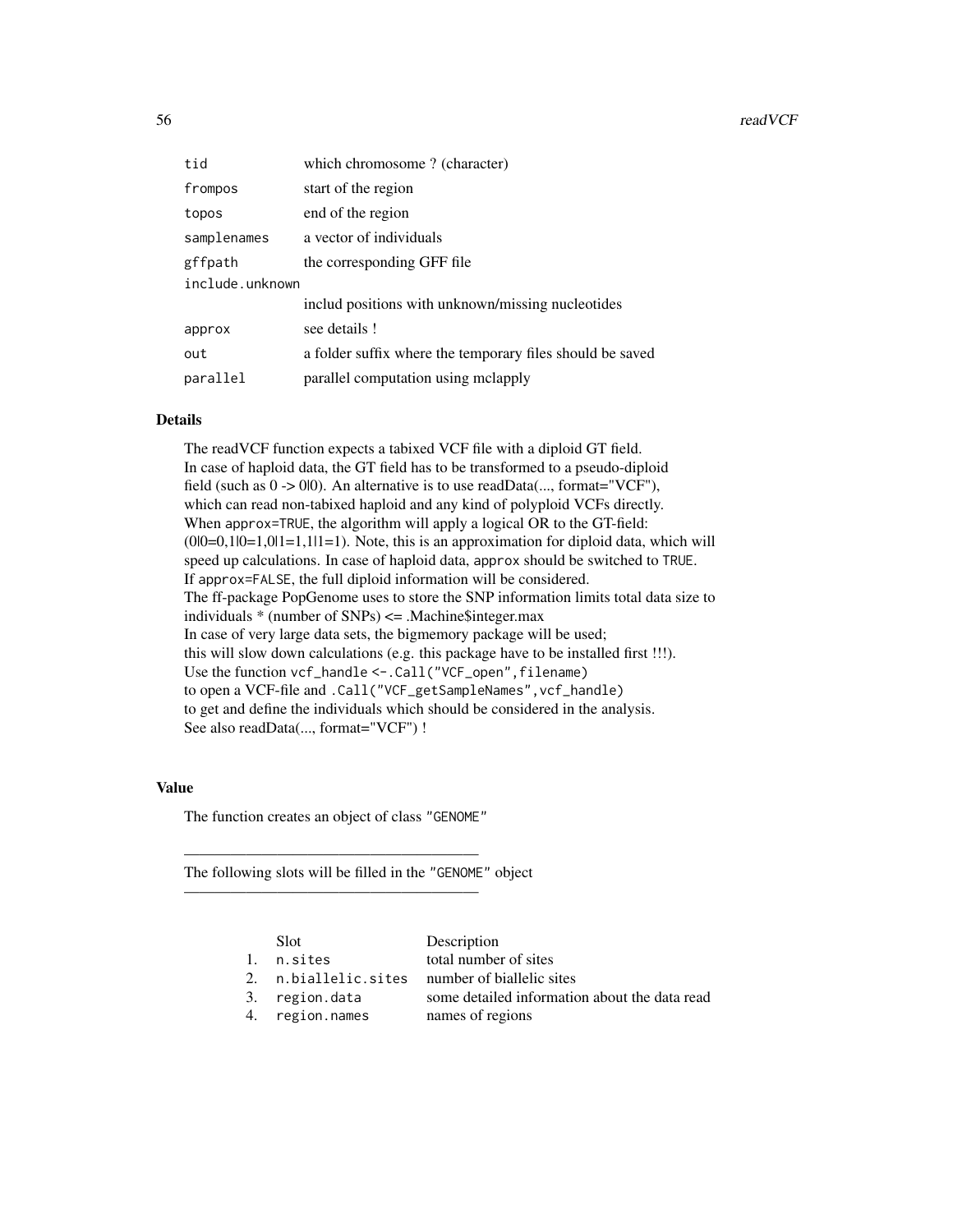#### recomb.stats-methods 57

#### Examples

```
# GENOME.class <- readVCF("...\chr1.vcf.gz", 1000, "1", 1, 100000)
# GENOME.class
# GENOME.class@region.names
# GENOME.class <- neutrality.stats(GENOME.class,FAST=TRUE)
# show the result:
# get.sum.data(GENOME.class)
# GENOME.class@region.data
```
recomb.stats-methods *Recombination statistics*

## Description

This generic function calculates the Four-Gamete test (Hudson 1985).

#### Usage

```
## S4 method for signature 'GENOME'
recomb.stats(object,new.populations=FALSE,subsites=FALSE)
## S4 method for signature 'GENOME'
get.recomb(object)
```
#### Arguments

object an object of class "GENOME" new.populations list of populations. default:FALSE subsites "transitions": SNPs that are transitions. "transversions": SNPs that are transversions. "syn": synonymous sites. "nonsyn": nonsynonymous sites. "exon": SNPs in exon regions. "intron": SNPs in intron regions. "coding": SNPs in coding regions (CDS). "utr": SNPs in UTR regions. "gene": SNPs in genes. default:FALSE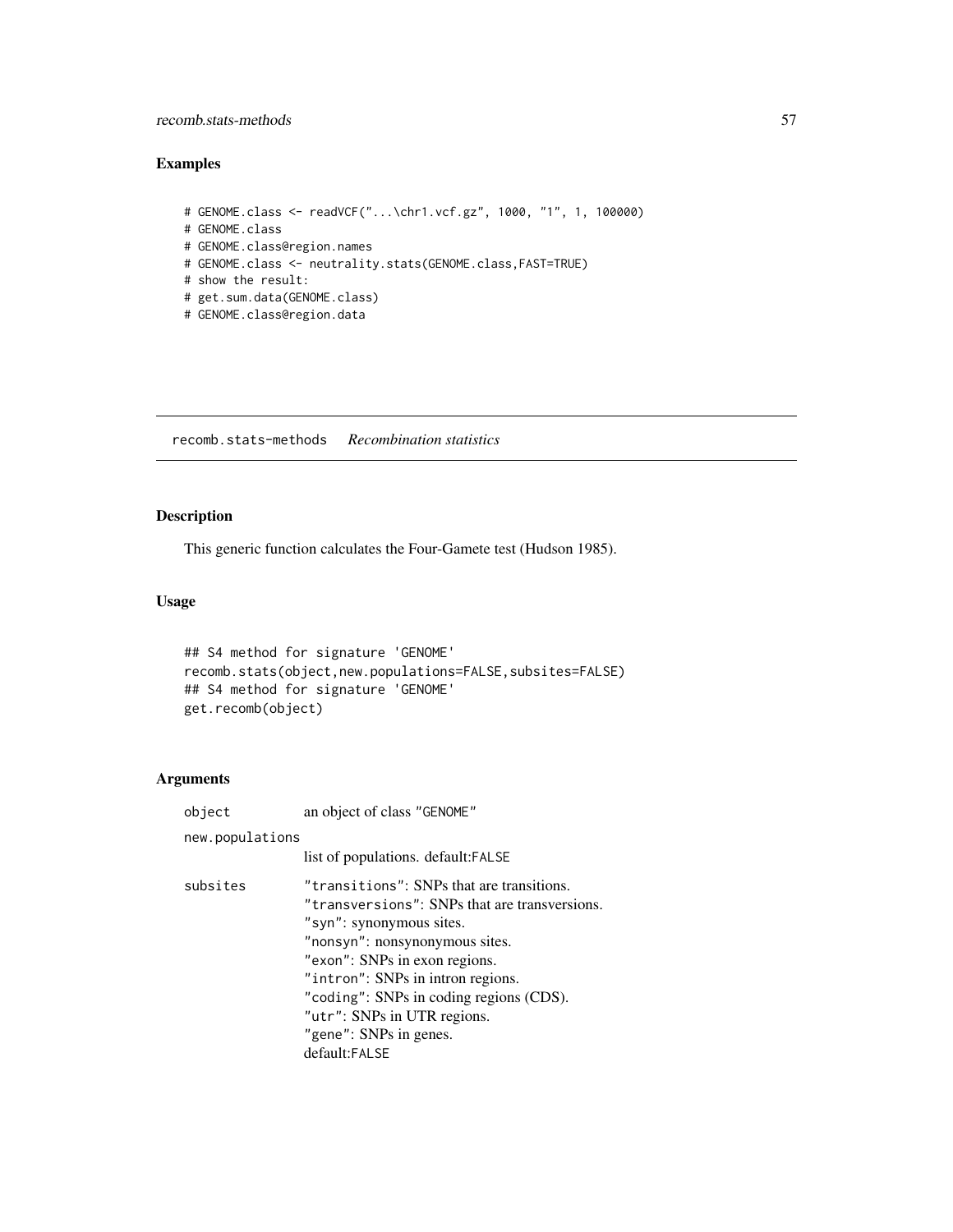#### Value

The return value is a modified object of class "GENOME"

————————————————————–

————————————————————–

The following slots will be modified in the "GENOME" object

Hudson.RM Four-gamete test

#### References

Hudson, R. K. (1985). *Statistical Properties of the Number of Recombination Events in the History of a Sample of DNA Sequences* Genetics 111 (1): 147-164.

#### Examples

```
# GENOME.class <- readData("\home\Alignments")
# GENOME.class
# GENOME.class <- recomb.stats(GENOME.class)
# GENOME.class <- recomb.stats(GENOME.class,list(1:7,8:12))
# show the result:
# recomb.values <- get.recomb(GENOME.class)
# recomb.values[[1]] # first population !
# GENOME.class@region.stats@Hudson.RM
```
region.as.fasta-methods

*Extract a region and write it to a FASTA file*

## Description

This generic function writes a FASTA file of the observed biallelic positions to the current workspace.

## Usage

```
## S4 method for signature 'GENOME'
region.as.fasta(object,region.id=FALSE,filename=FALSE,type=1,ref.chr=FALSE)
```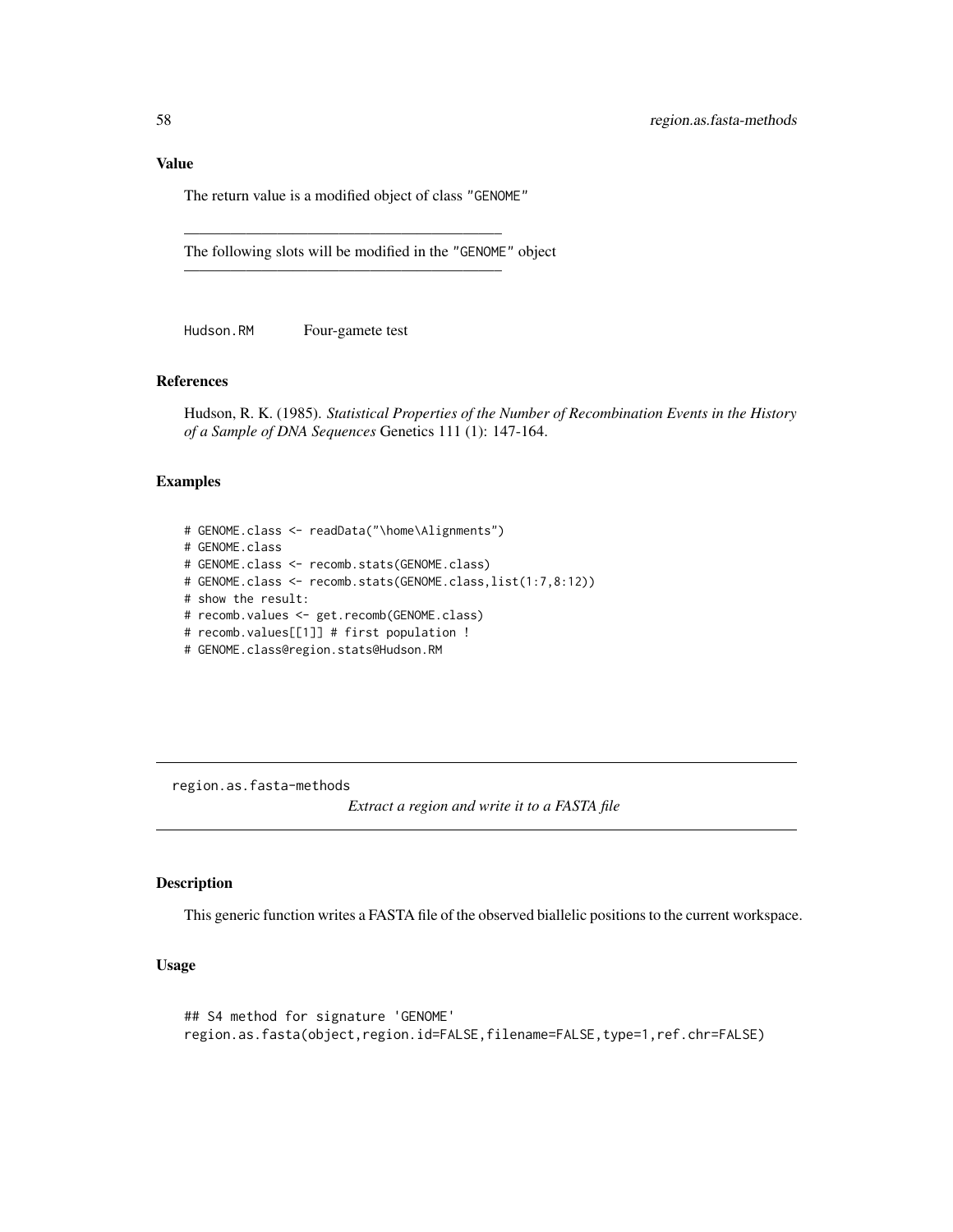#### save.session 59

#### **Arguments**

| object    | an object of class "GENOME"                 |
|-----------|---------------------------------------------|
| region.id | region of the genome                        |
| filename  | name of the FASTA file                      |
| type      | 1: extract SNPs; 2: extract all nucleotides |
| ref.chr   | reference sequence                          |

#### Details

In case of type=2 we recommend to use the function splitting.data(,positions=list( $\dots$ ), type=2) before and apply the region.as.fasta() to this splitted object afterwards. The type=1 method will write a FASTA file including only the biallelic.sites.

region.id is the the region number specified in the PopGenome class GENOME.

## Examples

```
#GENOME.class <- readSNP("Arabidopsis",CHR=1)
# split the data into the genmic positions 100 to 2000
#GENOME.class.split <- splitting.data(GENOME.class, positions=list(100:2000),type=2)
#GENOME.class.split@region.names
#region.as.fasta(GENOME.class.split,1,"my_fasta_file.fas",type=2, ref.chr="chrom1.fas")
```
save.session *Save the* "GENOME" *object of a PopGenome session*

#### Description

This function saves the "GENOME" object of a PopGenome session to the current workspace. The object can be loaded again with load.session().

#### Usage

```
save.session(object,folder)
```
#### Arguments

| object | object of class "GENOME"  |
|--------|---------------------------|
| folder | name of the folder/object |

## Details

Saving R and ff-objects created by the ff-package in a folder.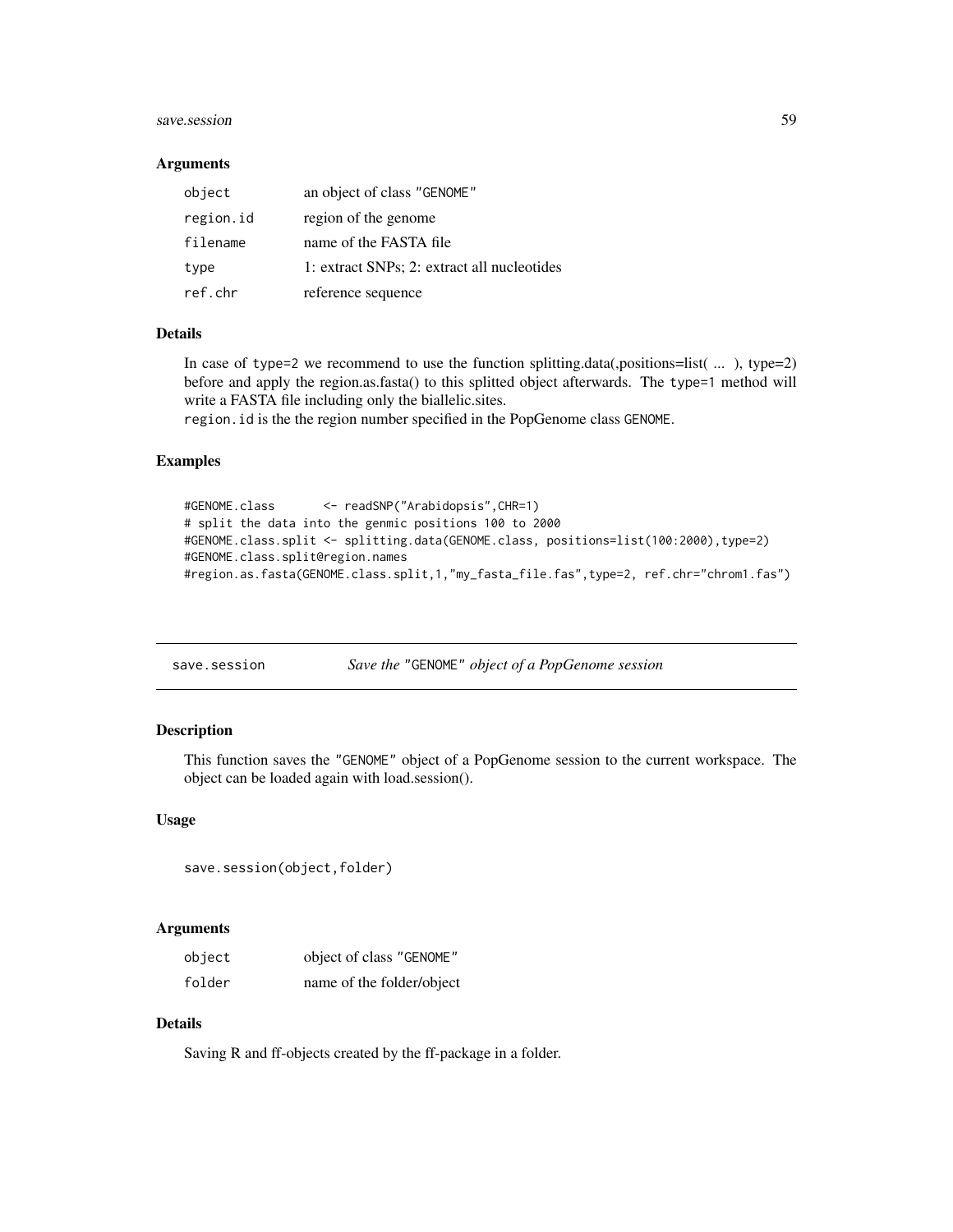# Examples

```
# GENOME.class <- readData("...\Alignments")
# save.session(GENOME.class,"GENOME.class")
# load.session("GENOME.class")
```
set.filter-methods *Setting filter to the analysis*

## Description

A generic function to set filter regarding e.g missing data.

## Usage

```
## S4 method for signature 'GENOME'
set.filter(object,
missing.freqs=TRUE,
minor.freqs=FALSE,
maf.lower.bound=0,
maf.upper.bound=1,
miss.lower.bound=0,
miss.upper.bound=1)
```
## Arguments

| object           | An object of class "GENOME"                |
|------------------|--------------------------------------------|
|                  | missing. freqs Set filter for missing data |
| minor.fregs      | Set filter for the MAF                     |
| maf.lower.bound  |                                            |
|                  | frequency of the MAF                       |
| maf.upper.bound  |                                            |
|                  |                                            |
| miss.lower.bound |                                            |
|                  | frequency of the missing freq.             |
| miss.upper.bound |                                            |
|                  |                                            |

...

#### Details

This function sets the slot region.data@included.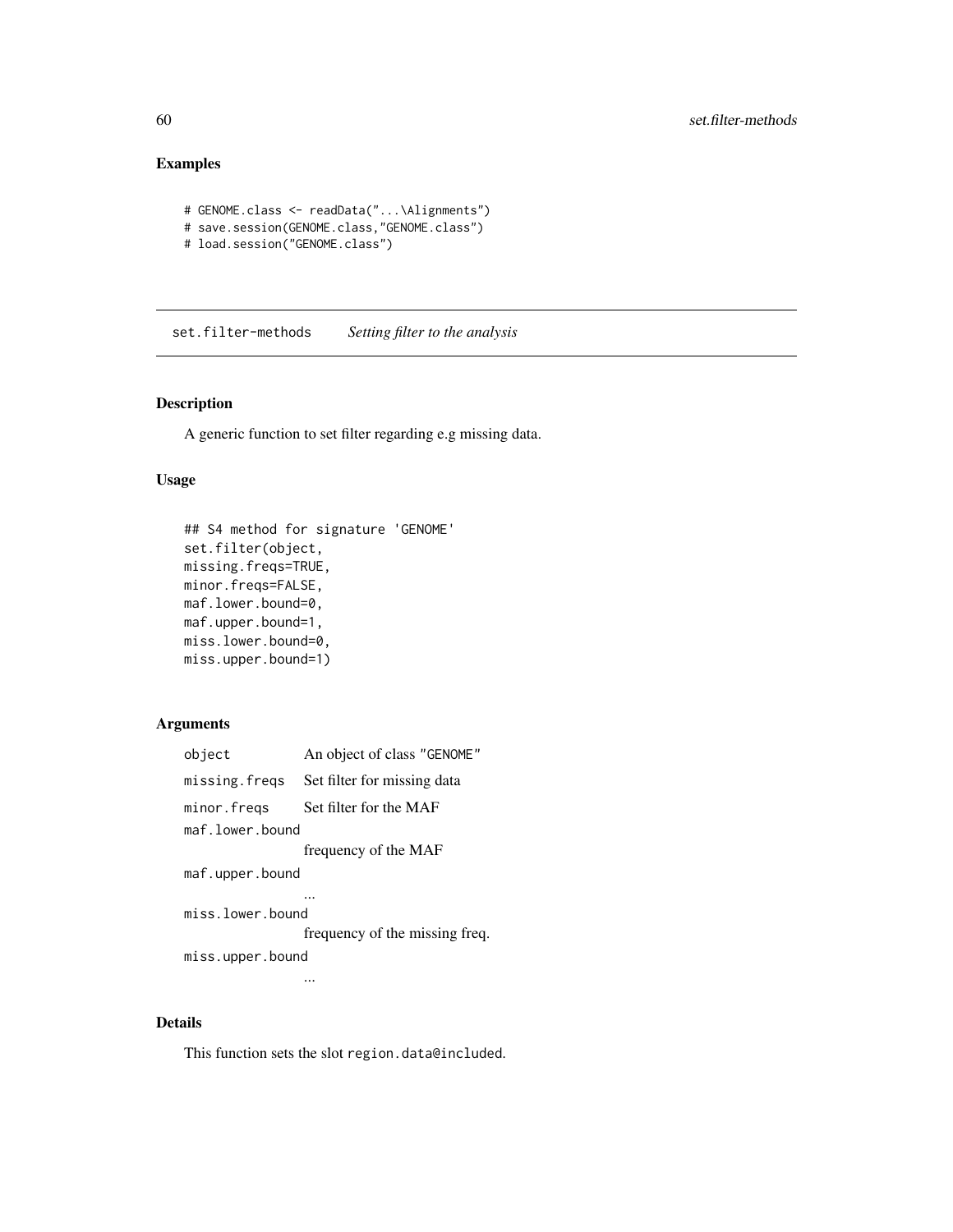# Value

Returned value is a modified object of class "GENOME"

———————————————————

———————————————————

The following slots will be modified in the "GENOME" object

| Slot                     | Reference Description |
|--------------------------|-----------------------|
| region.data@included [x] | $\cdots$              |

#### References

[x]

## Examples

```
# GENOME.class <- readData("\home\Alignments")
# GENOME.class <- set.filter(GENOME.class, missing.freqs=TRUE,
# miss.lower.bound=0, miss.upper.bound=0.2)
# now apply any statistic to the filtered data set.
# GENOME.class <- calc.fixed.shared(GENOME.class, subsites="included")
```
set.outgroup-methods *Define an outgroup*

## Description

This generic function defines the outgroup by matching the specified vector against each region.

## Usage

```
## S4 method for signature 'GENOME'
set.outgroup(object,new.outgroup=FALSE, diploid=FALSE)
```
## Arguments

| object       | an object of class "GENOME"      |
|--------------|----------------------------------|
| new.outgroup | a vector of outgroup individuals |
| diploid      | if diploid data is present       |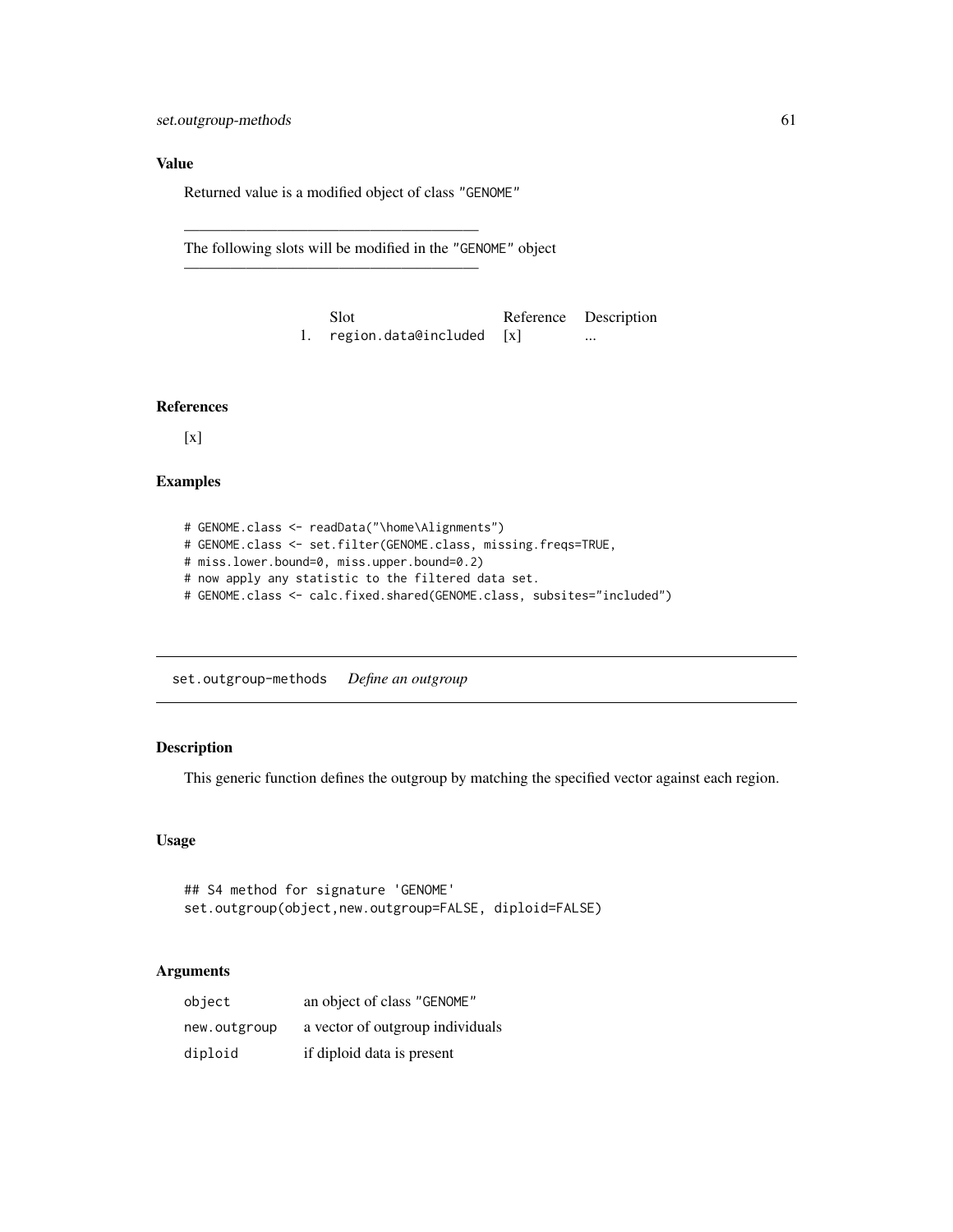## Examples

```
# GENOME.class <- readData("\home\Alignments")
# outgroup <- c("seq1","seq2")
# GENOME.class <- set.outgroup(GENOME.class,new.outgroup=outgroup)
# GENOME.class <- neutrality.stats(GENOME.class)
```
set.populations-methods

*Define populations*

# **Description**

This generic function defines the populations. Using this function obviates the need to specify the populations for each calculation separately. The populations can be set differently for different PopGenome modules by applying the function between module calls.

# Usage

```
## S4 method for signature 'GENOME'
set.populations(object,new.populations=FALSE, diploid=FALSE,
triploid=FALSE, tetraploid=FALSE)
```
## Arguments

| object          | an object of class "GENOME"         |
|-----------------|-------------------------------------|
| new.populations |                                     |
|                 | list of populations. default: FALSE |
| diploid         | if diploid data is present          |
| triploid        | if triploid data is present         |
| tetraploid      | if tetraploid data is present       |

## Examples

```
# GENOME.class <- readData("\home\Alignments")
# pop.1 <- c("seq1","seq2")
# pop.2 <- c("seq3","seq4","seq1")
# GENOME.class <- set.populations(GENOME.class,list(pop.1,pop.2))
# GENOME.class@region.data@populations2
# GENOME.class <- neutrality.stats(GENOME.class)
```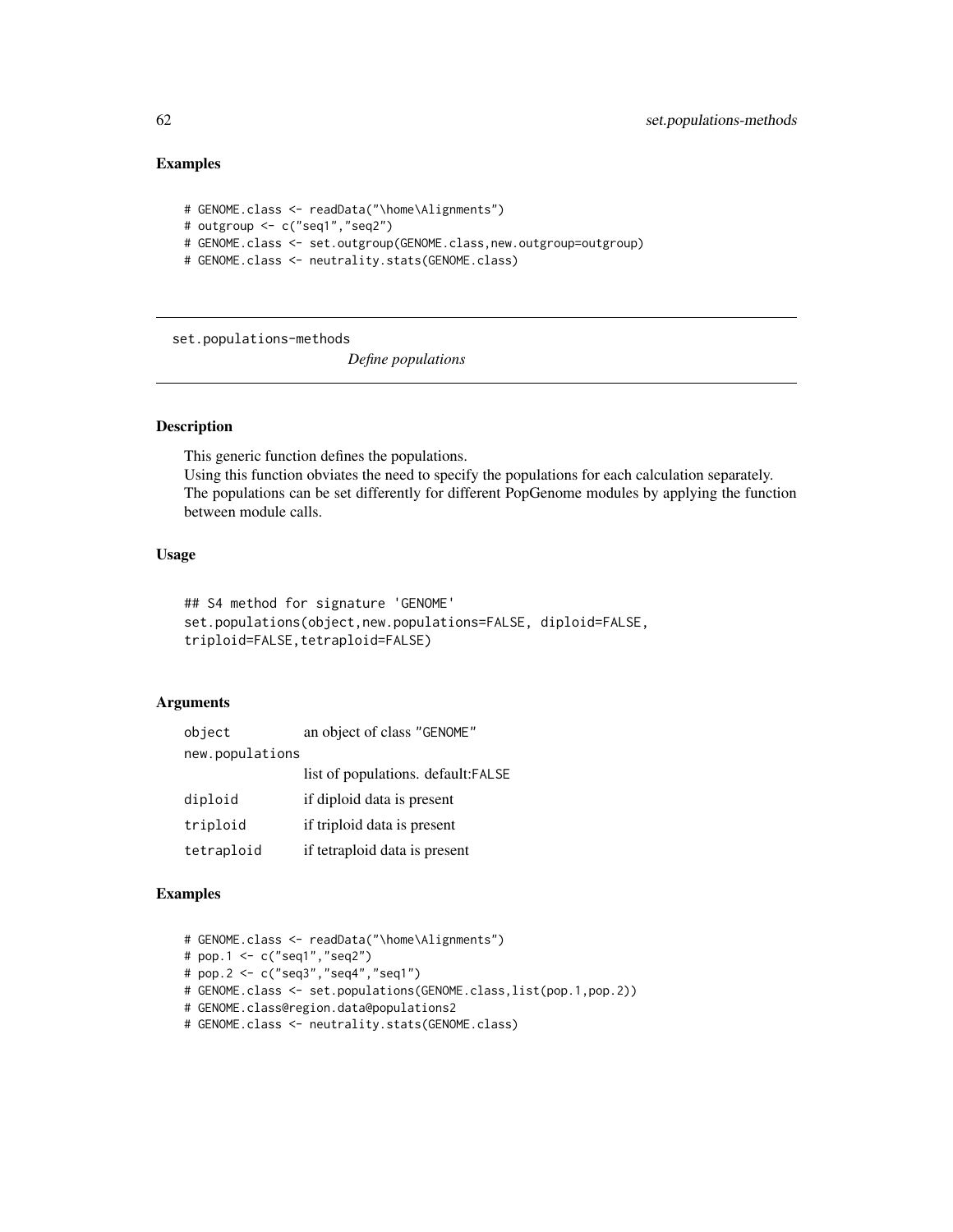set.ref.positions-methods

*Set reference positions for SNP data*

## Description

This generic function sets the positions of the SNP data. Should be used if you use alignment formats to store SNP data (i.e., data restricted to the polymorphic positions).

## Usage

## S4 method for signature 'GENOME' set.ref.positions(object, positions)

# Arguments

| object    | an object of class "GENOME"   |
|-----------|-------------------------------|
| positions | a list of reference positions |

#### Value

returned value is a modified object of class "GENOME"

#### Examples

```
# GENOME.class <- readData("\home\Alignments")
# GENOME.class
# GENOME.class <- set.ref.positions(GENOME.class,list(c(1000,2001,3000),
# c(3200,12000)))
```
set.synnonsyn-methods *Set synonymous positions for SNP data*

## Description

This generic function classifies the observed biallelic positions read from SNP data files into synonymous and non-synonymous SNPs.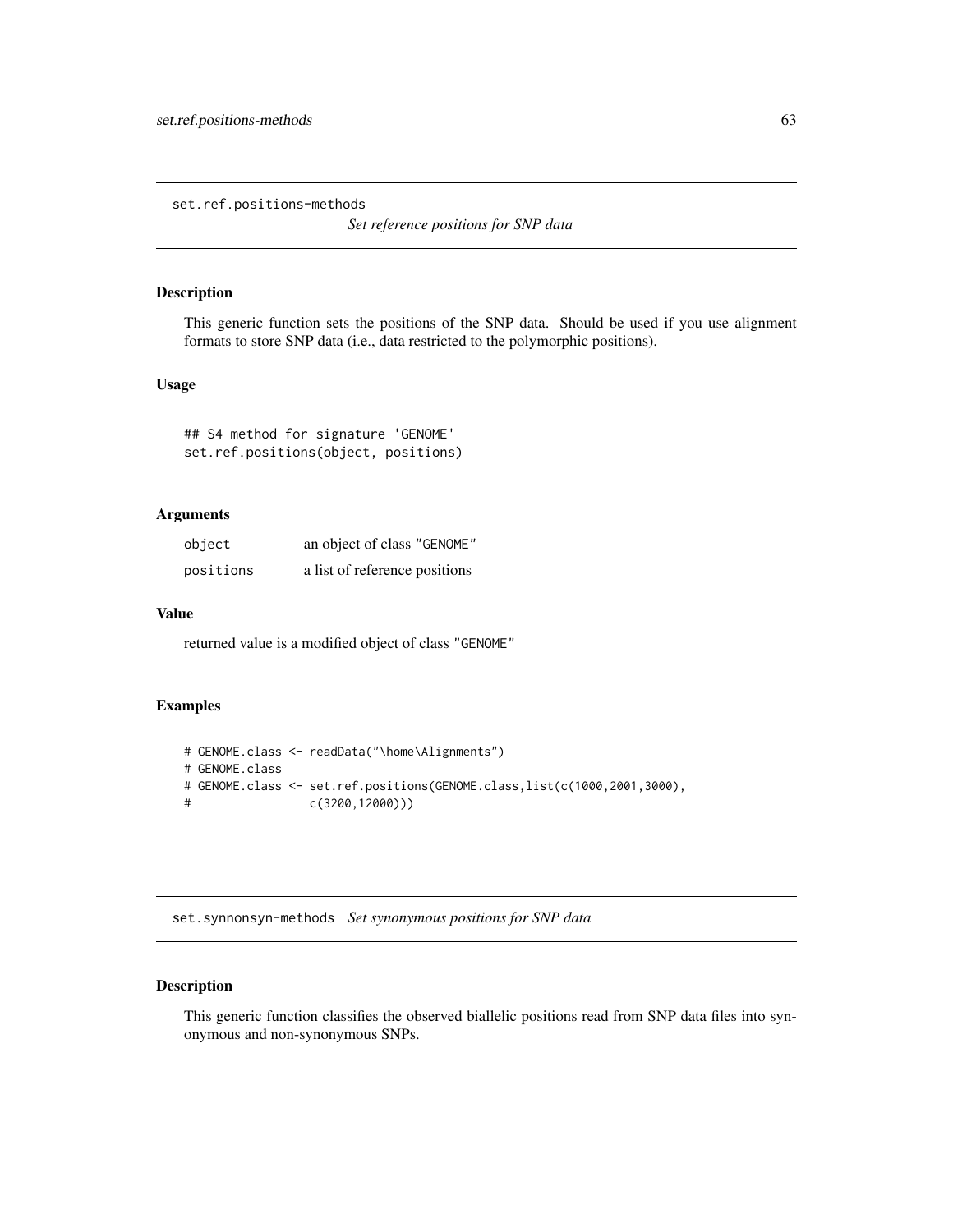## Usage

```
## S4 method for signature 'GENOME'
set.synnonsyn(object,ref.chr,save.codons=FALSE)
```
#### Arguments

| object      | an object of class "GENOME"              |
|-------------|------------------------------------------|
| ref.chr     | the reference chromosome in FASTA format |
| save.codons | save codon changes                       |

## Value

The return value is a modified object of class "GENOME" storing syn/nonsyn informations in the slot GENOME.class@region.data@synonymous for each SNP. (1=synonymous,0=non-synonymous) When save.codons is TRUE the SNP related codon changes are saved in the corresponding slot GENOME.class@region.data@codons. (see also get.codons(), codontable() and codonise64())

#### Note

The data has to be read in with a corresponding GFF/GTF file (CDS fields must be specified); otherwise a correct classification is not possible. The set.synnonsyn() function does not work for splitted objects e.g produced via sliding.window.transform() or splitting.data(). Note, transcripts which are in the same CDS region but have different reading frames are

are not specified correctly. PopGenome can also handle coding regions on reverse strands. We have used the program SNPeff to validate our results.

# Examples

```
# GENOME.class <- readData("VCF",format="VCF",gffpath="GFF.Folder")
```

```
# GENOME.class <- set.synnonsyn(GENOME.class,ref.chr="ref.fas")
```
# GENOME.class@region.data@synonymous

show.slots-methods *Show Slots of class GENOME*

#### Description

coming soon ...

#### **Methods**

object = "GENOME" coming soon ...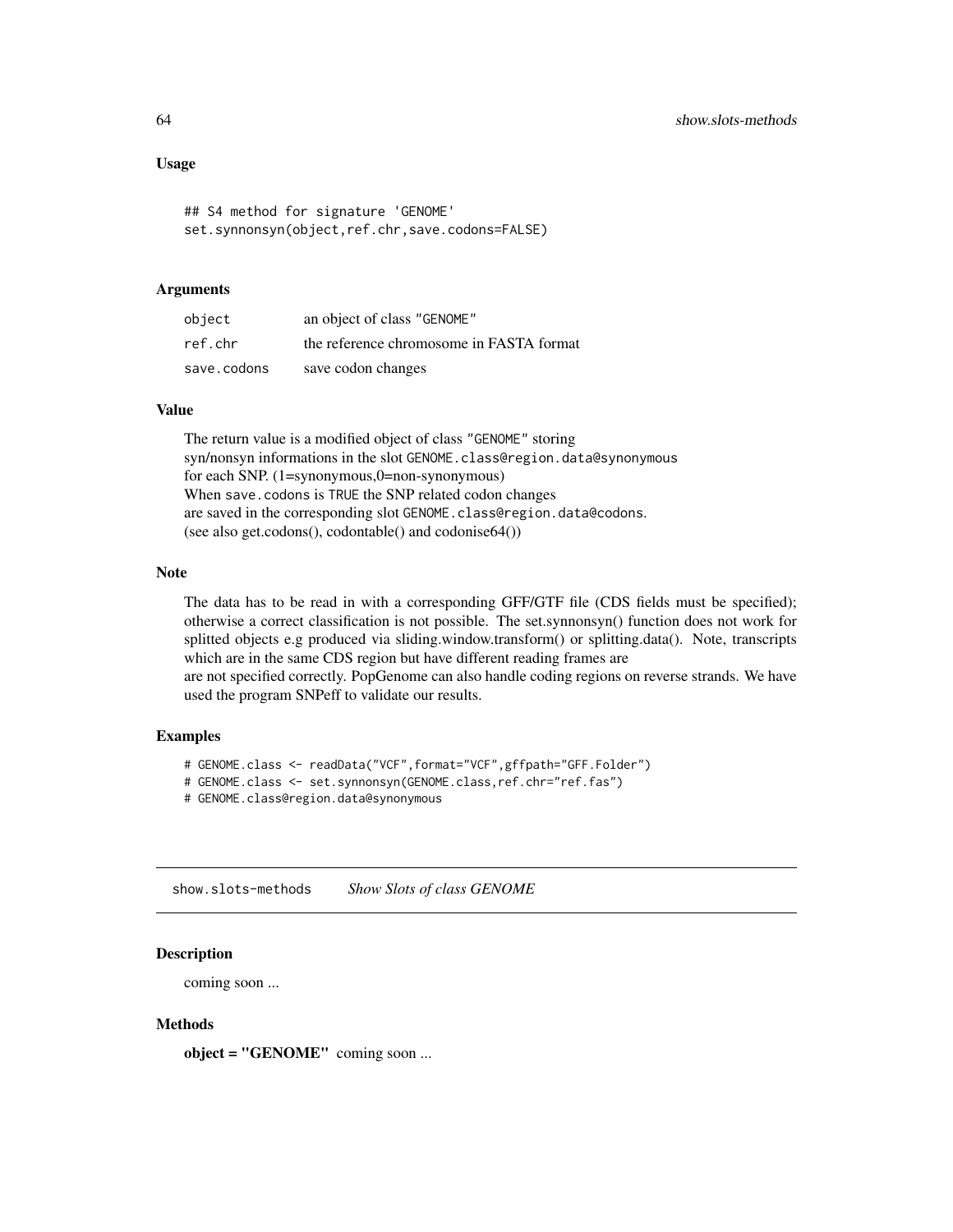#### Examples

# show.slots(GENOME.class)

sliding.window.transform-methods *Sliding Window Transformation*

## Description

This generic function transforms an existing object of class "GENOME" into another object of class "GENOME", in which each region corresponds to one window. This allows to apply the full spectrum of PopGenome methods to sliding window data.

### Usage

```
## S4 method for signature 'GENOME'
sliding.window.transform(object,
width=7, jump=5,
type=1,
start.pos=FALSE, end.pos=FALSE,
whole.data=TRUE
)
```
# Arguments

| object     | an object of class "GENOME"                                                                                      |
|------------|------------------------------------------------------------------------------------------------------------------|
| width      | window size, default:7                                                                                           |
| jump       | jump size. default:5                                                                                             |
| type       | 1 scan only biallelic positions (SNPs), 2 scan the genome. default:1                                             |
| start.pos  | start position                                                                                                   |
| end.pos    | end position                                                                                                     |
| whole.data | scan the complete data by concatenating the regions in "object". If FALSE, each<br>region is scanned seperately. |

## Value

The function creates a transformed object of class "GENOME".

#### Note

If you want to scan regions seperately (whole.data=FALSE), you may not use the big.data option in the readData function. PopGenome will scan the data from position 1 to the last observed SNP if start or end-positions are not specified.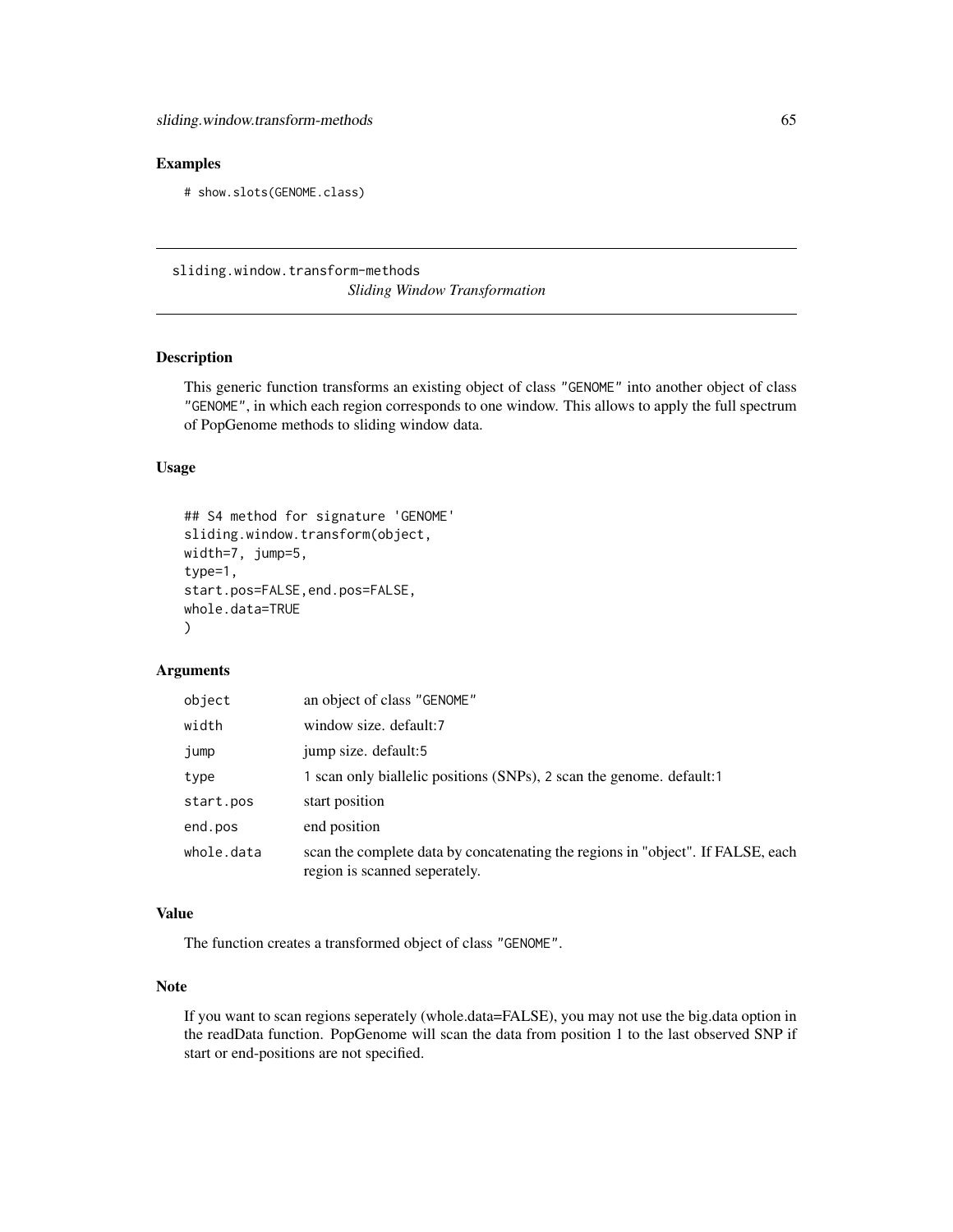#### Examples

```
# GENOME.class <- readData("...\Alignments")
# slide.GENOME.class <- sliding.window.transform(GENOME.class)
# slide.GENOME.class <- sliding.window.transform(GENOME.class,100,100)
# slide.GENOME.class <- neutrality.stats(slide.GENOME.class)
# slide.GENOME.class@region.names
# values <- get.neutrality(slide.GENOME.class)
# GENOME.class <- readSNP("Arabidopsis", CHR=1)
# GENOME.slide <- sliding.window.transform(GENOME.split, 10000, 10000, type=2,
# start.pos=10000000, end.pos=12000000)
# GENOME.slide@region.names
```
snp\_file *.SNP file (variant call data from 1001 Arabidopsis Genomes project)*

## **Description**

A .SNP file stored in the directory "data" of the PopGenome package. The file contains variant calls for exactly one individual. Put all files (individuals of interest) into one folder (for example "SNP"). readSNP("SNP",CHR=1)

splitting.data-methods

*Split data into subsites*

## Description

This generic function splits the data into subsites, if GFF/GTF information is present or if positions are defined accordingly.

#### Usage

```
## S4 method for signature 'GENOME'
splitting.data(object,subsites=FALSE,positions=FALSE,type=1,
          whole.data=TRUE)
```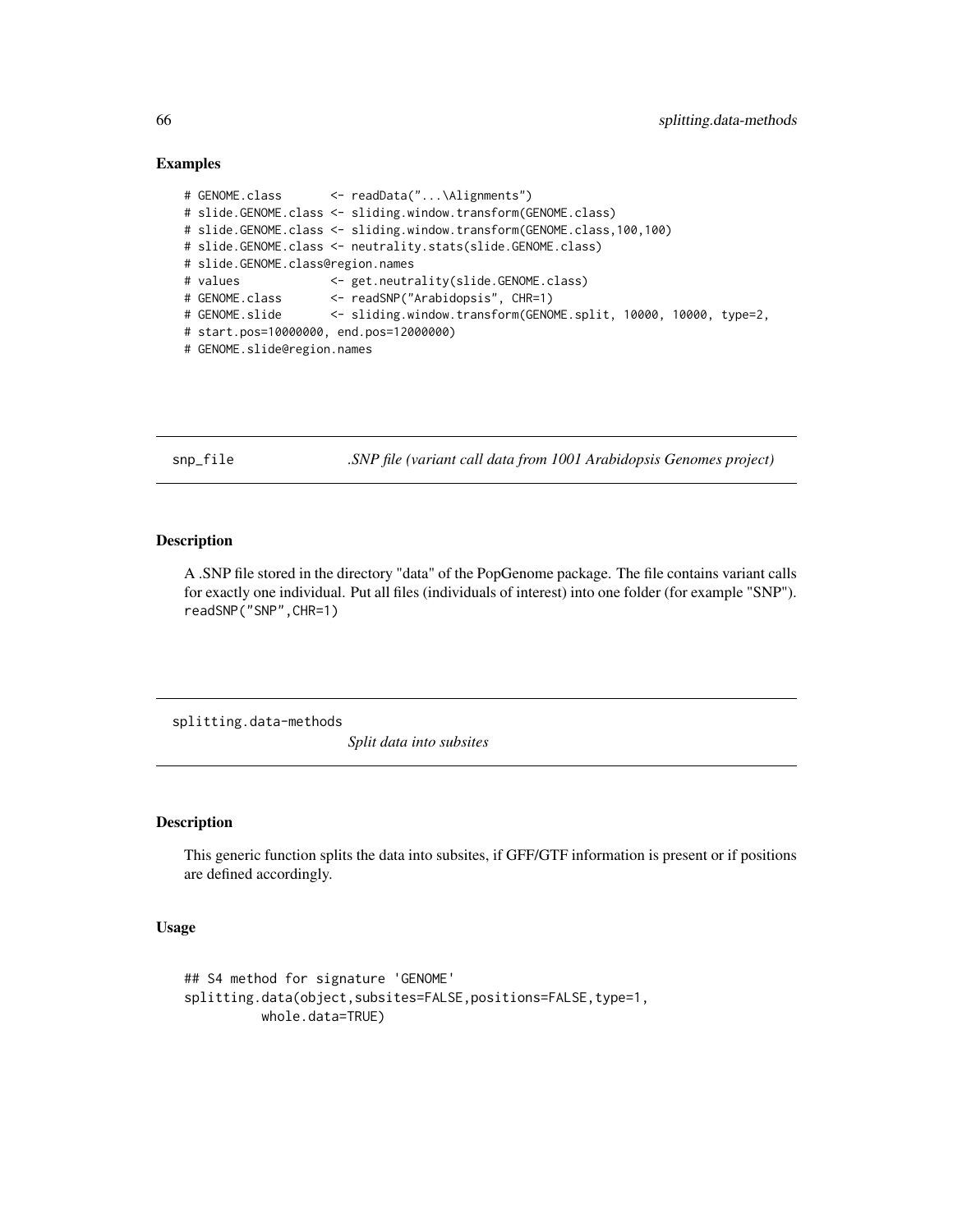## Arguments

| object     | an object of class "GENOME"                                                                                                                                            |
|------------|------------------------------------------------------------------------------------------------------------------------------------------------------------------------|
| positions  | list of positions                                                                                                                                                      |
| subsites   | "exon": SNPs in exon regions.<br>"intron": SNPs in intron regions.<br>"coding": SNPs in coding regions (CDS).<br>"utr": SNPs in UTR regions.<br>"gene": SNPs in genes. |
| type       | 1: SNP positions<br>2: Genome positions                                                                                                                                |
| whole.data | Scan the whole data by concatenating the regions. If FALSE, the regions are<br>scanned seperately                                                                      |

## Details

Note, if whole.data=FALSE data with n.biallelic.sites==0 should be removed.

## Value

The return value is a modified object of class "GENOME".

#### Examples

```
# GENOME.class <- readData("\home\Alignments")
# GENOME.class
# GENOME.class.split <- splitting.data(GENOME.class,subsites="exon")
# GENOME.class.split@region.names
# GENOME.class.split <- splitting.data(GENOME.class,positions=list(1:7,8:12))
# GENOME.class.split <- splitting.data(GENOME.class,
# positions=list(2000:3000,12000:13000),type=2)
# GENOME.class.split
```
split\_data\_into\_GFF\_attributes *Split the data into GFF attributes*

# Description

Splits the data into GFF attributes defined by the user.

#### Usage

```
split_data_into_GFF_attributes(object, gff.file, chr, attribute)
```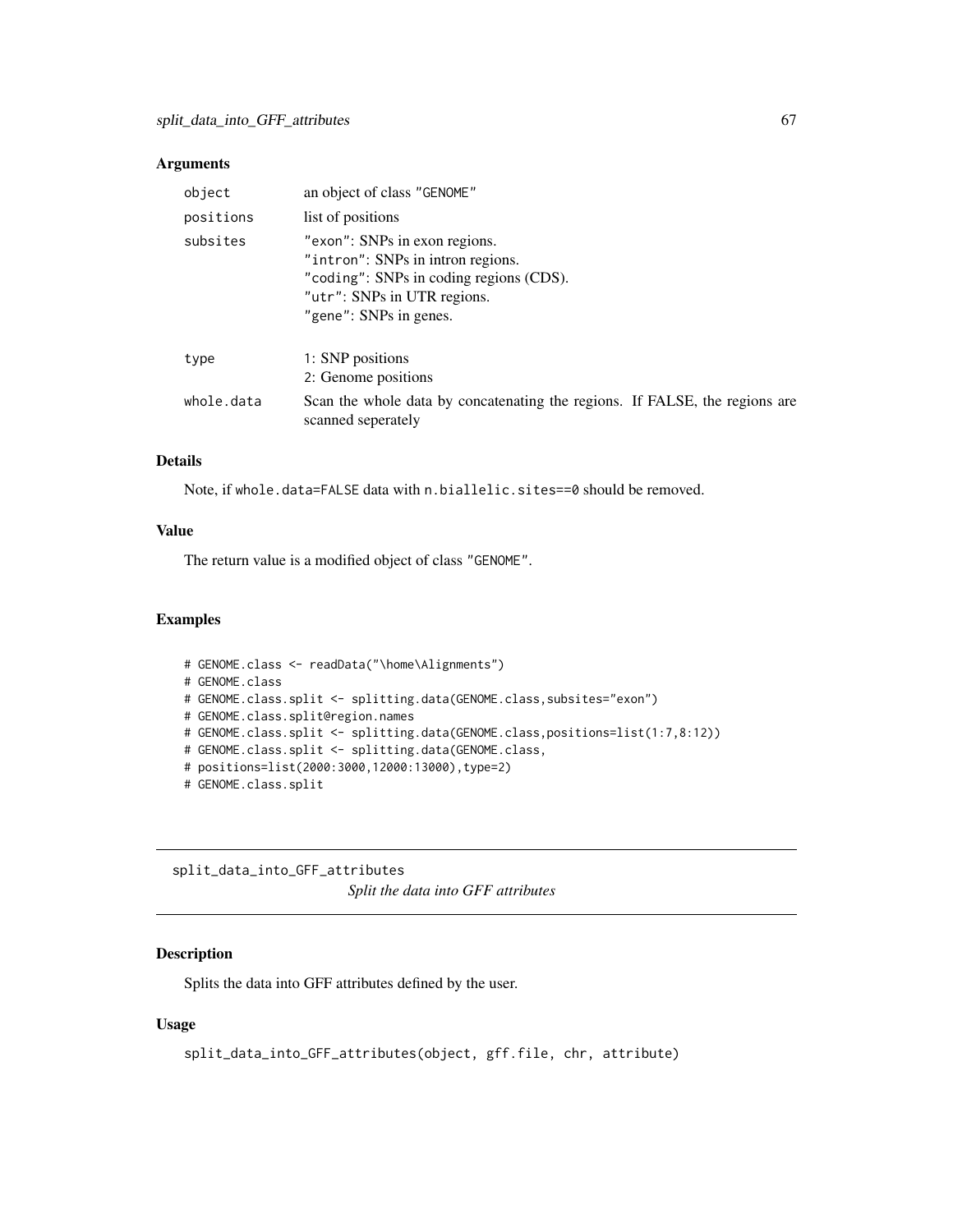#### Arguments

| object    | An object of class GENOME          |
|-----------|------------------------------------|
| gff.file  | The corresponding GFF file         |
| chr       | The chromosome/scaffold identifier |
| attribute | The attribute to use for splitting |

# Details

The algorithm splits the data into attributes. An attribute can be "gene\_name", "Parent" or just a single gene name like "geneXYZ".

## Value

The returned value is an object of class "GENOME" See GENOME.class.split@region.names and GENOME.class.split@region.names after splitting the data.

## Examples

```
# GENOME.class <- readVCF("chr1.vcf.gz",1000,"1",1,100000)
```
- # GENOME.class.split <- split\_data\_into\_GFF\_attributes(GENOME.class,"Homo\_sapiens.GRCh37.73.gtf",
- # "1", "gene\_name")
- # GENOME.class.split@region.names
- # GENOME.class.split@feature.names

split\_data\_into\_GFF\_features

*Split the data into GFF features*

## Description

Splits the data into GFF feautures defined by the user.

#### Usage

```
split_data_into_GFF_features(object, gff.file, chr, feature)
```
#### Arguments

| object   | An object of class GENOME          |
|----------|------------------------------------|
| gff.file | The corresponding GFF file         |
| chr      | The chromosome/scaffold identifier |
| feature  | The feature used for splitting     |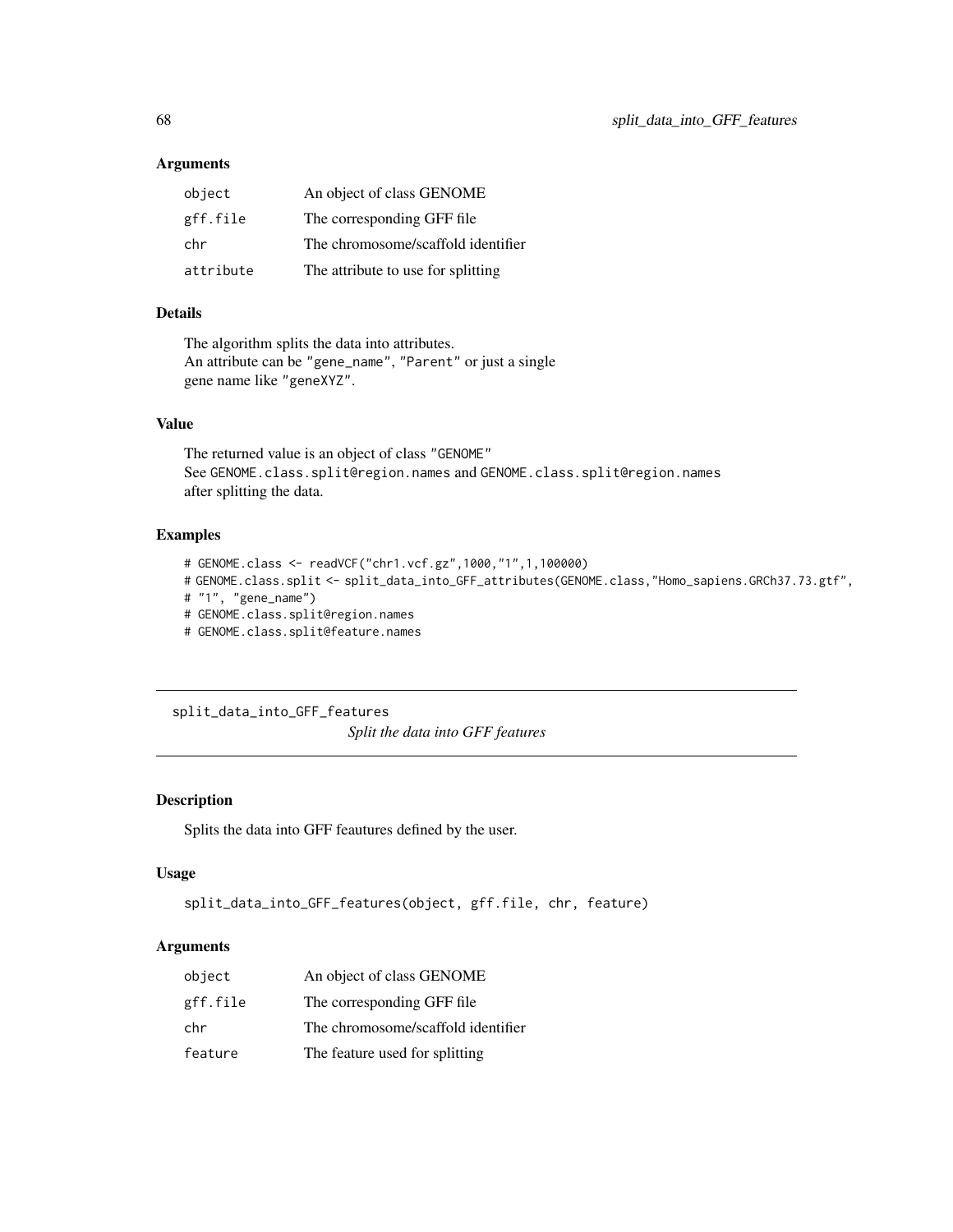# Details

The algorithm splits the data into features. A feature can be "gene", "exon" etc. depending on what is specified in the GFF3 file.

#### Value

The returned value is an object of class "GENOME" See GENOME.class.split@region.names and GENOME.class.split@region.names after splitting the data.

## Examples

```
# GENOME.class <- readVCF("chr1.vcf.gz",1000,"1",1,100000)
# GENOME.class.split <- split_data_into_GFF_features(GENOME.class,"Homo_sapiens.GRCh37.73.gtf",
# "1", "gene")
# GENOME.class.split@region.names
```
sweeps.stats-methods *Selective Sweeps*

#### Description

This module calculates some statistics to detect selective sweeps.

#### Usage

```
## S4 method for signature 'GENOME'
sweeps.stats(object,new.populations=FALSE,subsites=FALSE,
freq.table=FALSE, FST=FALSE)
## S4 method for signature 'GENOME'
get.sweeps(object)
```
## Arguments

| object          | an object of class "GENOME"                                                                                                                                                                                                                                                |  |
|-----------------|----------------------------------------------------------------------------------------------------------------------------------------------------------------------------------------------------------------------------------------------------------------------------|--|
| new.populations |                                                                                                                                                                                                                                                                            |  |
|                 | list of populations. default: FALSE                                                                                                                                                                                                                                        |  |
| subsites        | "transitions": SNPs that are transitions.<br>"transversions": SNPs that are transversions.<br>"syn": synonymous sites.<br>"nonsyn": non-synonymous sites.<br>"exon": SNPs in exon regions.<br>"intron": SNPs in intron regions.<br>"coding": SNPs in coding regions (CDS). |  |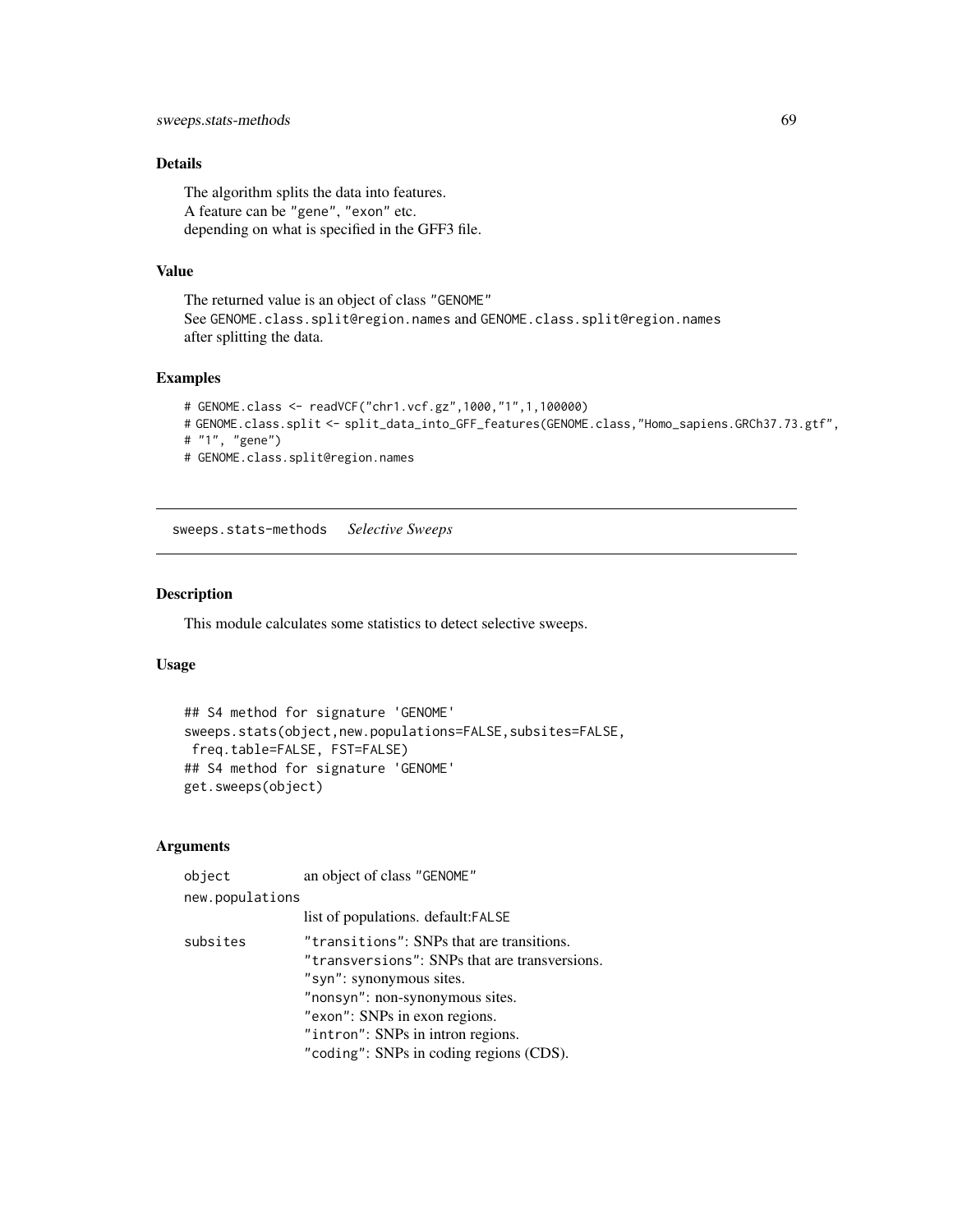|            | "utr": SNPs in UTR regions.<br>"gene": SNPs in genes.<br>default:FALSE |
|------------|------------------------------------------------------------------------|
| freg.table | the frequency counts for the CLR test. "list"                          |
| <b>FST</b> | use FST values instead of the minor allele frequencies                 |

## Details

The freq.table contains the global sets of frequency counts. It can be produced with the module detail.stats. The values in the slot GENOME.class@region.stats@minor.allele.frequencies can be used to create this global set. (use the R function table) freq.table is a list of length n.pops.

#### Value

The return value is a modified object of class "GENOME"

————————————————————–

————————————————————–

The following slots will be modified in the "GENOME" object

| - CL | Composite Likelihood of SNPs |
|------|------------------------------|
| CLR  | Nielsen's CLR test           |

#### References

Cai JJ (2008) *PGEToolbox: A Matlab toolbox for population genetics and evolution* Journal of Heredity Jul-Aug;99(4):438-40.doi:10.1093/jhered/esm127

Nielson, R. (2005). *Genomic scans for selective sweeps using SNP data* Genome Res. 2005 15: 1566-1575

## Examples

```
# Reading one alignment stored in the folder Aln
# GENOME.class <- readData("\home\Aln")
#
# CL
# GENOME.class <- sweeps.stats(GENOME.class)
# GENOME.class@CL
#
# CLR
# create global set
# GENOME.class <- detail.stats(GENOME.class)
# freq <- GENOME.class@region.stats@minor.allele.freqs[[1]]
# freq.table <- list()
```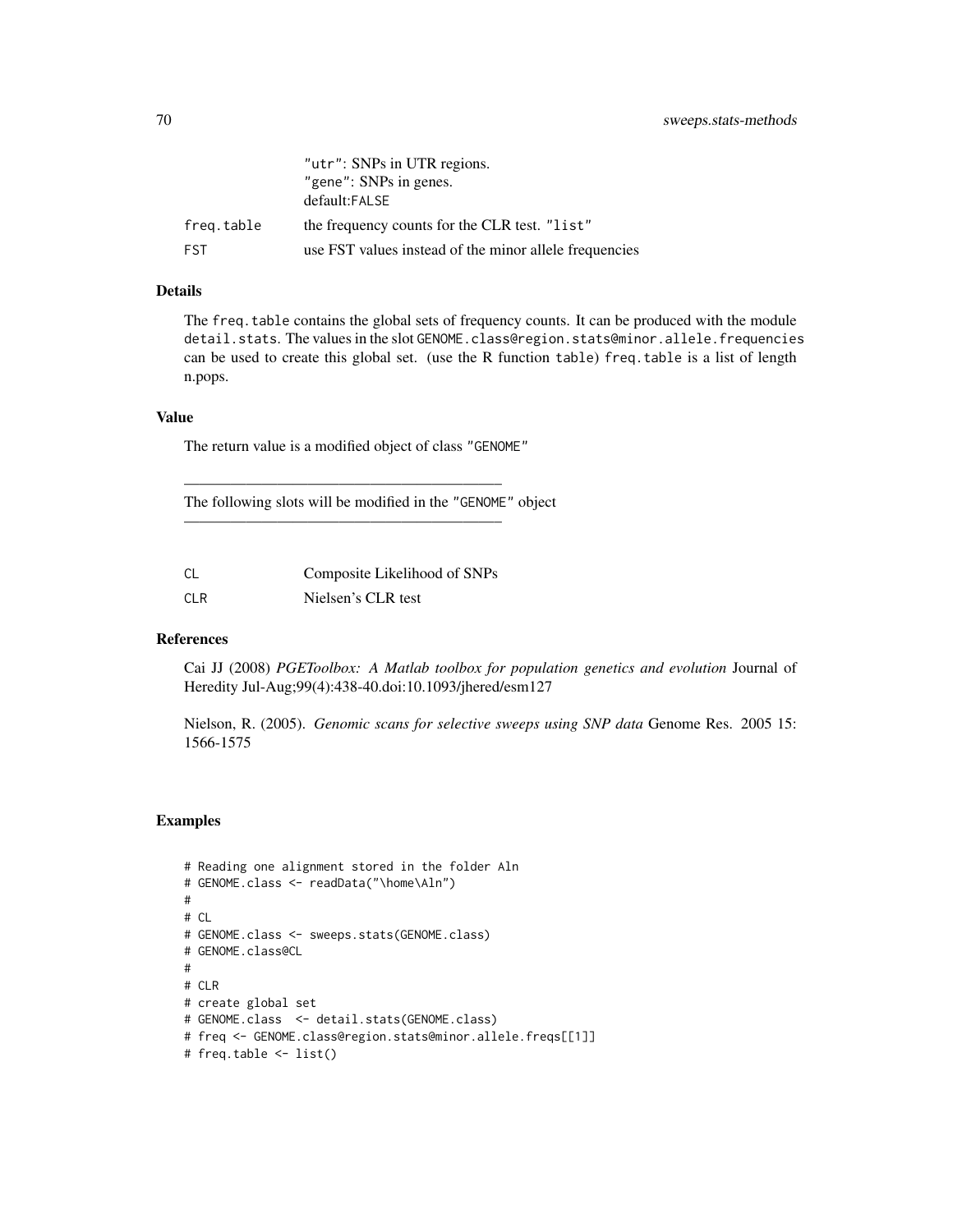## test.params-class 71

```
# freq.table[[1]] <- table(freq)
# define the region of interest
# GENOME.class.split <- splitting.data(GENOME.class, positions= ...)
# calculate CLR
# GENOME.class.split <- sweeps.stats(GENOME.class.split, freq.table=freq.table)
# GENOME.class@CLR
```
test.params-class *Set parameters for coalescent simulations with Hudson's MS and Ewing's MSMS.*

# Description

The object that contains the set parameter values can be passed to the function MS. This class simpliifes the process of passing on all necessary values to the MS function.

## Arguments

| theta         | mutation parameter theta (4Nmu), where N is the diplod effective population<br>size and mu the mutation rate per locus. It needs to be provided as a vector of<br>length n. regions                                                                                                                                                                                |
|---------------|--------------------------------------------------------------------------------------------------------------------------------------------------------------------------------------------------------------------------------------------------------------------------------------------------------------------------------------------------------------------|
| seeds         | specify 3 random number seeds. a vector of length 3 with positive integer values<br>is expected                                                                                                                                                                                                                                                                    |
| fixedSegsites | usually the number of segregating sites varies in each iteration. Please provide<br>a single numeric value if the number of segregating sites needs to be fixed.                                                                                                                                                                                                   |
| recombination | provide a vector of format: $c(p, nsites)$ , $p = cross-over parameter rate$ , nsites is<br>the number of sites between which recombination occurs                                                                                                                                                                                                                 |
| geneConv      | in addition to recombination, intra-locus non-cross-over exchange gene conver-<br>sion can be included in the simulation; the expected format is c(f, gamma),<br>where $f$ denotes the ratio $g/r$ ( $r$ is the probability per generation of crossing-<br>over between adjacent sites (see Wiuf and Hein 2000), and gamma is the mean<br>conversion tract length. |
| growth        | population size is assumed to be $N(t) = N0 \exp^{\lambda} \alpha + \frac{1}{2}$ . Provide alpha as<br>an integer value. Negative values indicate that population was larger in the past<br>than present, positive values indicate that it was smaller.                                                                                                            |
| migration     | specify the migration rate between populations. Please provide a single numeric<br>value.                                                                                                                                                                                                                                                                          |
| demography    | vector of length 3 or 4 with first value denoted as 'type'<br>valid 'types' for vectors of length 3 are as follows:<br>- 1 set a growth rate change alpha at a certain time t:<br>c(1, t, alpha)                                                                                                                                                                   |
|               | $\blacksquare$                                                                                                                                                                                                                                                                                                                                                     |

- 2 set all sub-populations to size \$x \* N\_0\$ and growth rate to zero: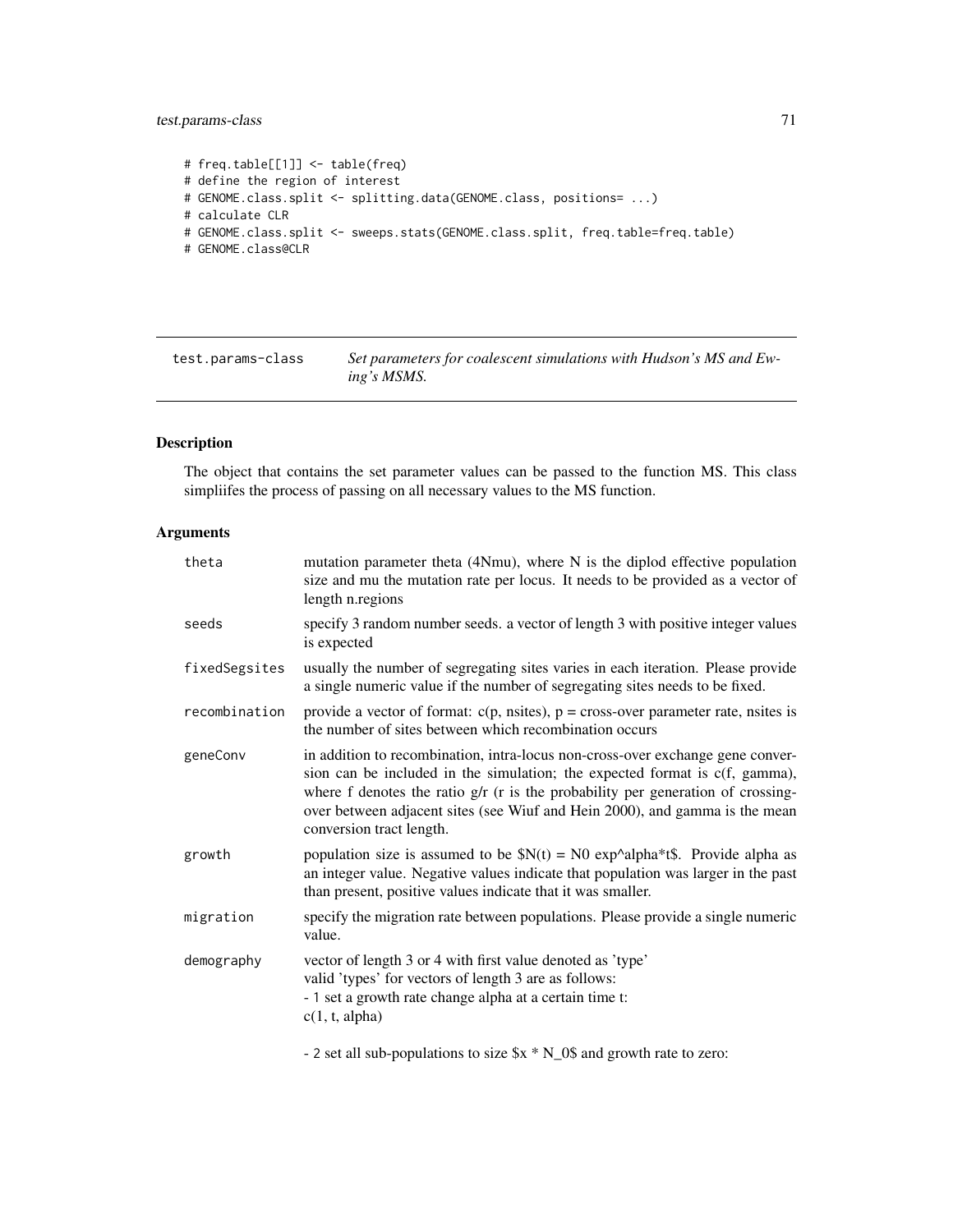$c(2, t, x)$ 

- 3 set all elements of the migration matrix to \$x/(npop-1)\$:  $c(3, t, x)$ 

valid 'types' for vectors of length 4 are as follows: - 4 set growth rate of sub-population i to alpha at time z:  $c(4, t, i, alpha)$ 

- 5 set sub-population i size to \$x \* N\_0\$ at time t and growth rate to zero:  $c(5, t, i, x)$ 

- 6 split sub-population i into sub-population i and a new sub-population, labeled npop + 1. Each ancestral lineage in sub-population i is randomly assigned to sub-population i with probability p and sub-population  $npop + 1$  with probability 1 - p. The size of sub-population npop + 1 is set to \$N\_0\$. Migration rates to and from the new sub-population are assumed to be zero and the growth rate of the new sub-population is set to zero:  $c(6, t, i, p)$ 

- 7 move all lineages in sub-population i to sub-population j at time t. Migration rates from sub-population i are set to zero:  $c(7, t, i, j)$ 

#### Author(s)

Bastian Pfeifer

#### See Also

[MS](#page-39-0)

## Examples

```
# params <- new("test.params")
# params@theta <- rep(5,n.regions)
# params@migration <- 3
```
vcf\_file *VCF file (subdirectory "data")*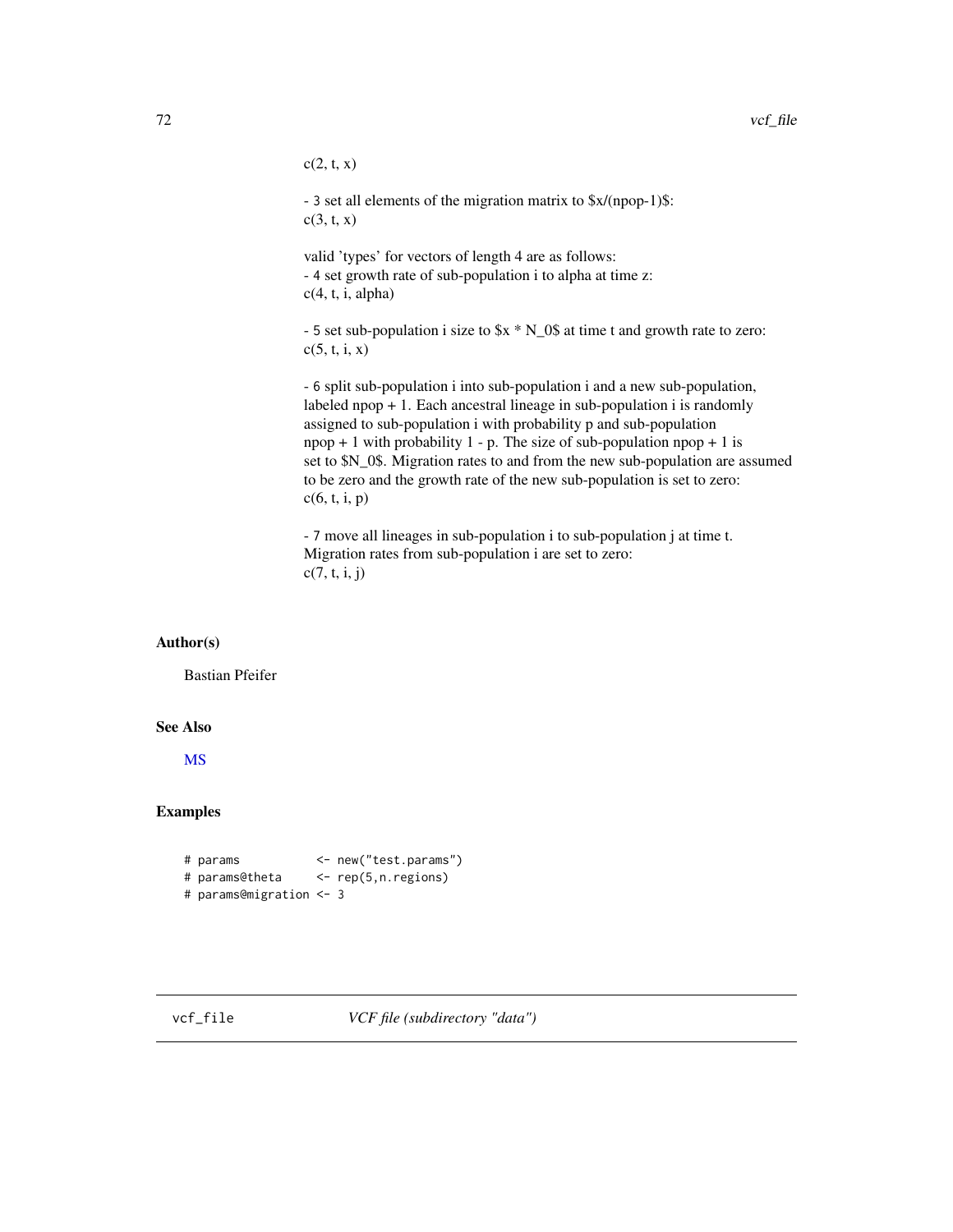#### <span id="page-72-0"></span>Description

A VCF file stored in the directory "data" of the PopGenome package. The file (unpacked) has to be stored in a folder (for example "VCF"). Note that many VCF-files can be stored in this folder and are read consecutively. If the VCF file is too large to fit into the computer's main memory, split it into chunks (by position) ! PopGenome is able to concatenate these chunks afterwards. readData("VCF",format="VCF",FAST=TRUE)

VCF\_split\_into\_scaffolds

*Split a VCF file into multiple scaffold-VCFs*

# Description

This function splits a VCF file into multiple VCFs including data for exactly one scaffold each.

### Usage

VCF\_split\_into\_scaffolds(VCF.file, output.folder)

# Arguments

| VCF.file      | the basepath of the VCF file                       |
|---------------|----------------------------------------------------|
| output.folder | name of the folder where the VCFs should be stored |

## Details

The algorithm splits the VCF into multiple scaffold based VCFs and stores the files in a given folder. This folder can be used as an input for readData(,format="VCF")

## Value

**TRUE** 

# Examples

- # VCF\_split\_into\_scaffolds("VCFfile.vcf","scaffoldVCFs")
- # test <- readData("scaffoldVCFs", format="VCF")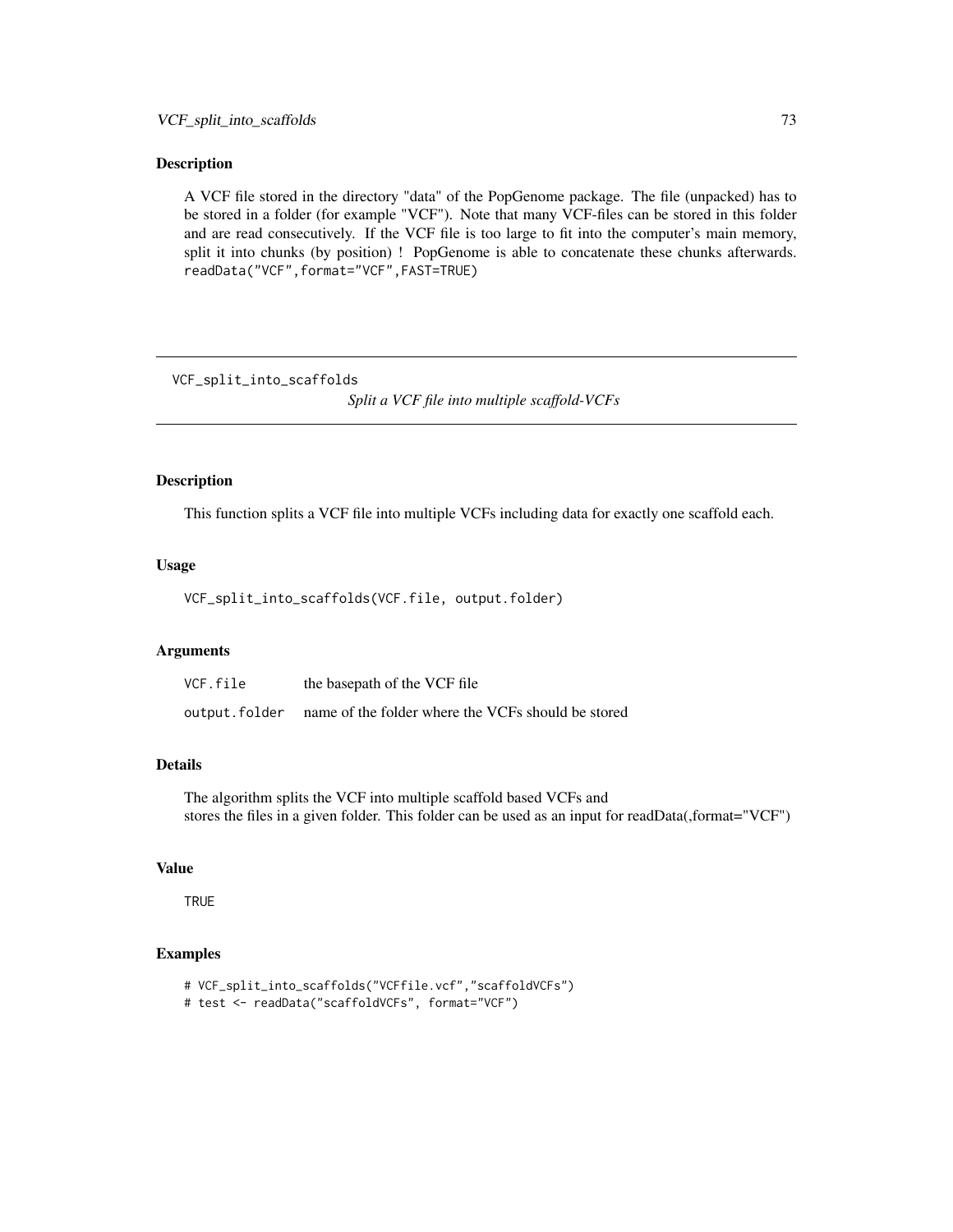<span id="page-73-0"></span>weighted.jackknife-methods

*Weighted Jackknife*

### Description

Weighted Jackknife calculations.

# Usage

```
## S4 method for signature 'GENOME'
weighted.jackknife(object,
do.D=TRUE,
do.df=TRUE,
per.region=FALSE,
block.size=1)
```
# Arguments

| object     | An object of class "GENOME"           |
|------------|---------------------------------------|
| do.D       | Pattersons D and Martin's f statistic |
| do.df      | d-fraction (distance fraction)        |
| per.region | jacknife within regions               |
| block.size | the block size for jackknife (SNPs)   |

#### Details

To perform the D and f statistic one needs to define 3 populations via the function set.populations, where the third population represent the archaic population. In addition, an outgroup is required and have to be set via the function set. outgroup. Here, only SNPs where the outgroup is monomorphic are considered. f is the fraction of the genome that is admixed [2].

## Value

Returned value is a modified object of class "GENOME"

———————————————————

———————————————————

The following slots will be modified in the "GENOME" object

|                | Slot       |      | Reference Description      |
|----------------|------------|------|----------------------------|
| $\mathbf{1}$ . | df.z       | [3]  | z values (jackknife)       |
|                | 2. df.SE   | [3]  | standard error (jackknife) |
|                | 3. df.pval | -131 | P values (jackknife)       |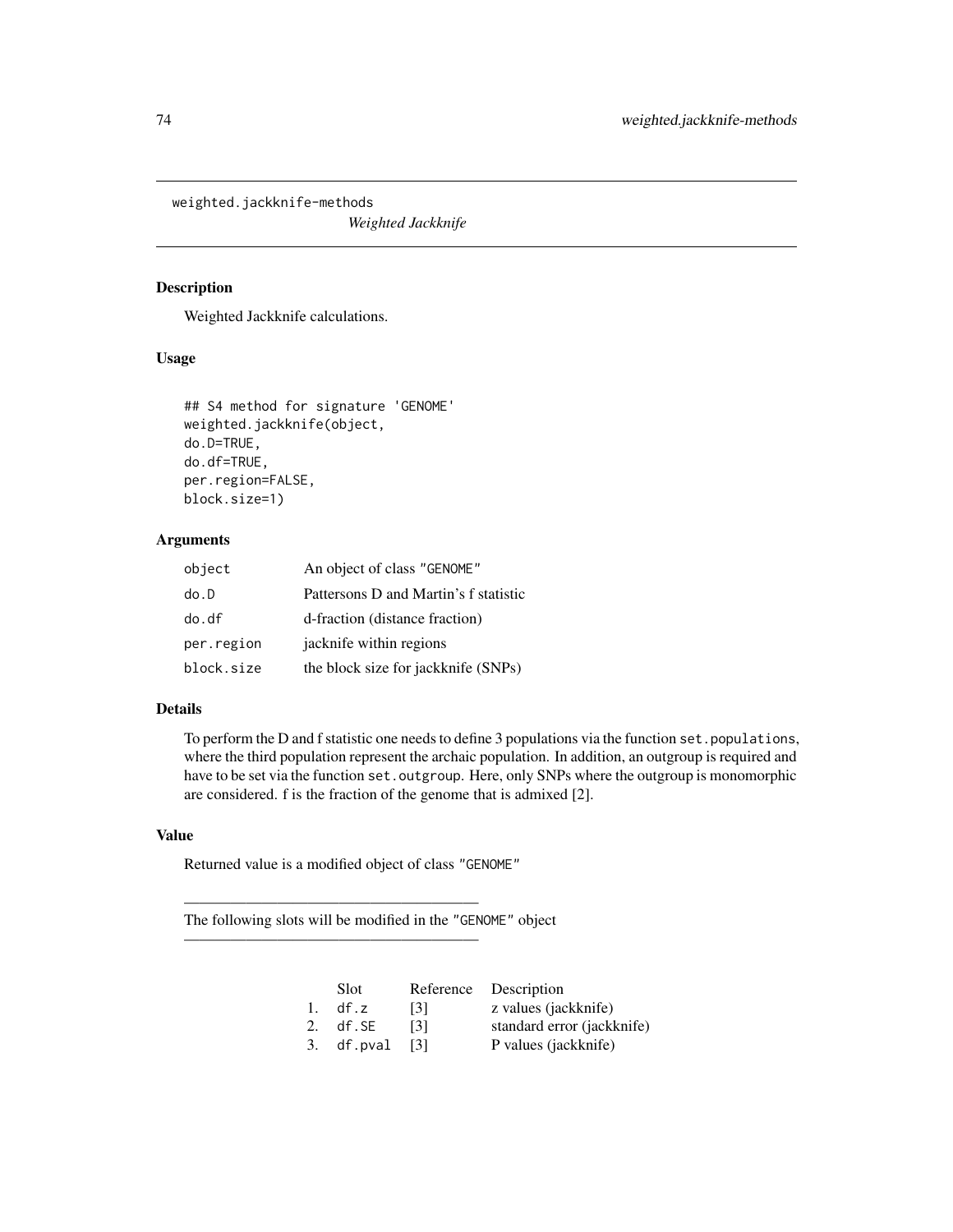<span id="page-74-0"></span>

| 4. | D.Z       | $\lceil x \rceil$ | z values (jackknife)       |
|----|-----------|-------------------|----------------------------|
|    | 5. D.SE   | $\lceil x \rceil$ | standard error (jackknife) |
|    | 6. D.pval | $\vert x \vert$   | P values (jackknife)       |

## References

[1] Durand, E. Y., Patterson, N. J., Reich, D., & Slatkin, M. (2011). *Testing for ancient admixture between closely related populations.* Molecular Biology and Evolution, 28(8), 2239–2252. doi:10.1093/molbev/msr048 [2] Simon H Martin, Kanchon K Dasmahapatra, Nicola J Nadeau, et al. (2013). *Genome-wide evidence for speciation with gene flow in Heliconius butterflies.* Genome Res. doi:10.1101/gr.159426.113 [3] Bastian Pfeifer and Durrell D. Kapan (2019). *Estimates of introgression as a function of pairwise distances.*

BMC Bioinformatics. https://doi.org/10.1186/s12859-019-2747-z

# **Examples**

# GENOME.class <- readData("\home\Alignments") # GENOME.class <- set.populations(GENOME.class,list(1:3,4:8,9:12)) # GENOME.class <- set.outgroup(GENOME.class,13) # GENOME.class <- introgression.stats(GENOME.class, do.D=TRUE) # show the result: # GENOME.class@D # GENOME.class@f # GENOME.class <- introgression.stats(GENOME.class, do.df=TRUE) # show the result: # GENOME.class@df

Whop\_readVCF *Reading tabixed VCF files (an interface to WhopGenome)*

#### Description

This function provides an interface to the WhopGenome package which is specialized to read tabixindexed VCF files.

## Usage

```
Whop_readVCF(v, numcols, tid, frompos, topos,
        samplenames=NA, gffpath = FALSE, include.unknown=FALSE)
```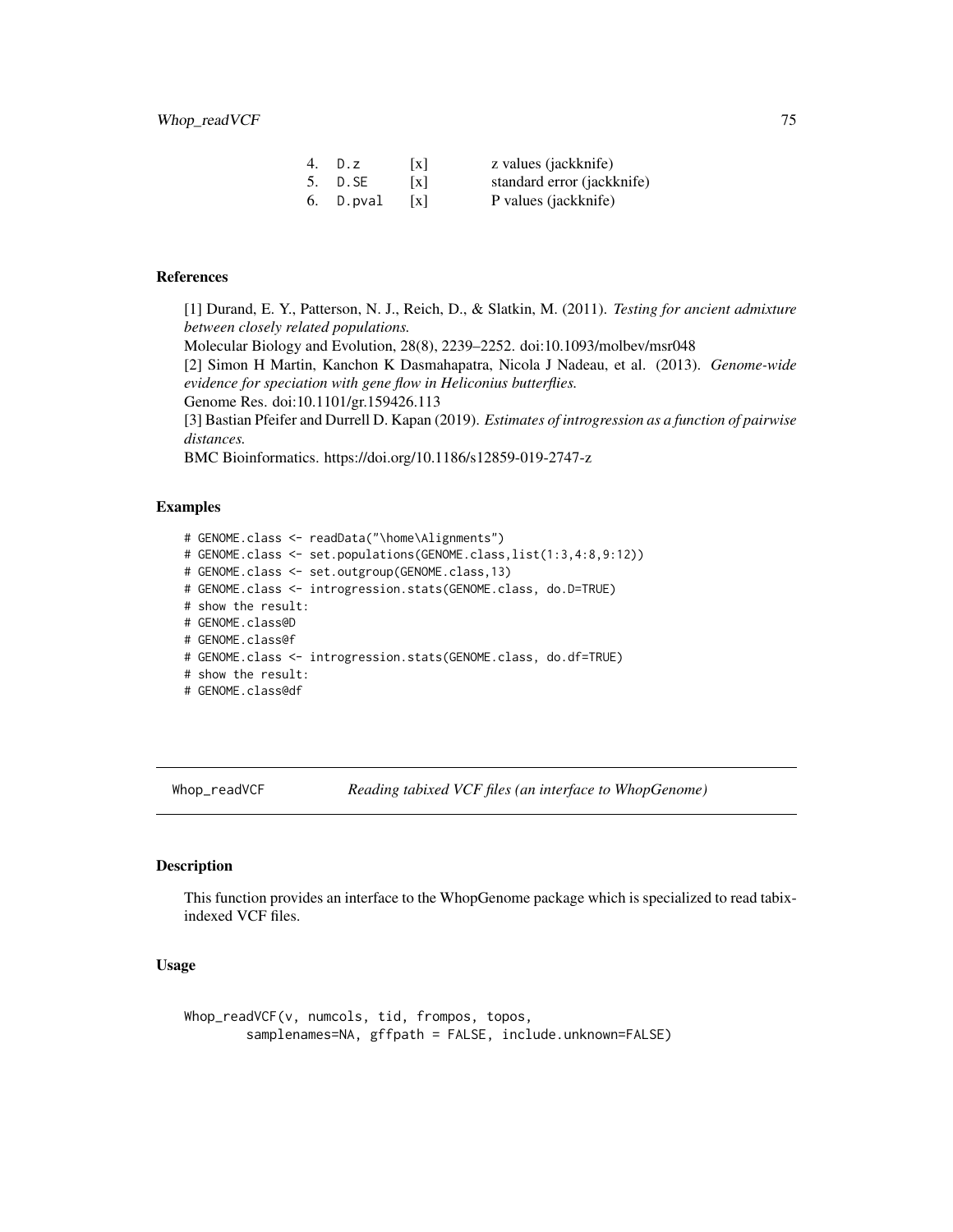#### Arguments

| $\vee$          | a vcf_handle returned from vcf_open()              |  |
|-----------------|----------------------------------------------------|--|
| numcols         | number of SNPs that should be read in as one chunk |  |
| tid             | which chromosome? (character)                      |  |
| frompos         | start of the region                                |  |
| topos           | end of the region                                  |  |
| samplenames     | a vector of individual names/IDs                   |  |
| gffpath         | the corresponding GFF file                         |  |
| include.unknown |                                                    |  |
|                 | including positions with unknown nucleotides       |  |

# Details

WhopGenome is required ! require(WhopGenome) WhopGenome provides some powerful filter meachanisms which can be applied to the VCF reading process. The filter rules can be set via WhopGenome functions. Whop\_readVCF expects a vcf\_handle returned from vcf\_open. The Whop\_readVCF function expects a tabixed VCF with a diploid GT-field.

In case of haploid data, the GT-field has to be transformed to a pseudo- diploid field  $(0 \rightarrow 0|0 \text{ etc.})$ . An alternative is to use readData(..., format="VCFhap") which can read non-tabixed haploid VCFs directly.

The ff-package we use limits the data size to individuals  $*$  (number of SNPs)  $\lt =$  .Machine\$integer.max In case of very large data sets, the bigmemory package will be used.

This may slow down calculations.

See also readData(..., format="VCF") !

## Value

The function creates an object of class "GENOME"

———————————————————

———————————————————

The following slots will be filled in the "GENOME" object

|    | Slot              | Description                                |
|----|-------------------|--------------------------------------------|
|    | 1. n.sites        | total number of sites                      |
| 2. | n.biallelic.sites | number of biallelic sites                  |
|    | 3. region.data    | some detailed information on the data read |
|    | 4. region.names   | names of regions                           |
|    |                   |                                            |

# Examples

|  | # require(WhopGenome) |  |
|--|-----------------------|--|
|--|-----------------------|--|

# vcf\_handle <- vcf\_open("chr2.vcf.gz")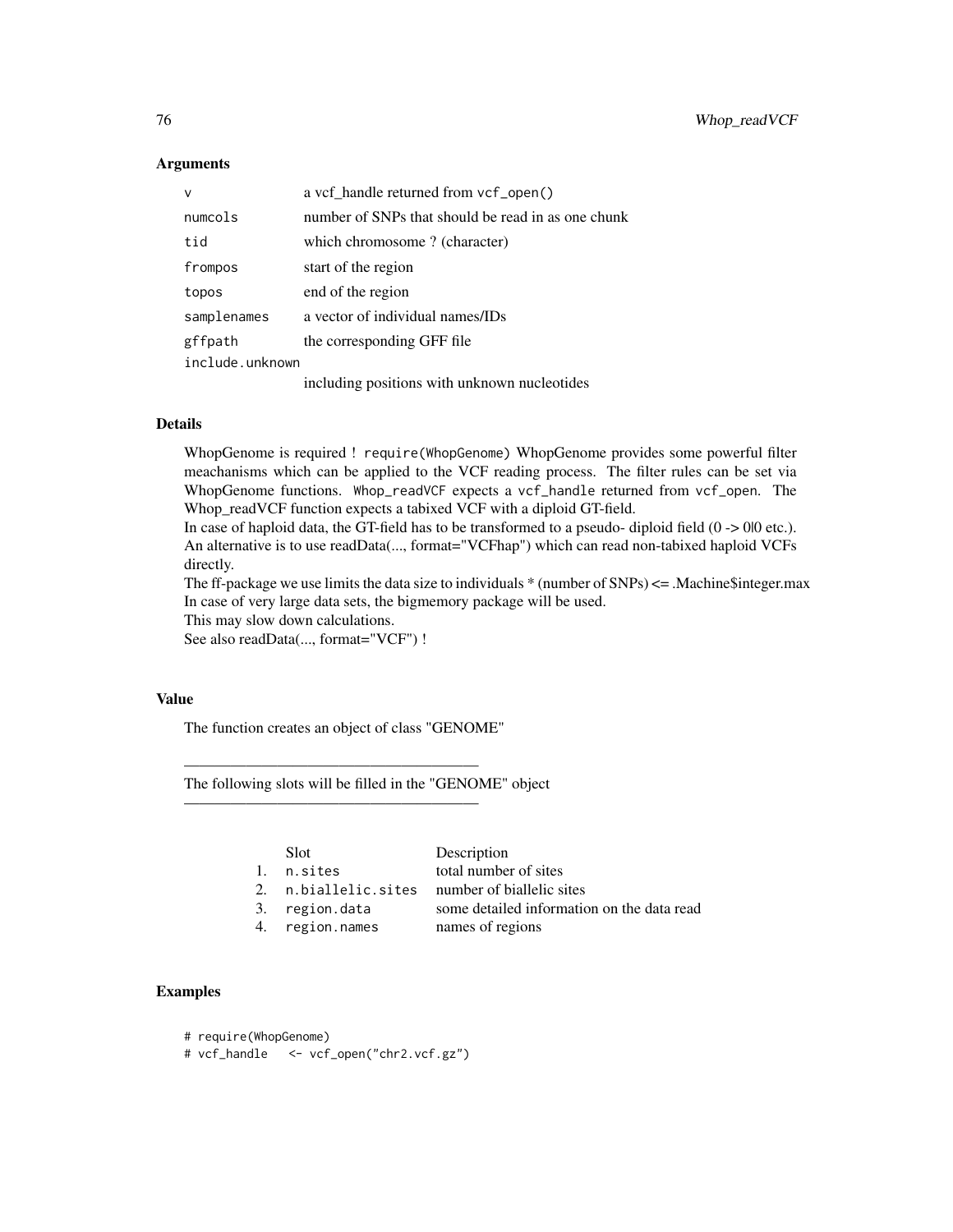```
# GENOME.class <- Whop_readVCF(vcf_handle, 1000, "2", 1, 100000)
```

```
# GENOME.class
```
# GENOME.class@region.names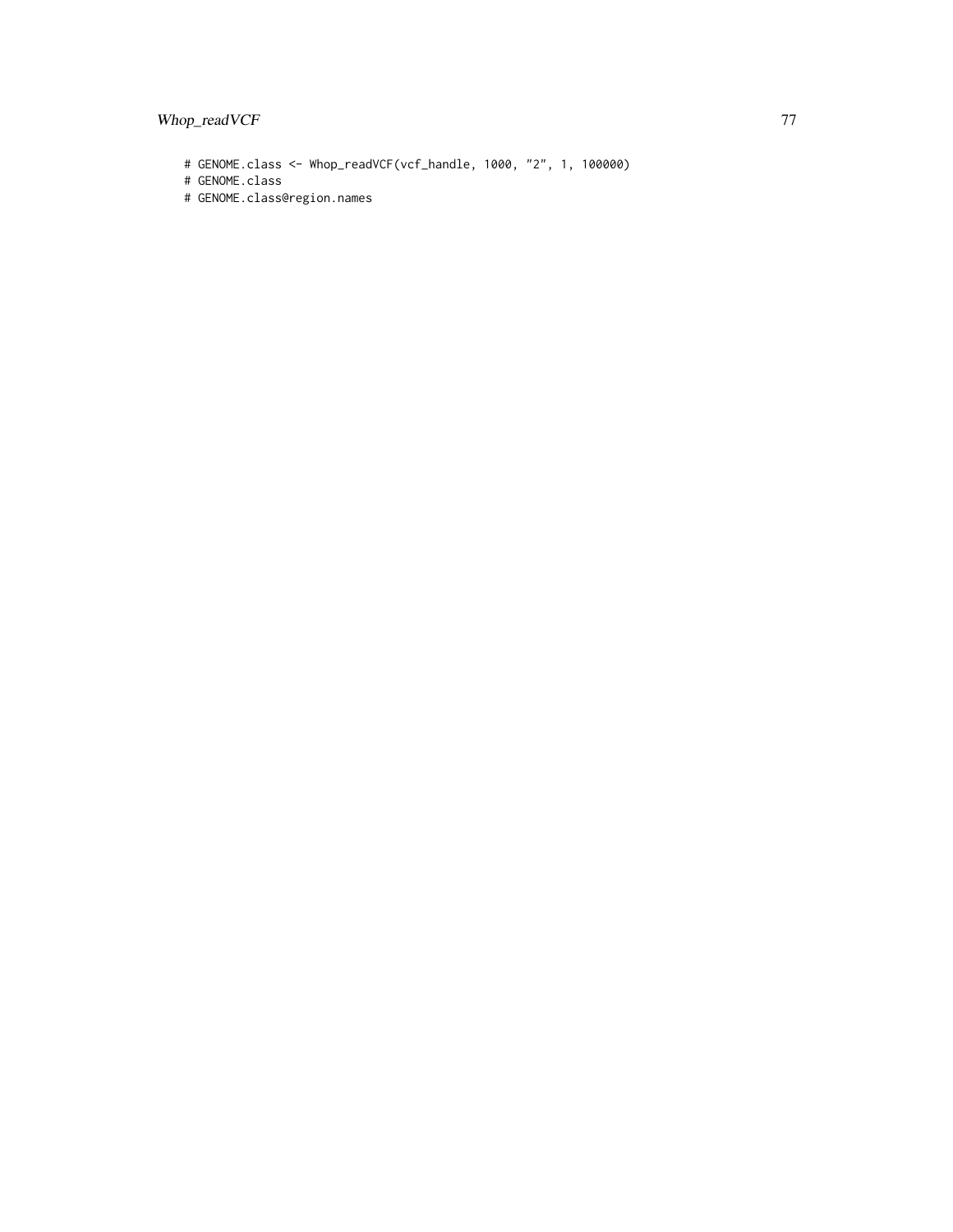# **Index**

∗Topic classes GENOME-class, [21](#page-20-0) test.params-class, [71](#page-70-0) ∗Topic datasets fasta\_file, [17](#page-16-0) gff\_file, [32](#page-31-0) snp\_file, [66](#page-65-0) vcf\_file, [72](#page-71-0) ∗Topic methods Achaz.stats-methods, [3](#page-2-0) BayeScanR, [4](#page-3-0) calc.fixed.shared-methods, [5](#page-4-0) calc.R2-methods, [7](#page-6-0) codontable, [8](#page-7-0) concatenate.classes, [9](#page-8-0) concatenate.regions, [9](#page-8-0) count.unknowns-methods, [10](#page-9-0) create.PopGenome.method, [11](#page-10-0) detail.stats-methods, [12](#page-11-0) diversity.stats-methods, [14](#page-13-0) diversity.stats.between-methods, [15](#page-14-0) F\_ST.stats-methods, [17](#page-16-0) F\_ST.stats.2-methods, [20](#page-19-0) get.biallelic.matrix-methods, [26](#page-25-0) get.codons-methods, [27](#page-26-0) get.individuals-methods, [29](#page-28-0) get.status-methods, [30](#page-29-0) get\_gff\_info, [31](#page-30-0) getBayes-methods, [30](#page-29-0) introgression.stats-methods, [33](#page-32-0) jack.knife.transform, [35](#page-34-0) linkage.stats-methods, [36](#page-35-0) load.session, [37](#page-36-0) MKT-methods, [38](#page-37-0) MS, [40](#page-39-0) MS\_getStats, [41](#page-40-0) mult.linkage.stats-methods, [42](#page-41-0) neutrality.stats-methods, [43](#page-42-0)

PG\_plot.biallelic.matrix-methods, [45](#page-44-0) PopGplot, [47](#page-46-0) readData, [49](#page-48-0) readHapMap, [52](#page-51-0) readMS, [53](#page-52-0) readSNP, [54](#page-53-0) readVCF, [55](#page-54-0) recomb.stats-methods, [57](#page-56-0) region.as.fasta-methods, [58](#page-57-0) save.session. [59](#page-58-0) set.filter-methods, [60](#page-59-0) set.outgroup-methods, [61](#page-60-0) set.populations-methods, [62](#page-61-0) set.ref.positions-methods, [63](#page-62-0) set.synnonsyn-methods, [63](#page-62-0) show.slots-methods, [64](#page-63-0) sliding.window.transform-methods, [65](#page-64-0) splitting.data-methods, [66](#page-65-0) sweeps.stats-methods, [69](#page-68-0) weighted.jackknife-methods, [74](#page-73-0) Whop\_readVCF, [75](#page-74-0) ∗Topic package PopGenome, [46](#page-45-0) Achaz.stats *(*GENOME-class*)*, [21](#page-20-0) Achaz.stats,GENOME-method *(*Achaz.stats-methods*)*, [3](#page-2-0) Achaz.stats-methods, [3](#page-2-0) BayeScanR, [4](#page-3-0) calc.fixed.shared *(*GENOME-class*)*, [21](#page-20-0) calc.fixed.shared,GENOME-method *(*calc.fixed.shared-methods*)*, [5](#page-4-0) calc.fixed.shared-methods, [5](#page-4-0) calc.R2 *(*GENOME-class*)*, [21](#page-20-0)

calc.R2,GENOME-method

*(*calc.R2-methods*)*, [7](#page-6-0)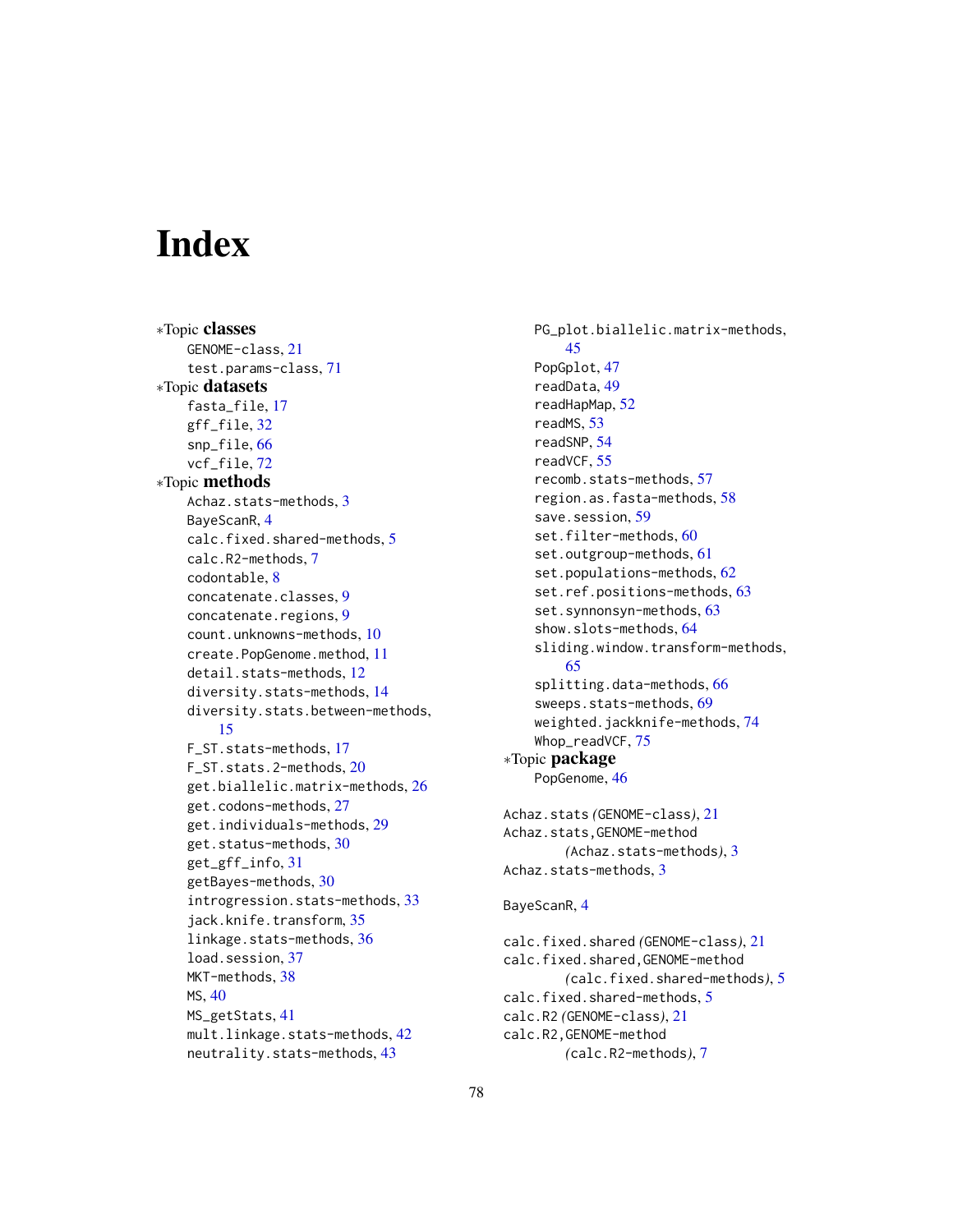#### INDEX 29

calc.R2-methods, [7](#page-6-0) codontable, [8](#page-7-0) concatenate.classes, [9](#page-8-0) concatenate.regions, [9](#page-8-0) count.unknowns *(*GENOME-class*)*, [21](#page-20-0) count.unknowns,GENOME-method *(*count.unknowns-methods*)*, [10](#page-9-0) count.unknowns-methods, [10](#page-9-0) create.PopGenome.method, [11](#page-10-0) detail.stats *(*GENOME-class*)*, [21](#page-20-0) detail.stats,GENOME-method *(*detail.stats-methods*)*, [12](#page-11-0) detail.stats-methods, [12](#page-11-0) diversity.stats *(*GENOME-class*)*, [21](#page-20-0) diversity.stats,GENOME-method *(*diversity.stats-methods*)*, [14](#page-13-0) diversity.stats-methods, [14](#page-13-0) diversity.stats.between,GENOME-method *(*diversity.stats.between-methods*)*, [15](#page-14-0) diversity.stats.between-methods, [15](#page-14-0) F\_ST.stats *(*GENOME-class*)*, [21](#page-20-0) F\_ST.stats,GENOME-method *(*F\_ST.stats-methods*)*, [17](#page-16-0) F ST.stats-methods, [17](#page-16-0) F\_ST.stats.2, *[19](#page-18-0)* F\_ST.stats.2,GENOME-method *(*F\_ST.stats.2-methods*)*, [20](#page-19-0) F\_ST.stats.2-methods, [20](#page-19-0) fasta\_file, [17](#page-16-0) GENOME-class, [21](#page-20-0) get.biallelic.matrix *(*GENOME-class*)*, [21](#page-20-0) get.biallelic.matrix,GENOME-method *(*get.biallelic.matrix-methods*)*, [26](#page-25-0) get.biallelic.matrix-methods, [26](#page-25-0) get.codons *(*GENOME-class*)*, [21](#page-20-0) get.codons,GENOME-method *(*get.codons-methods*)*, [27](#page-26-0) get.codons-methods, [27](#page-26-0) get.detail *(*GENOME-class*)*, [21](#page-20-0) get.detail,GENOME-method *(*detail.stats-methods*)*, [12](#page-11-0) get.detail-methods *(*detail.stats-methods*)*, [12](#page-11-0)

```
get.diversity (GENOME-class), 21
```
get.diversity,GENOME-method *(*F\_ST.stats-methods*)*, [17](#page-16-0) get.diversity-methods *(*F\_ST.stats-methods*)*, [17](#page-16-0) get.F\_ST *(*GENOME-class*)*, [21](#page-20-0) get.F\_ST,GENOME-method *(*F\_ST.stats-methods*)*, [17](#page-16-0) get.F\_ST-methods *(*F\_ST.stats-methods*)*, [17](#page-16-0) get.feature.names, [28](#page-27-0) get.individuals *(*GENOME-class*)*, [21](#page-20-0) get.individuals,GENOME-method *(*get.individuals-methods*)*, [29](#page-28-0) get.individuals-methods, [29](#page-28-0) get.linkage *(*GENOME-class*)*, [21](#page-20-0) get.linkage,GENOME-method *(*linkage.stats-methods*)*, [36](#page-35-0) get.linkage-methods *(*linkage.stats-methods*)*, [36](#page-35-0) get.MKT *(*GENOME-class*)*, [21](#page-20-0) get.MKT,GENOME-method *(*MKT-methods*)*, [38](#page-37-0) get.MKT-methods *(*MKT-methods*)*, [38](#page-37-0) get.neutrality *(*GENOME-class*)*, [21](#page-20-0) get.neutrality,GENOME-method *(*neutrality.stats-methods*)*, [43](#page-42-0) get.neutrality-methods *(*neutrality.stats-methods*)*, [43](#page-42-0) get.recomb *(*GENOME-class*)*, [21](#page-20-0) get.recomb,GENOME-method *(*recomb.stats-methods*)*, [57](#page-56-0) get.recomb-methods *(*recomb.stats-methods*)*, [57](#page-56-0) get.status *(*GENOME-class*)*, [21](#page-20-0) get.status,GENOME-method *(*get.status-methods*)*, [30](#page-29-0) get.status-methods, [30](#page-29-0) get.sum.data *(*GENOME-class*)*, [21](#page-20-0) get.sum.data,GENOME-method *(*readData*)*, [49](#page-48-0) get.sum.data-methods *(*readData*)*, [49](#page-48-0) get.sweeps *(*GENOME-class*)*, [21](#page-20-0) get.sweeps,GENOME-method *(*sweeps.stats-methods*)*, [69](#page-68-0) get.sweeps-methods *(*sweeps.stats-methods*)*, [69](#page-68-0) get\_gff\_info, [31](#page-30-0) getBayes *(*GENOME-class*)*, [21](#page-20-0) getBayes,GENOME-method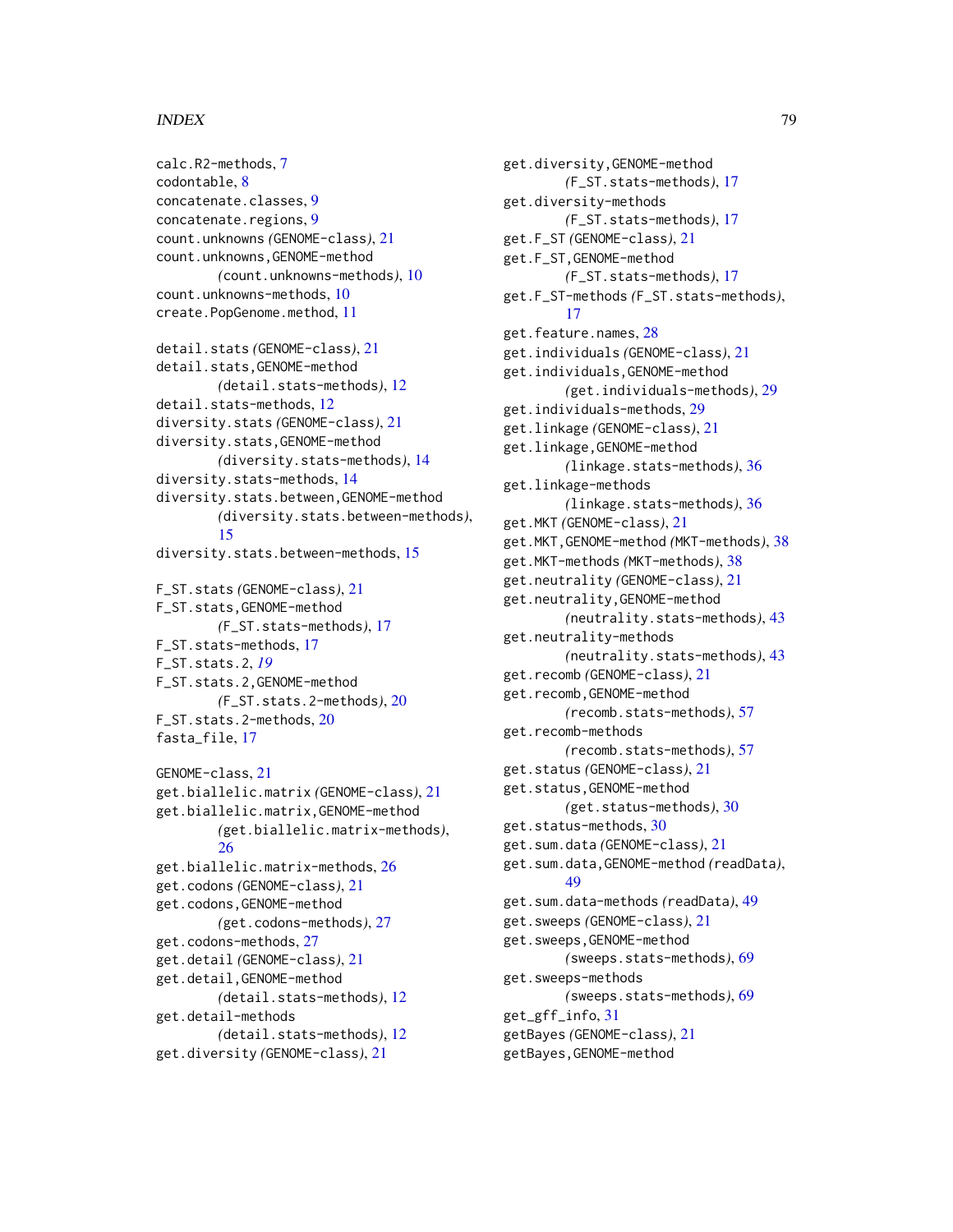*(*getBayes-methods*)*, [30](#page-29-0) getBayes-methods, [30](#page-29-0) getMS,GENOME-method *(*GENOME-class*)*, [21](#page-20-0) gff\_file, [32](#page-31-0) GFF\_split\_into\_scaffolds, [32](#page-31-0) introgression.stats *(*GENOME-class*)*, [21](#page-20-0) introgression.stats,GENOME-method *(*introgression.stats-methods*)*, [33](#page-32-0) introgression.stats-methods, [33](#page-32-0) jack.knife.transform, [35](#page-34-0) jack.knife.transform *(*GENOME-class*)*, [21](#page-20-0) jack.knife.transform,GENOME-method *(*jack.knife.transform*)*, [35](#page-34-0) jack.knife.transform-methods *(*jack.knife.transform*)*, [35](#page-34-0) linkage.stats *(*GENOME-class*)*, [21](#page-20-0) linkage.stats,GENOME-method *(*linkage.stats-methods*)*, [36](#page-35-0) linkage.stats-methods, [36](#page-35-0) load.session, [37](#page-36-0) MKT *(*GENOME-class*)*, [21](#page-20-0) MKT,GENOME-method *(*MKT-methods*)*, [38](#page-37-0) MKT-methods, [38](#page-37-0) MS, [40,](#page-39-0) *[72](#page-71-0)* MS\_getStats, [41](#page-40-0) mult.linkage.stats *(*GENOME-class*)*, [21](#page-20-0) mult.linkage.stats,GENOME-method *(*mult.linkage.stats-methods*)*, [42](#page-41-0) mult.linkage.stats-methods, [42](#page-41-0) neutrality.stats *(*GENOME-class*)*, [21](#page-20-0) neutrality.stats,GENOME-method *(*neutrality.stats-methods*)*, [43](#page-42-0) neutrality.stats-methods, [43](#page-42-0) PG\_plot.biallelic.matrix *(*GENOME-class*)*, [21](#page-20-0) PG\_plot.biallelic.matrix,GENOME-method *(*PG\_plot.biallelic.matrix-methods*)*, [45](#page-44-0) PG\_plot.biallelic.matrix-methods, [45](#page-44-0) popFSTN,GENOME-method *(*GENOME-class*)*, [21](#page-20-0) PopGenome, [46](#page-45-0) PopGplot, [47](#page-46-0)

read.big.fasta, [48](#page-47-0) readData, *[47](#page-46-0)*, [49](#page-48-0) readHapMap, [52](#page-51-0) readMS, [53](#page-52-0) readSNP, [54](#page-53-0) readVCF, [55](#page-54-0) recomb.stats *(*GENOME-class*)*, [21](#page-20-0) recomb.stats,GENOME-method *(*recomb.stats-methods*)*, [57](#page-56-0) recomb.stats-methods, [57](#page-56-0) region.as.fasta *(*GENOME-class*)*, [21](#page-20-0) region.as.fasta,GENOME-method *(*region.as.fasta-methods*)*, [58](#page-57-0) region.as.fasta-methods, [58](#page-57-0) save.session. [59](#page-58-0) set.filter *(*GENOME-class*)*, [21](#page-20-0) set.filter,GENOME-method *(*set.filter-methods*)*, [60](#page-59-0) set.filter-methods, [60](#page-59-0) set.outgroup *(*GENOME-class*)*, [21](#page-20-0) set.outgroup,GENOME-method *(*set.outgroup-methods*)*, [61](#page-60-0) set.outgroup-methods, [61](#page-60-0) set.populations *(*GENOME-class*)*, [21](#page-20-0) set.populations,GENOME-method *(*set.populations-methods*)*, [62](#page-61-0) set.populations-methods, [62](#page-61-0) set.ref.positions *(*GENOME-class*)*, [21](#page-20-0) set.ref.positions,GENOME-method *(*set.ref.positions-methods*)*, [63](#page-62-0) set.ref.positions-methods, [63](#page-62-0) set.synnonsyn *(*GENOME-class*)*, [21](#page-20-0) set.synnonsyn,GENOME-method *(*set.synnonsyn-methods*)*, [63](#page-62-0) set.synnonsyn-methods, [63](#page-62-0) show,GENOME-method *(*GENOME-class*)*, [21](#page-20-0) show.slots *(*GENOME-class*)*, [21](#page-20-0) show.slots,GENOME-method *(*show.slots-methods*)*, [64](#page-63-0) show.slots-methods, [64](#page-63-0) sliding.window.transform *(*GENOME-class*)*, [21](#page-20-0) sliding.window.transform,GENOME-method *(*sliding.window.transform-methods*)*, [65](#page-64-0) sliding.window.transform-methods, [65](#page-64-0) snp\_file, [66](#page-65-0) split\_data\_into\_GFF\_attributes, [67](#page-66-0)